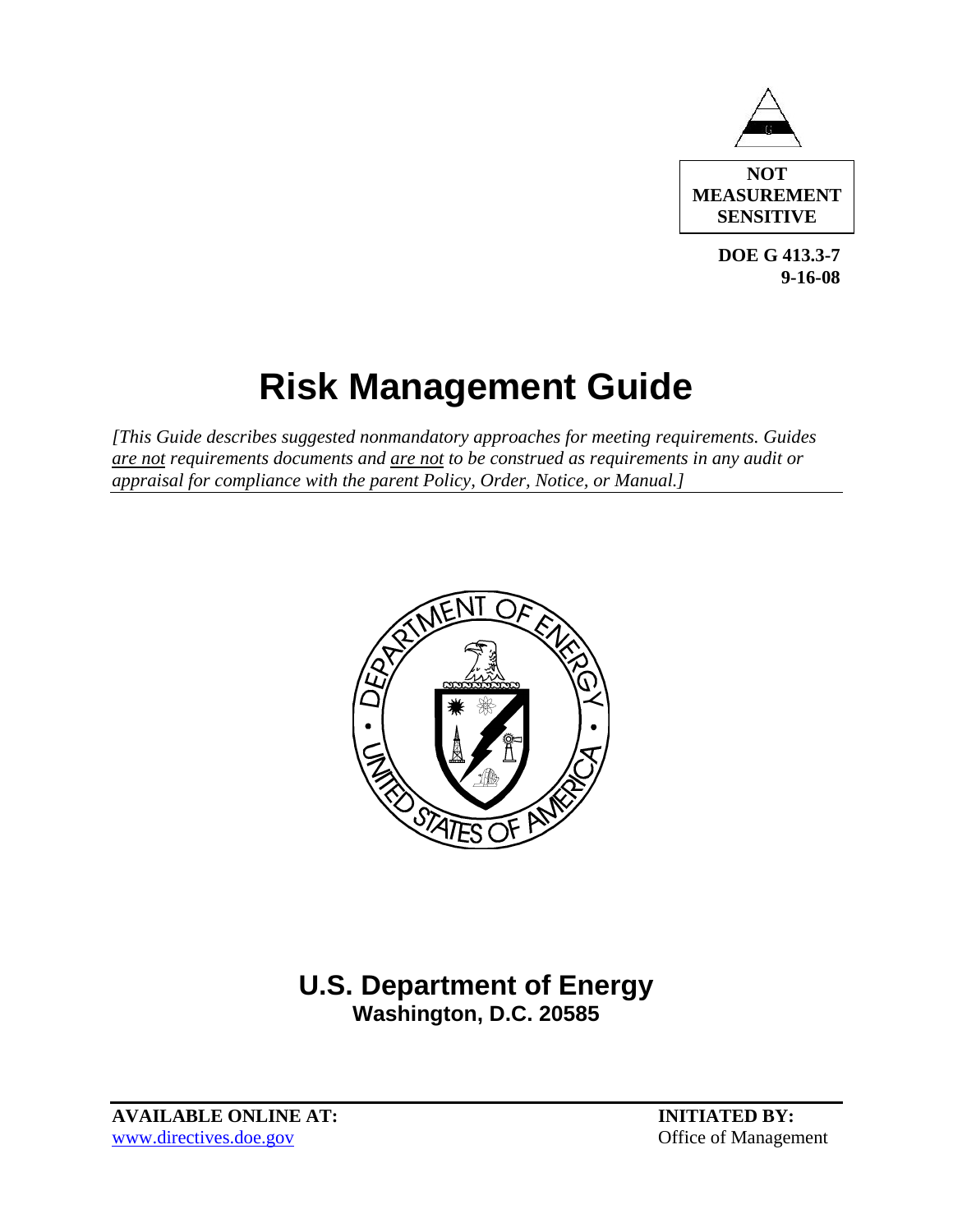DOE G 413.3-7 i 9-16-08

#### **FOREWORD**

This Department of Energy Guide is for use by all DOE elements. This Guide intends to provide non-mandatory approaches for implementing the requirements of DOE O 413.3A, *Program and Project Management for the Acquisition of Capital Asset*s, dated 7-28-06. Guides are not requirement documents and should not be construed as requirements. DOE Guides are part of the DOE Directives System and provide suggested ways of implementing Orders, Manuals, and other regulatory documents.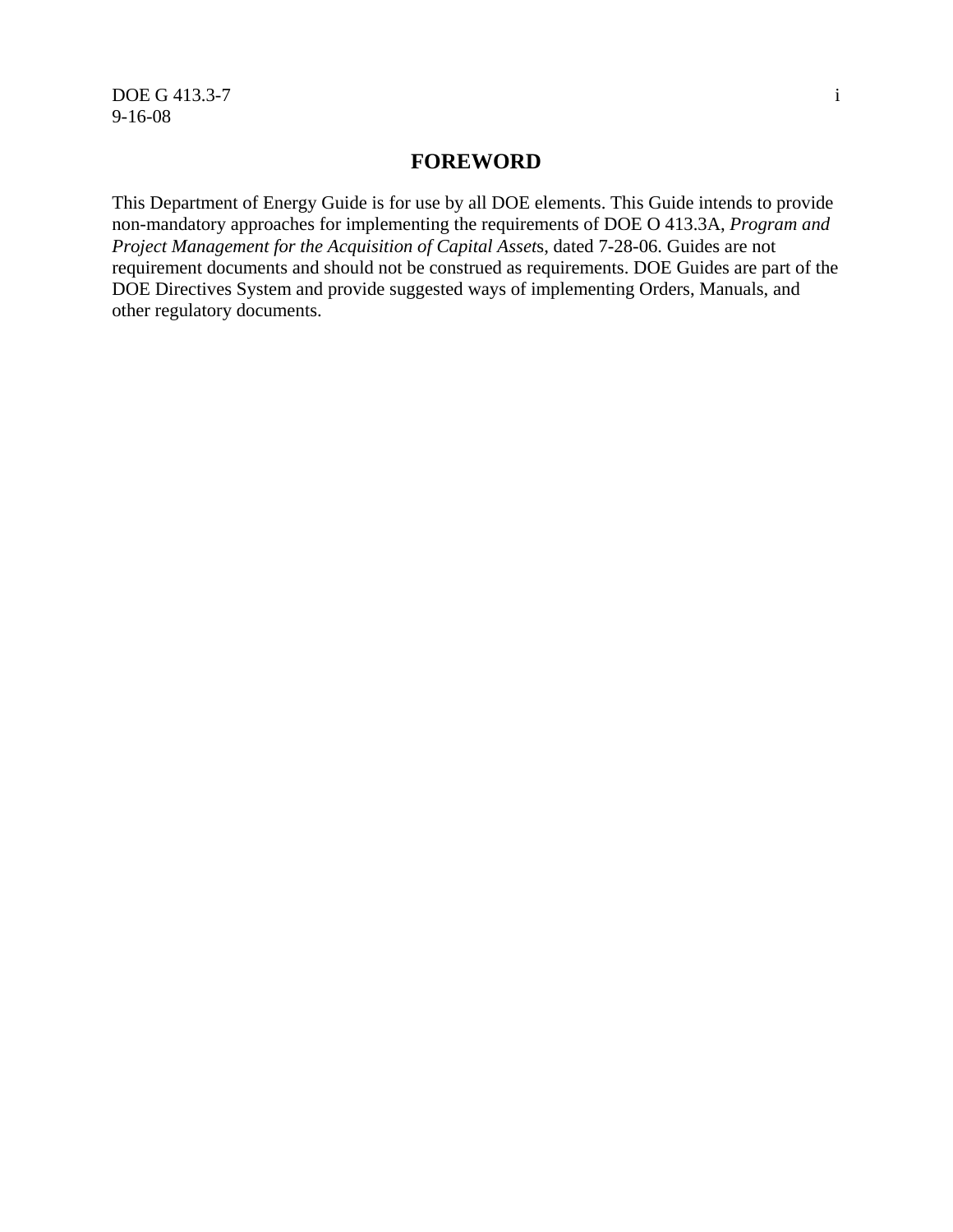### **TABLE OF CONTENTS**

| 3.0 RISK MANAGEMENT ORGANIZATIONAL STRUCTURE, CONCEPT, AND  |  |
|-------------------------------------------------------------|--|
|                                                             |  |
| 3.1                                                         |  |
| 3.2                                                         |  |
| 3.3                                                         |  |
| 3.3.1                                                       |  |
| 3.3.2                                                       |  |
| 3.3.3                                                       |  |
| 3.3.4                                                       |  |
| 4.0 RISK MANAGEMENT PROCESS WITHIN THE PROJECT LIFE CYCLE 7 |  |
| 4.1                                                         |  |
| 4.2                                                         |  |
| 4.3                                                         |  |
| 4.3.1                                                       |  |
| 4.3.2                                                       |  |
| 4.3.3                                                       |  |
| 4.3.4                                                       |  |
| 4.3.5                                                       |  |
| 4.3.6                                                       |  |
| 4.3.6.1                                                     |  |
| 4.3.6.2                                                     |  |
| 4.3.6.3                                                     |  |
| 4.3.6.4                                                     |  |
| 4.3.6.5                                                     |  |
| 4.4                                                         |  |
| 4.4.1                                                       |  |
| 4.4.2                                                       |  |
| 4.4.3                                                       |  |
| 4.4.4                                                       |  |
| 4.5                                                         |  |
|                                                             |  |
| 4.7                                                         |  |
| 4.7.1                                                       |  |
| 4.7.2                                                       |  |
| 4.7.2.1                                                     |  |
| 4.7.2.2                                                     |  |
| 4.7.2.3                                                     |  |
| 4.8                                                         |  |
| 4.9                                                         |  |
|                                                             |  |
| 5.1                                                         |  |
| 5.1.1                                                       |  |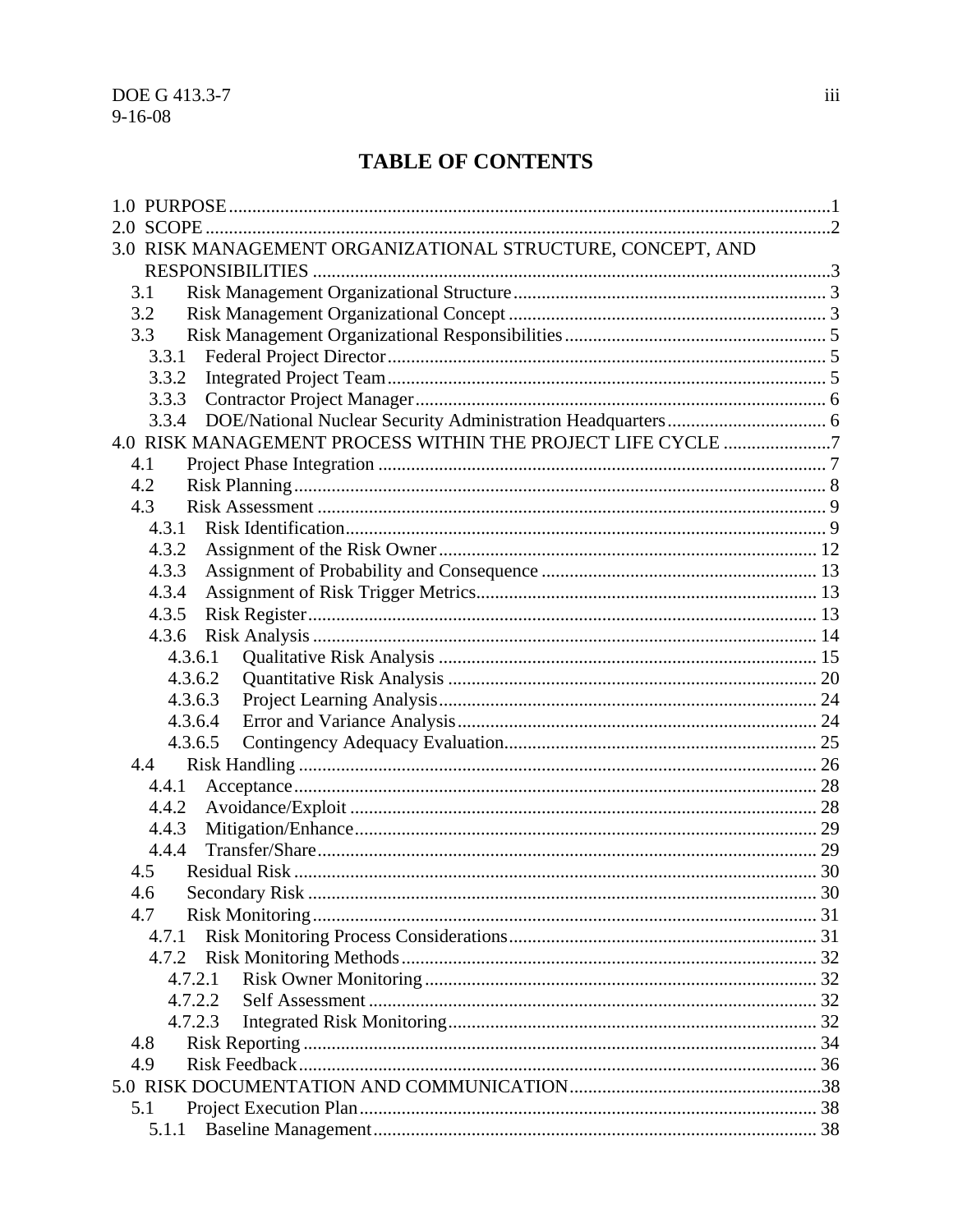| 5.1.2                                                                     |  |
|---------------------------------------------------------------------------|--|
|                                                                           |  |
| 5.2                                                                       |  |
| 5.3                                                                       |  |
|                                                                           |  |
|                                                                           |  |
|                                                                           |  |
|                                                                           |  |
|                                                                           |  |
|                                                                           |  |
|                                                                           |  |
|                                                                           |  |
|                                                                           |  |
|                                                                           |  |
|                                                                           |  |
|                                                                           |  |
| Attachment 10: Risk Management Reserve Report or Contingency Use Report59 |  |
|                                                                           |  |
|                                                                           |  |

# **List of Appendices**

|--|--|--|

# **Table of Figures**

| Figure 1. Critical Decision Phases with Continuous and Iterative Risk Management         |  |
|------------------------------------------------------------------------------------------|--|
| Figure 2. Risk Management Process. Linear Representation of the Continuous and Iterative |  |
| Figure 3. Qualitative Risk Analysis Matrix for the Federal Project Director17            |  |
| Figure 4. Qualitative Risk Analysis Matrix for the Contractor Project Manager18          |  |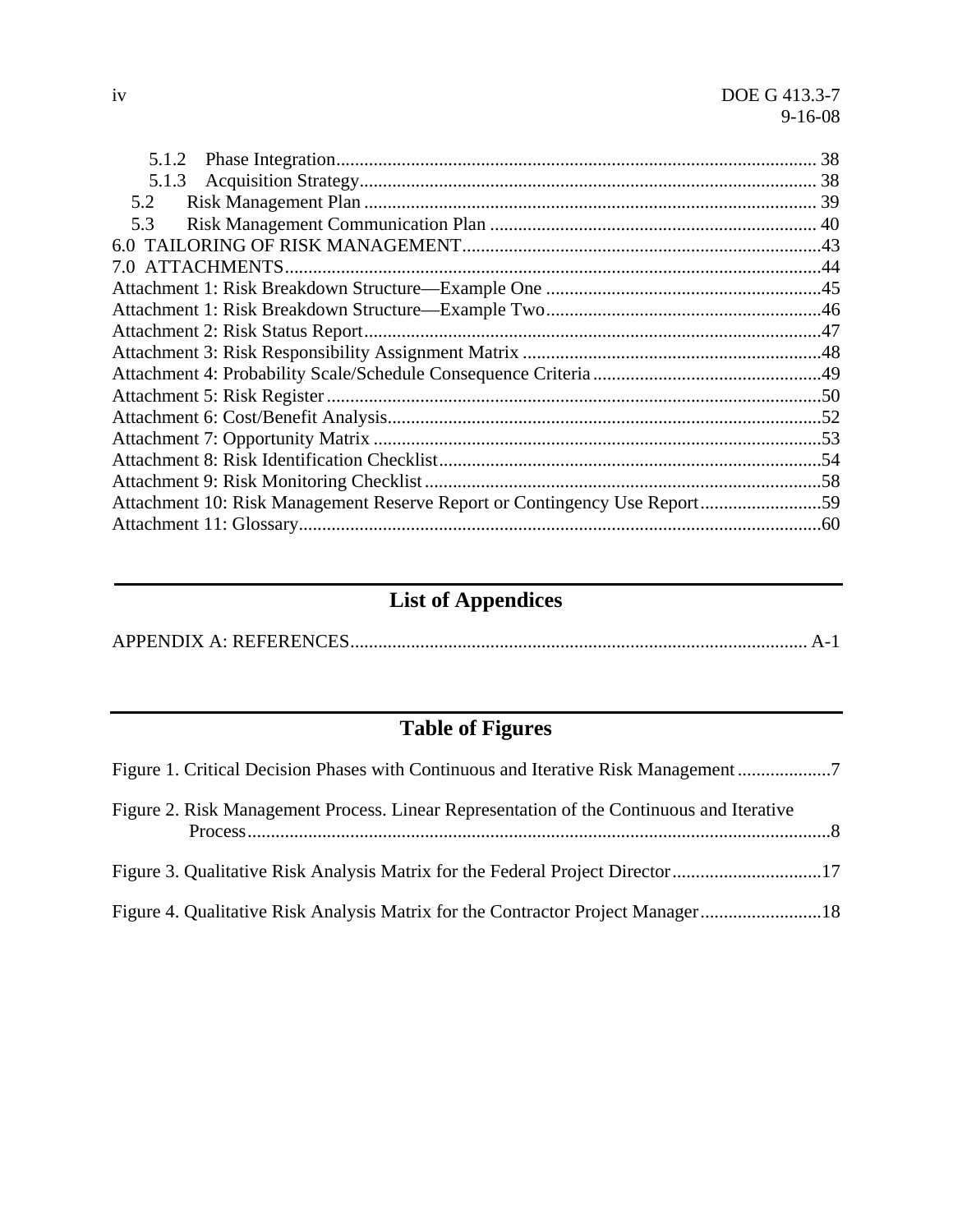DOE G 413.3-7 1 9-16-08

#### **1.0 PURPOSE**

The purpose of this guide is to describe an effective risk management process that should lead to successful project execution. The continuous and iterative process includes updating project risk documents and the risk management plan and emphasizes implementation communication of the risks and actions taken.

This guidance document provides a framework for identifying and managing key technical, schedule, and cost risks through applying the requirements of DOE O 413.3A. The Order states that risk management is an essential element of every project.

Risk management for this purpose is the handling of risks through specific methods and techniques within the bounds of project management. The operable definition of risk for this guide is a factor, element, constraint, or course of action that introduces an uncertainty of outcome that could impact project objectives. The risks to be handled are comprised of threats and opportunities. Threats are risks with negative consequences, and opportunities are risks with positive benefits.

The risk management process set forth in this guidance demonstrates a continuous and iterative process. This framework meets the requirements of the Order to be forward looking, structured, and informative. Further, the process addresses within the terms of technical risks the technical uncertainties required by the Order. The issue of the establishment of design margins to address the uncertainties or unknowns associated with the design is addressed in greater detail in the Guide handling issues of design and construction; however, the nature of the risk and its uncertainty arising from directed assessments associated with designs are addressed by this Guide as are the necessities of increased technical oversight requirements. Further, this risk management process has been developed to meet the overall monitoring and reporting requirements, and to allow one to continue to monitor those technical uncertainties.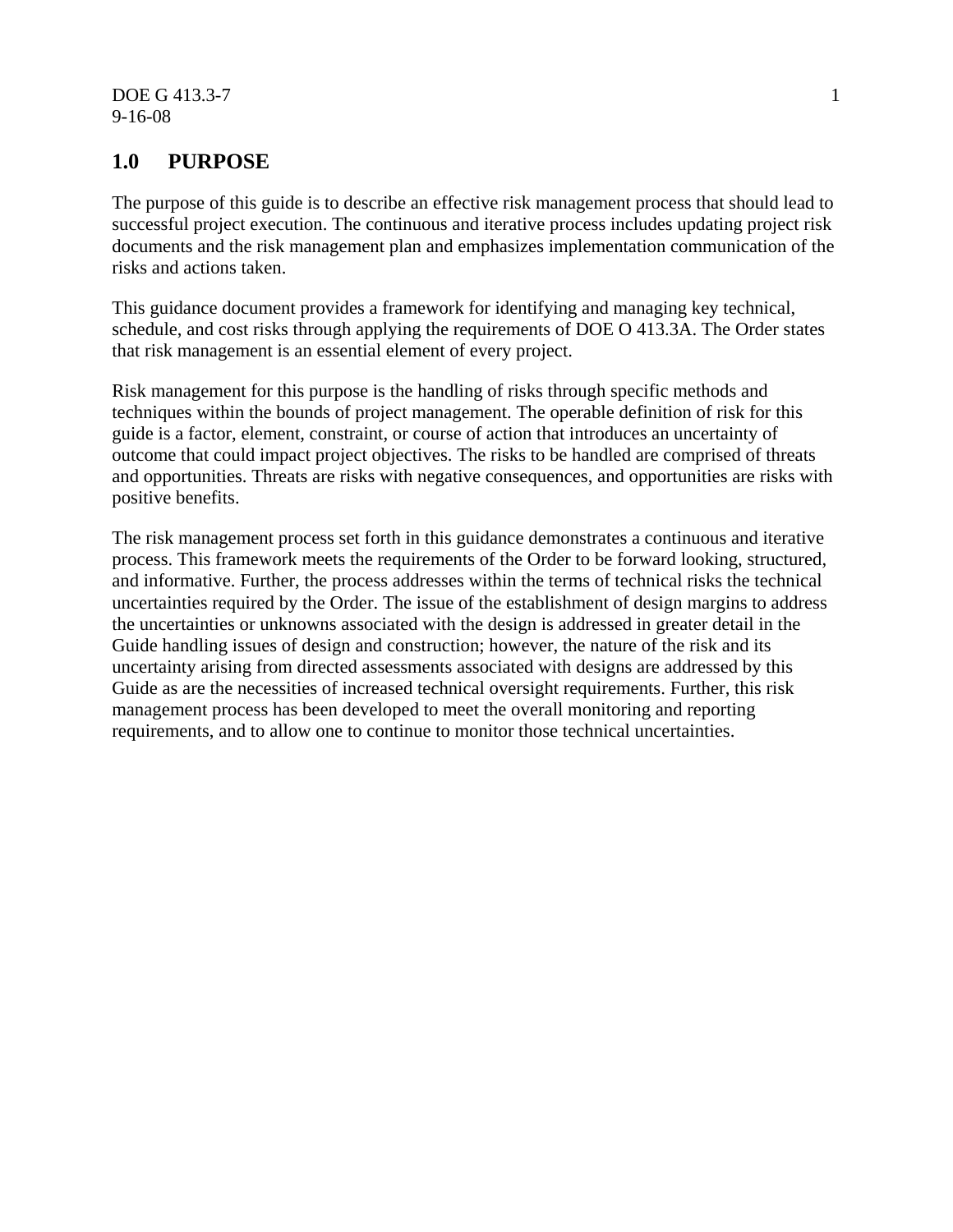#### **2.0 SCOPE**

This guide may be used by all Department of Energy (DOE) offices and the National Nuclear Security Administration (NNSA), their respective field operations, operations' contractors, and subcontractors as specified in their respective contracts.

This guide addresses the overall processes for the initiation, planning, executing, monitoring, and close out of the risk management throughout the life cycle of the programs and projects. The concepts and practices described are considered to be beneficial to all types of projects and as such the concepts and practices should be applied to those projects with tailoring based upon the project complexity, the size and duration of the project; the initial overall risk determination of the project; the organizational risk procedures; the available personnel and their skills levels for performing risk management; and, available relevant data and its validation.

The final determination for tailoring the level of risk management rests with the Federal Project Director (FPD) or the Contractor Project Manager (CPM) as described in the project execution plan as signed by the acquisition executive or the contractor project management plan, respectively.

This guidance and advice is intended to meet, but is not limited to, the following objectives:

- Identify the risk management processes.
- Identify the steps necessary to facilitate the implementation of those processes.
- Provide life-cycle risk management guidance.
- Provide risk management documentation guidance.
- Provide risk management monitoring and reporting guidance.

This guide is not intended to replace assessment processes developed for nuclear safety and environmental, safety, health, and quality (ESH&Q). It is also not intended to replace assessment processes developed for safeguards and security. This guidance also recognizes the benefit and necessity of early consideration and integration of safety related project risk into the project risk management process.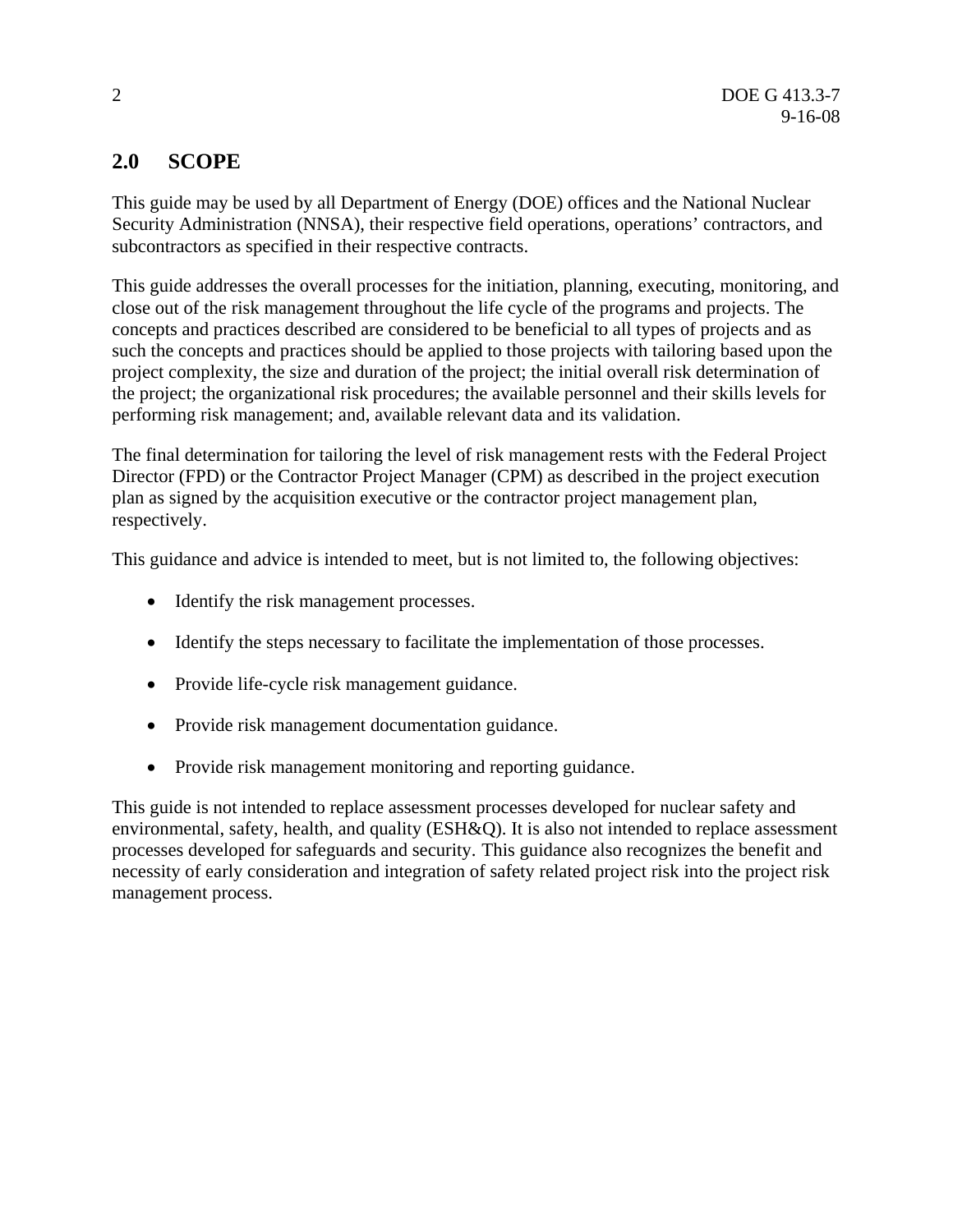#### **Methodology**

#### **3.0 RISK MANAGEMENT ORGANIZATIONAL STRUCTURE, CONCEPT, AND RESPONSIBILITIES**

#### **3.1 Risk Management Organizational Structure**

The formal organizational breakdown structure for risk management, the same as for the Project Execution Plan or Project Management Plan, is established by the official organizational breakdown structures or organizational charts issued by the program office. Whenever the risk management plan is updated, the organizational breakdown structure, contained therein, should be updated as well, if changes have been made to those structures.

The organizational breakdown structure serves three purposes in risk management. These purposes, as well as illustrations for each purpose, are shown as follows:

- Highlights the structure for the management framework with which risk management and the decision processes will occur.
	- Assists with identifying organizational risks.
	- Assists with identifying where certain risk management decision ownership and decision processes reside.
- Illustrates the chain of authority and communication for risk management decision processes.
	- Reduces time for critical risk communication.
	- Allows for documentation of risk communication chain.
- Provides a means to map risks organizationally to determine where organizationally the greatest number of risks resides and/or the risks with the highest qualitative value reside.
	- Can provide a format for the development of a Risk Breakdown Structure (see Attachment 1, Risk Breakdown Structure).
	- Provides a means of identifying risk owners.

#### **3.2 Risk Management Organizational Concept**

Programs and projects are of varied types, often long term, and of differing complexity. The risks may span multiple levels of organizational management, crosscut multiple organizations, and/or crosscut different sites within the complex. For risk management to be effective, it should be an integral part of the organization's corporate enterprises-governance (e.g., standards, procedures, directives, policies, and other management documentation).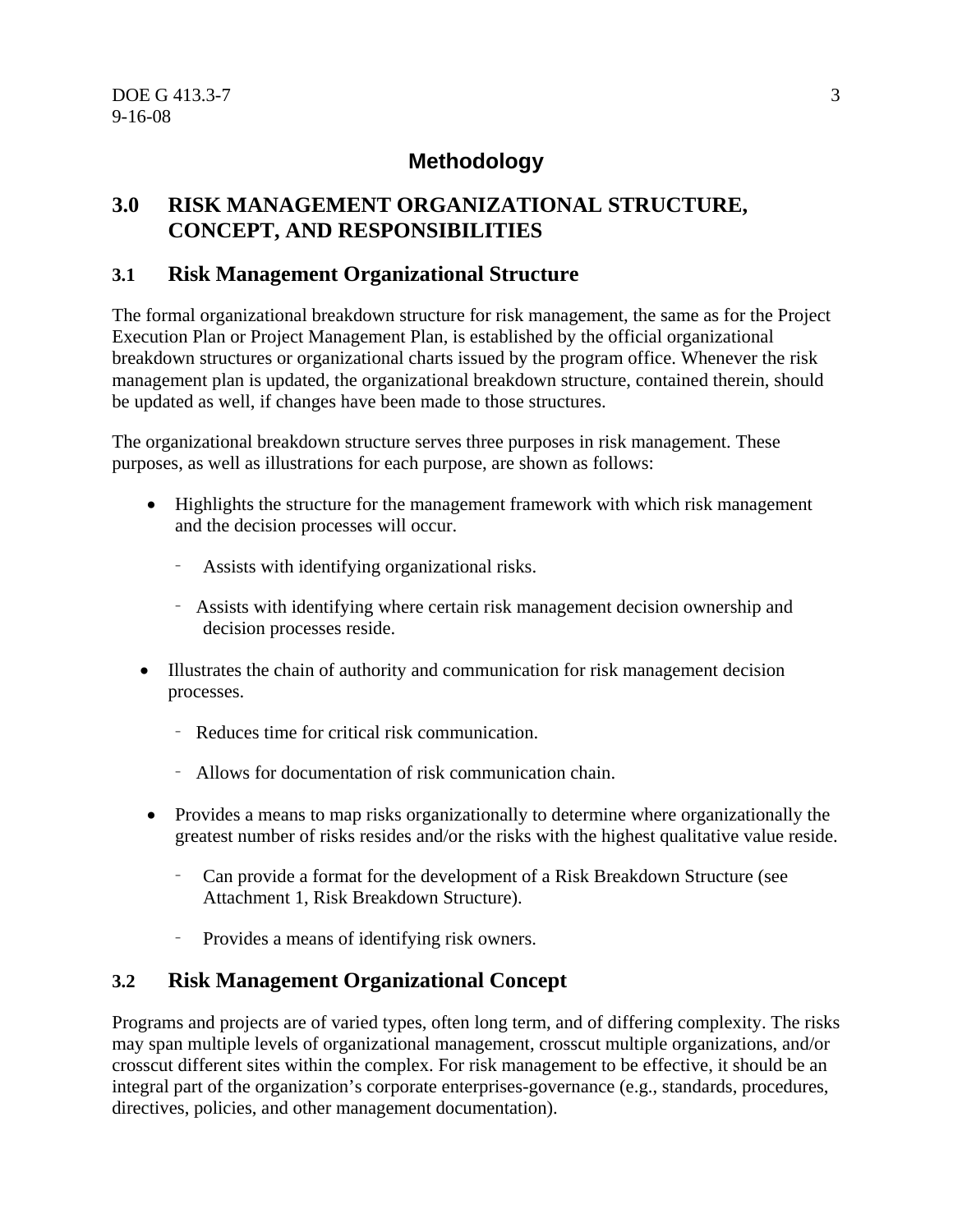In order to implement the risk management principles<sup>1</sup> and processes successfully, an organizational process perspective should be considered within which the risk management processes could operate. The processes and procedures, along with applicable tools to be used for performing risk management functions should be carefully considered, established, and well defined when implemented. The risk management processes described later in this guide should be carefully tailored to involve and meet the needs of the organization's internal planning, assessment, project controls, risk monitoring, reporting, and decision-making processes at the different levels of risk management.

A clearly defined integrated risk management framework should consider the structure and interactions of the management organization(s) and management levels. These should be charted or mapped out and institutionalized (process-wise), so that they can be well understood within each organization(s), in order to help:

- Align the organization(s) to accomplish the mission, in concert with the established requirements, policies, strategic plans, roles and responsibilities aligned via clearly defined and well-understood processes and procedures. This alignment should be done in order to meet the goals and objectives of the Department at all levels of the organization(s) supported by risk management-based decision making knowledge.
- Increase the interaction and communication between upper management and functional contributors, and to better understand all types of project risks, such as: political, economic, social, and technological, policy, program, project, financial, resource-based, health and safety, safeguards and security, and operational. Without this interaction, identification of risks and the communication and handling of risks cannot be adequately accomplished, or be well understood.
- Apply a consistent integrated systematic risk management process approach at all levels of risk management to support decision-making and encourage better understanding and application of the risk management process. For example, the same risk can exist in different organizational levels such as the contractor, the site DOE Offices, and Program Headquarters (HQ) Offices. This risk will be shared by all of the organizations but from different perspectives. These risks can crosscut and affect capital, cleanup, information technology, or operating projects, etc.
- Build a cultural environment that fosters risk management related learning, innovation, due diligence, responsible leadership, management participation and involvement, lessons learned, continuous improvement, and successive knowledge transfer.

The risk management framework should be completely integrated into the procedures and processes of the organization*.* The risk management processes and procedures should be

 $\overline{a}$ 

<sup>&</sup>lt;sup>1</sup> OMB M-07-24, Memorandum for the Heads of Executive Departments and Agencies, "Updated Principles for Risk Analysis," September 19, 2007. (Text cited only for the universal risk management principles and not the context they are presented within the memo.)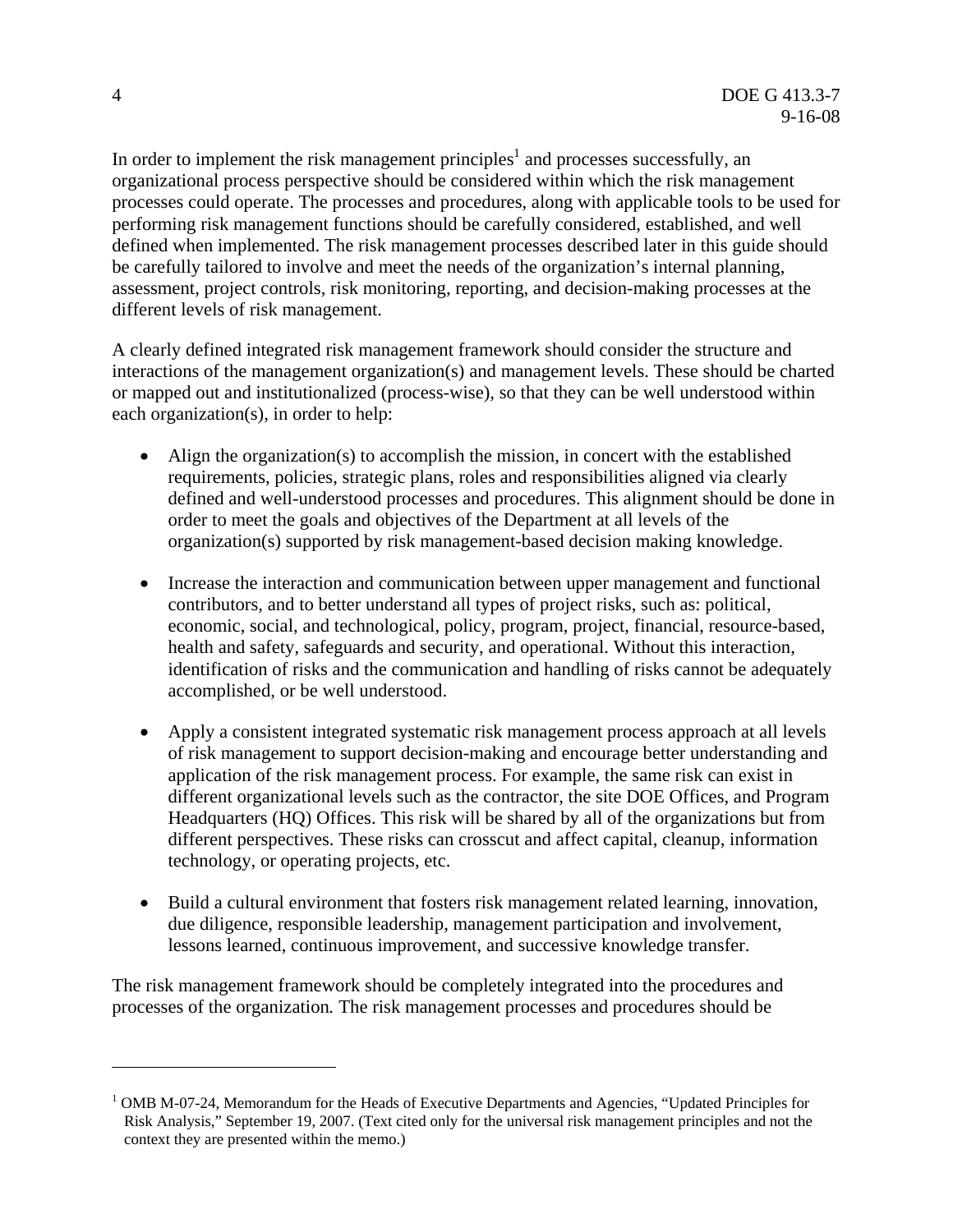DOE G 413.3-7 5 9-16-08

supported by management through self-assessments, lessons learned, and a continuous improvement environment.

#### **3.3 Risk Management Organizational Responsibilities**

The key roles, roles which have a deterministic impact upon the risk management of the project, and responsibilities are the highest level of project risk authority and responsibility. A complete responsibility assignment matrix for risk management roles and responsibilities should be included in the risk management plan.

#### **3.3.1 Federal Project Director**

Throughout the project life cycle, the FPD, in order to manage risks regarding government supplied materials and information as well as federally-owned project risks and those mission related risks that must be managed at the site location, should:

- Apply a continuous, iterative risk management process.
- Document and manage risks.
- Develop, maintain, and provide required risk documentation, and reporting to appropriate project and program management personnel. This includes providing configuration management for this documentation.
- Ensure a tailored approach to risk management.
- Inform the Acquisition Executive and the sponsoring program office of all major risks as soon as they are recognized.
- Formally accept or reject any risks that are proposed to be transferred from the contractor to the federal government (DOE or NNSA).
- Verify acceptance and closure of key program/project risks.

#### **3.3.2 Integrated Project Team**

Throughout the project life cycle, the Integrated Project Team (IPT), in support of the FPD, should:

- Apply the continuous risk management process.
- Document and manage the risk management process contained within the risk management plan and the risk management communication plan (see Section 5.3, Risk Management Communication Plan).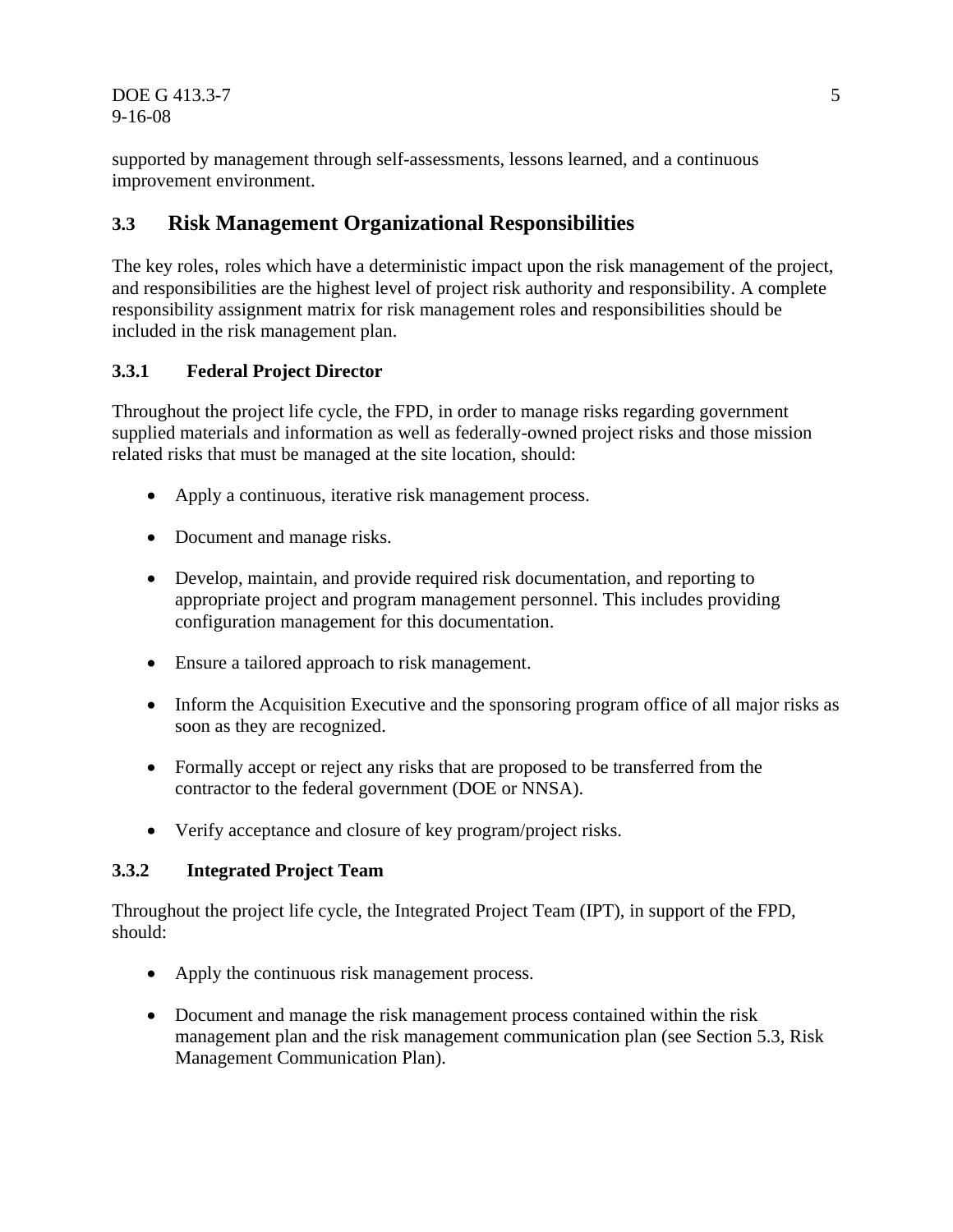- Provide documentation and management of risks throughout the program/project life cycle via the program/project risk register (see Section 4.3.5, Risk Register, and Attachment 1, Risk Breakdown Structure).
- Develop and provide the program/project risk status report (see Attachment 2, Risk Status Report) to management.
- Concur through consensus as to the key program/project identified risks for the project life cycle.

#### **3.3.3 Contractor Project Manager**

The risk management responsibilities of the CPM, unless otherwise directed by the contract terms and conditions as they bound the project life cycle, should be to:

- Apply a continuous, iterative risk management process.
- Document and manage risks.
- Develop, maintain, and provide required risk documentation and reporting and configuration management to appropriate project and program management personnel. This includes providing configuration management for this documentation.
- Ensure a tailored approach to risk management.
- Verify acceptance and closure of key program/project risks.

#### **3.3.4 DOE/National Nuclear Security Administration Headquarters**

Headquarters program office personnel should:

- Provide guidance on the risk management process.
- Provide support to site office programs in the evaluation, analysis, assessment, and reporting of risk.
- Provide support to site office programs for training and education in risk management.
- Facilitate information sharing on risk management best practices, trends, and publications.
- Interface with the FPD and IPT for risk.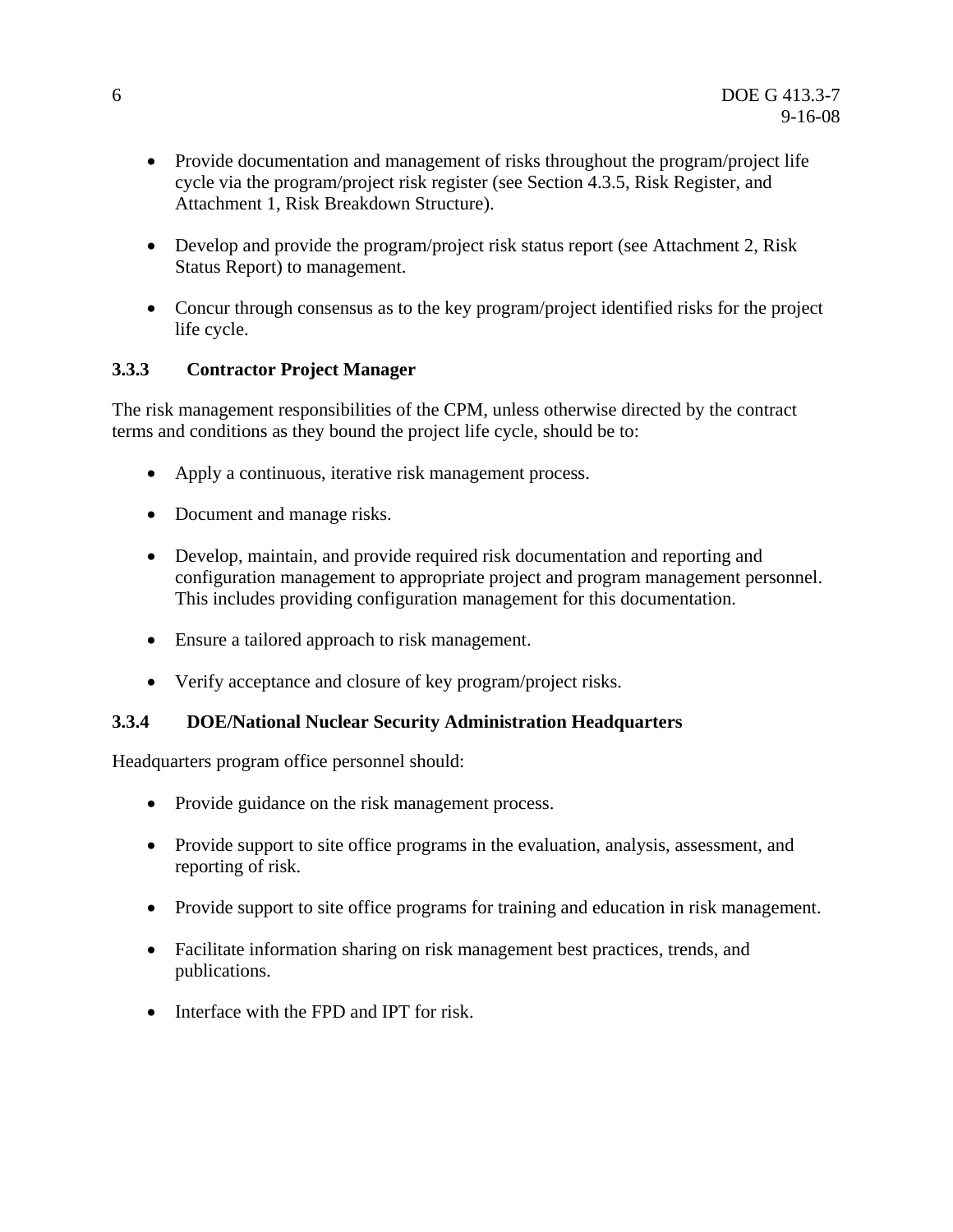#### **4.0 RISK MANAGEMENT PROCESS WITHIN THE PROJECT LIFE CYCLE**

#### **4.1 Project Phase Integration**

This risk management guide is integrated with DOE O 413.3A, but it also suggests process steps beyond those stated in DOE O 413.3A in some specific instances, such as the Risk Register. *The risk management process as integrated with DOE O 413.3A is a continuous, iterative process that is performed throughout the project life cycle from initiation through project closeout.*

Wherever possible, the project phases in DOE O 413.3A should be aligned with the risk management process to allow an integrated view (Figure 1). Figure 1 provides a view of the steps of the risk management process against the Critical Decision Phases of a project. While this view presents a static view of risk management, it is not meant to infer that the process is static. Instead it is meant to demonstrate when one should initiate for the first time certain process steps.

 The risk management plan should be included in or referenced in the preliminary project execution plan during CD-1 (see Section 5.2, Risk Management Plan)**.** 



#### **Figure 1. Critical Decision Phases with Continuous and Iterative Risk Management**

While the process flow appears linear, the process itself is iterative and not necessarily consecutive. The risk-planning step, for example, is continuous throughout the project life cycle, as is the need for risk communication and documentation. The pattern that is represented by the linear process diagram (Figure 2) demonstrates that certain steps generally precede others; however, as the project proceeds, the review processes do not necessarily progress in the same manner.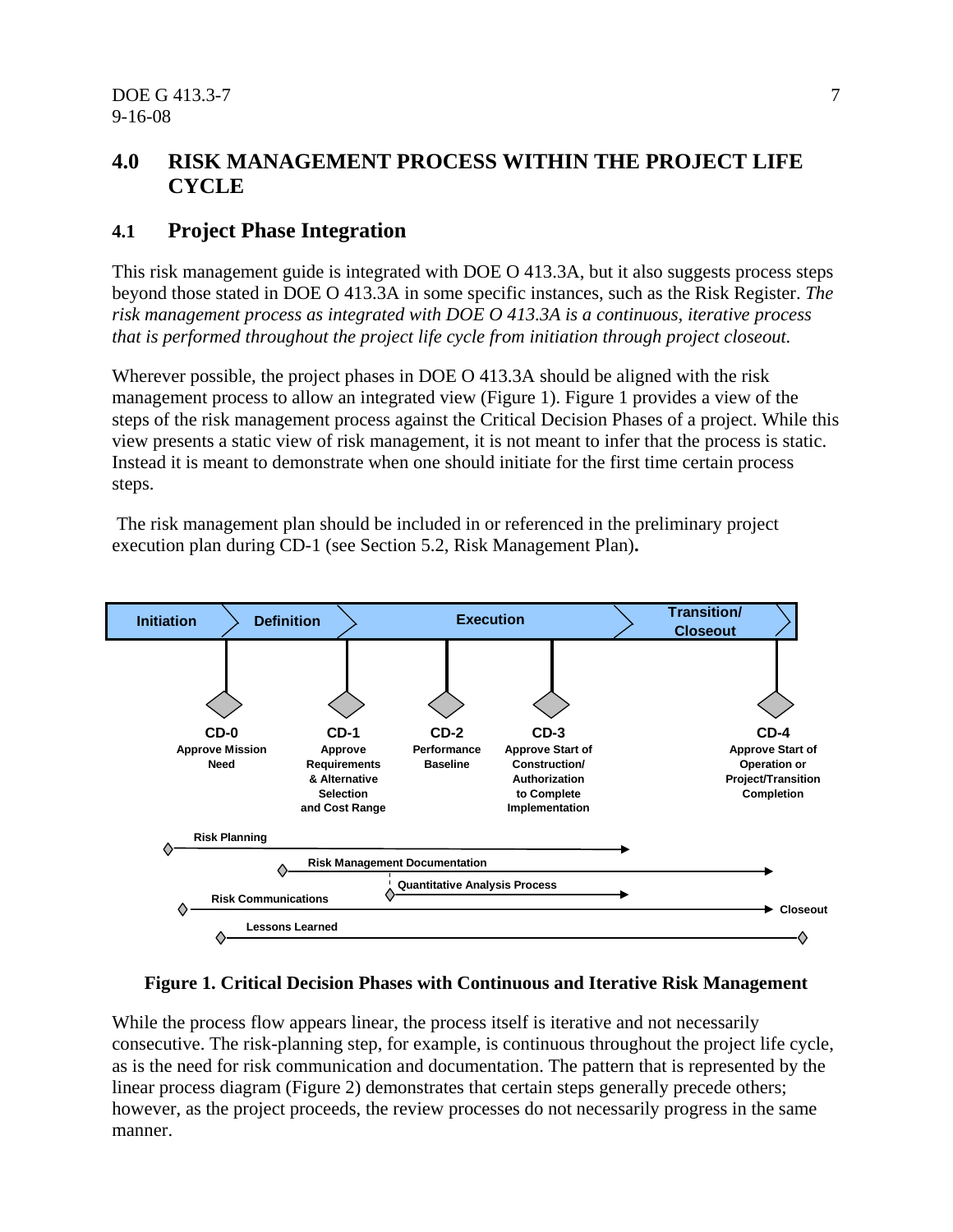



#### **4.2 Risk Planning**

The risk planning process should begin in the early stages of the project, before CD-0, or the Initiation/Definition Phases. Planning sets the stage and tone for risk management and involves many critical initial decisions that should be documented and organized for interactive strategy development.

Risk planning is conducted by the IPT (if assembled by this time) and a FPD or an assigned federal employee. Risk planning should establish methods to manage risks, including affirming the scales, metrics, and other mechanisms or determining and documenting modifications to those scales, metrics, and mechanisms. A communication structure should be developed to use until it can be determined whether a formal federal risk management communication plan should be written and executed as part of the tailoring decisions to be made in regard to the project (see Section 6.0, Tailoring of Risk Management). Input to the planning process includes the project objectives, assumptions, mission need statement, customer/stakeholder expectations, and site office risk management policies and practices.

The IPT (if assembled by this time) and a FPD, or an assigned federal employee should establish a budget for risk management during the project's next phase. The team should also establish what resources, both human and material, would be required for successful risk management on the project. Further, an initial reporting structure and documentation format should also be established for the project.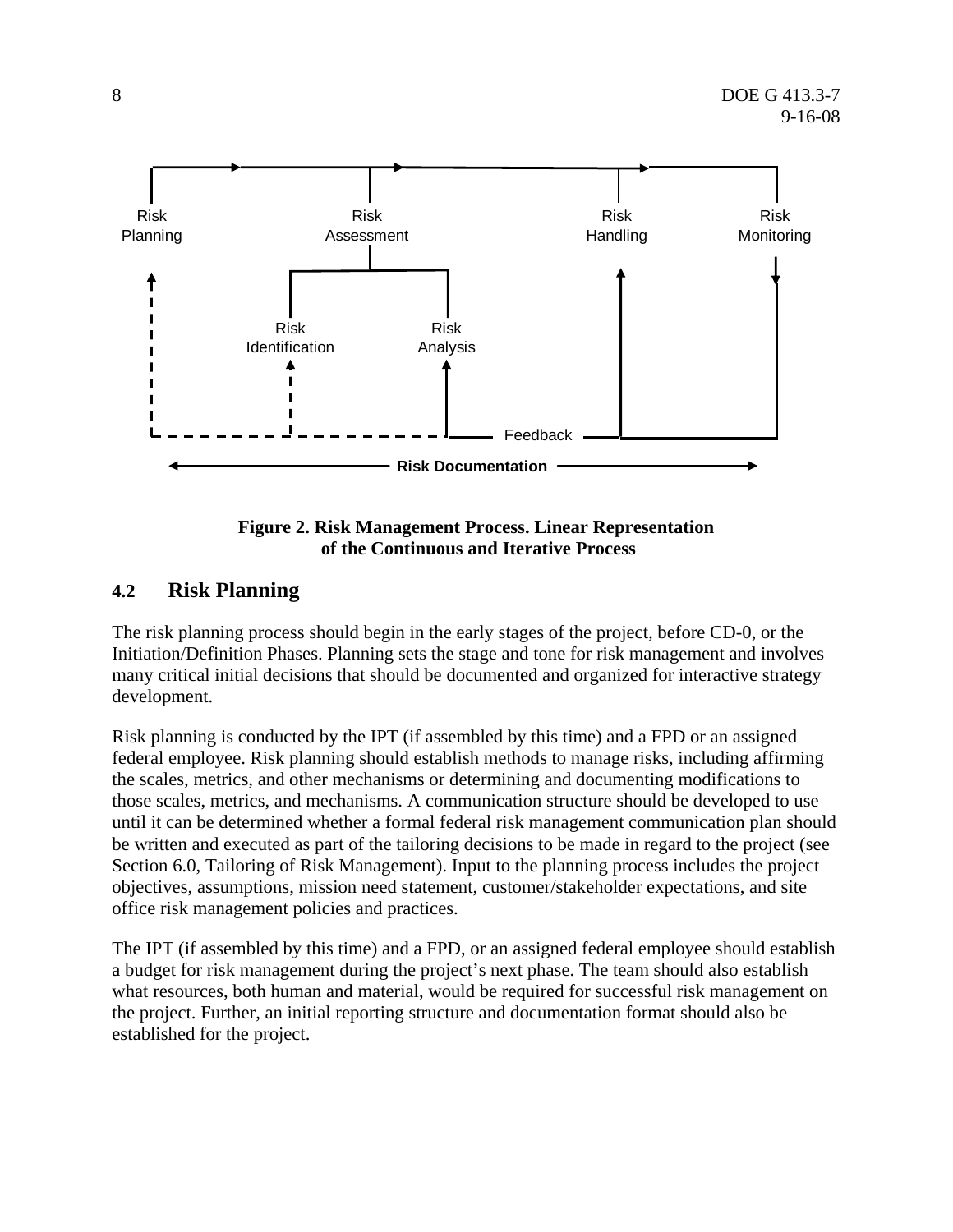Overall objectives for risk planning are:

- Establish the overall risk nature of the project including recognizing the relative importance of the project to the office with the DOE or the NNSA (to include its priority ranking within the organization).
- Establish the overall experience and project knowledge of the IPT.
- Establish the technical background and risk knowledge of the IPT.
- Establish the overall level of project risk.

An initial responsibility assignment matrix with roles and responsibilities for various risk management tasks should be developed (see Attachment 3, Risk Responsibility Assignment Matrix*)*. Through this Responsibility Assignment Matrix, gaps in expertise should be identified and plans to acquire that expertise should be developed.

The result of the risk planning process is the risk management plan (see Section 5.2, Risk Management Plan). This risk management plan is the roadmap that tells the government or contractor team how to proceed in risk management from where the project is conceptually to where the project is predicted to be in the future based upon initial risk management project planning documentation.

#### **4.3 Risk Assessment**

Risk assessment includes the overall processes of risk identification and analysis. The risk assessment process provides the IPT the definition of risk for the project by identifying, analyzing, and quantifying potential program and project risks in terms of probability and consequences. Risk analysis is a technical and systematic process that is designed to examine risks, identify assumptions regarding those risks, identify potential causes for those risks, and determine any relationships to other identified risks, as well as stating the overall risk factor in terms of the probability and consequence, if the risk should occur. Risk identification and analysis are performed sequentially with identification being the first step (see Attachment 5, Risk Register).

#### **4.3.1 Risk Identification**

As with each step in the risk management process, risk identification should be done continuously throughout the project life cycle. As a project changes—particularly in terms of budget, schedule, or scope—or when a mandatory review or update is required, the risk identification process should be iterated, at least in part. Prior to a major project review, a review of the risk identification process should be done to ensure the process is complete and no portion should be redone.

To begin risk identification, the IPT should attempt to break the project elements into a risk breakdown structure that is the hierarchical structuring of risks. The risk breakdown structure is a structured and organized method to present the project risks and to allow for an understanding of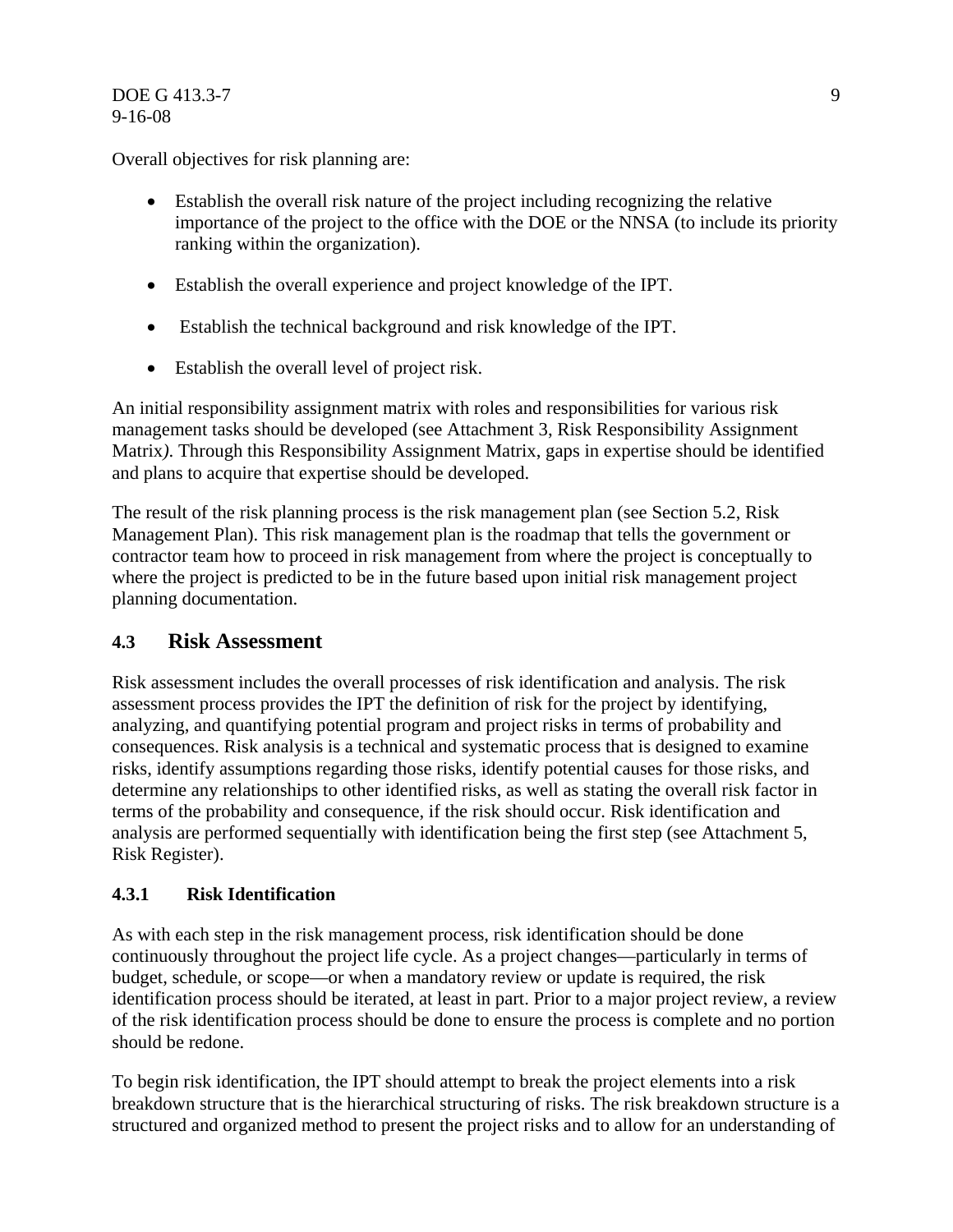those risks in one or more hierarchical manners to demonstrate the most likely source of the risk. The risk breakdown structure provides an organized list of risks that represents a coherent portrayal of project risk and lends itself to a broader risk analysis. The upper levels of the structure can be set to project, technical, external, and internal risks; the second tier can be set to cost, schedule, and scope. Each tier can be broken down further as it makes sense for the project and lends itself to the next step of risk analysis. To be useful, the risk breakdown structure should have at least three tiers.

Such a breakdown is just one methodology, as the type of project or project organization may dictate the best risk breakdown structure to apply. Templates for project types may be found in the literature for software projects, construction projects, and others; however, these templates should be modified based upon the specifics of the project being undertaken. The reason for this statement is that the taxonomy to be used is often project specific and scope dependent (see Attachment 1, Risk Breakdown Structure).

Whenever using the Risk Breakdown Structure, it is important to remember to consider the use of a category called "other." This category will promote further brainstorming during the process and provide another opportunity for risk identification.

The risk breakdown structure can be used with other materials as the project matures for risk identification as inputs to the process such as:

- Initial elements of the risk management plan.
- Work breakdown structure.
- Cost estimates.
- Key planning assumptions.
- Mission need statement.
- Preliminary schedules.
- Acquisition strategy documents.
- Technology readiness level information.
- Projects subject to DOE-STD-1189-2008.
- Safety analysis assumptions.
- Safeguards and security analysis assumptions.
- Requirements documents or databases.
- Subject matter expert interviews.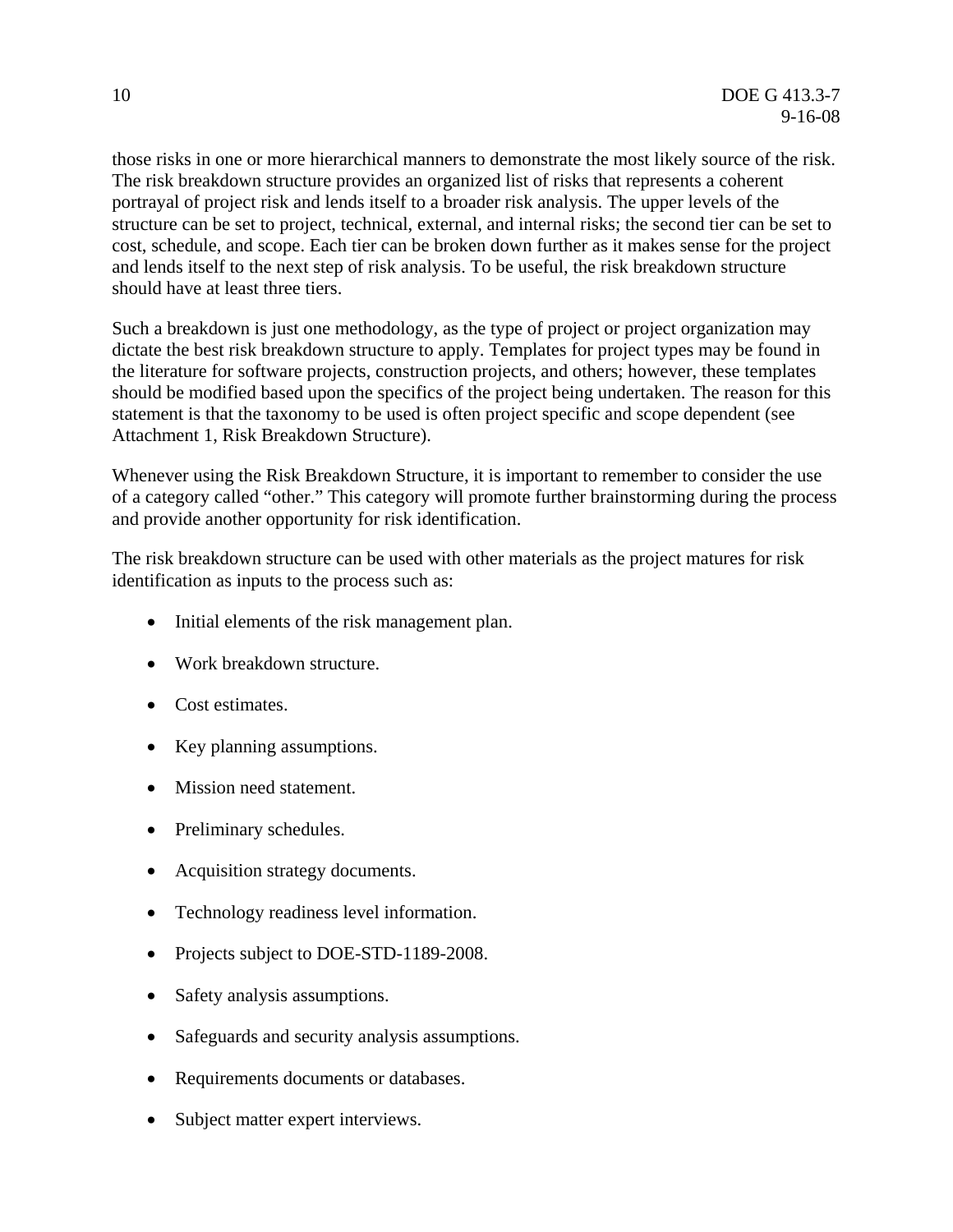#### $\overline{D}$ OE G 413.3-7 11 9-16-08

- Stakeholder input.
- Designs or specifications.
- Historical records
- Lessons learned.
- Any legislative language pertaining to the project.
- Other similar projects.
- Pertinent published material.

Various techniques that can be used to elicit risks include brainstorming, interviews and diagram techniques. Regardless of the technique, the result should not be limiting and should involve the greatest number of knowledgeable participants that the IPT can accommodate within their constraints. Once the process of initial risk identification has been complete, the IPT should follow up with the self-assessment process noted in Section 4.7.2.2, Self Assessment, using the Risk Identification Checklist in Attachment 8.

As the team identifies risks, it is important that they are aware of biases that may influence the information. Typical biases the facilitator of the risk identification should be aware include the following:

- Status quo—strong bias toward alternatives that perpetuate current direction.
- Confirming evidence bias—information that supports existing points of view are championed while avoiding information that contradicts.
- Anchoring—disproportionate weight is given to the first information provided.
- Sunk cost—tend to make choices in a way that justify past choices, unwillingness to change direction.

When identifying a risk, it should be stated clearly in terms of both the risk event and the consequences to the project/program. The format for the risk identified should generally be cause/risk/effect.

One may choose to record cause, risk, and effect in separate fields to facilitate grouping of risks into categories based on commonality of these attributes.

This format should be employed whether the risk is a threat to the project or an opportunity, which is a risk with a benefit. Documentation should be done in affirmative terms—as if the risk will occur—to enable the IPT to draft a definitive risk handling strategy. The information should be captured in a risk register, a database designed to capture all necessary information about a risk and facilitate tracking and reporting (see Attachment 1, Risk Breakdown Structure).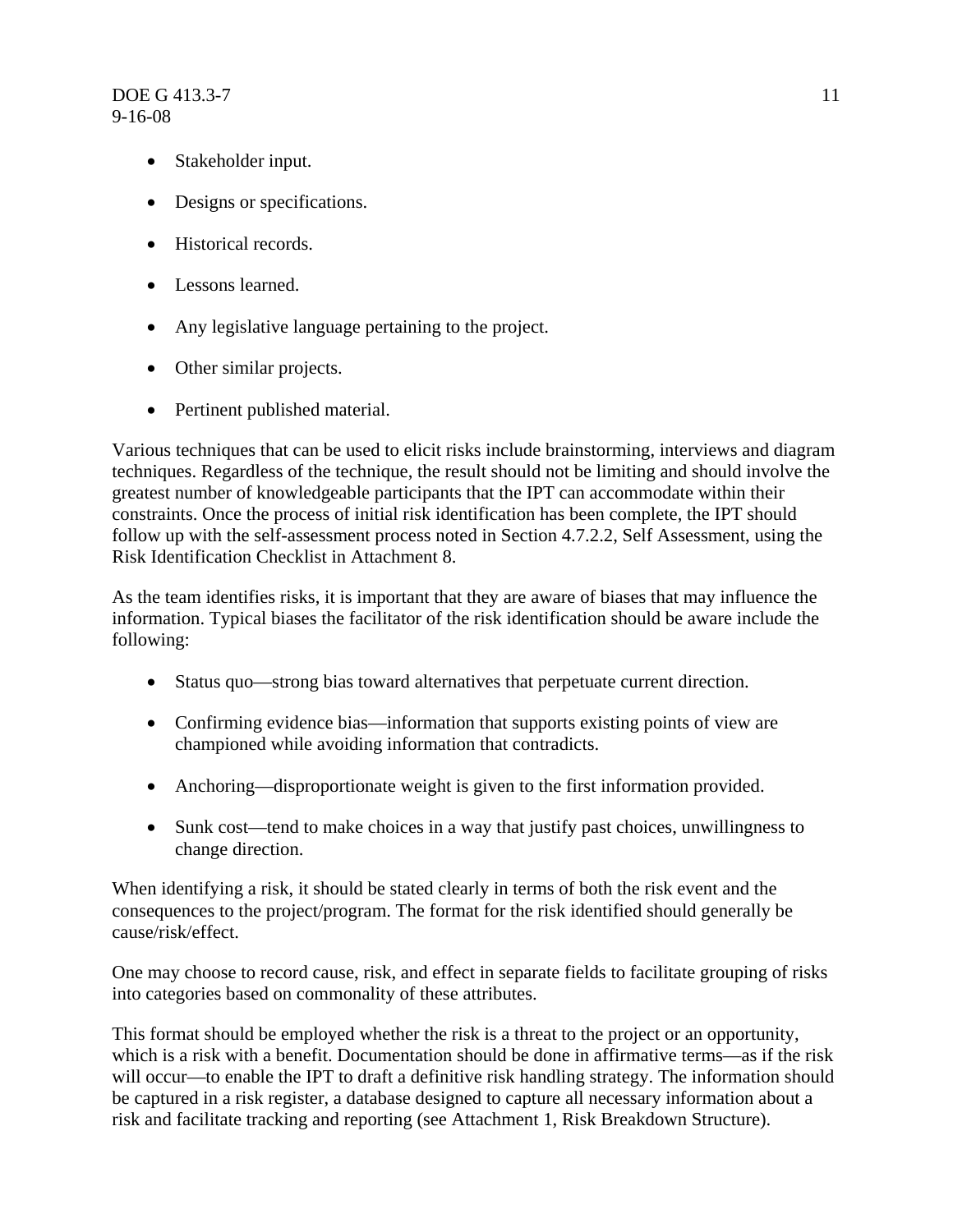Examples of risks captured in the affirmative are:

- Discovery of classified material in landfill delays removal of transuranic material and impacts schedule.
- Delay in signing a cooperative research and development agreement impacts availability of specialized research personnel in statistical analysis of nano-scale stress analysis of carbon-based metals delaying project by one year.
- Seismic site analysis area is expanded due to adjacent construction site seismic reports resulting in new drilling and reporting delaying site preparation by six months.

Risks should be stated as separate items and should not be grouped or bundled. As an example, one should identify each material handling risk for a process separately and not as material handling risks. One should also be aware that an opportunity will also have one or more threats which should be identified as a separate risk item in the register. It is helpful to link the items either by Work Breakdown Structure identification number or by other unique identification methodology that will indicate the linkage. The linkage is important, especially if the risk owner is different as the risk owners may need to coordinate their efforts on the risk handling strategies.

The IPT should capture opportunities before threats. Opportunities are often shared between and among projects. It should be noted that opportunities for one participant could be detrimental to another; therefore, they should be worked cooperatively. Examples of opportunities include:

- Available human resources with flexible scheduling can be shared to the advantage of two or more projects.
- A crane is available at another site at a lower cost than purchasing a new or a used one.
- Results of adjacent construction site seismic reports cause the seismic site analysis area to be expanded, resulting in new drilling and reporting, and delaying site preparation by six months.

In addition to identifying a risk in terms of the causal event and consequence, the pertinent assumptions regarding that risk should be captured in the risk register to aid in future reporting of the risk. These assumptions might include items such as, but not limited to, interfaces among and between sites, projects, agencies, and other entities; dependencies as human resources, equipment, facilities, or other; and historically known items that may impact the project either positively or negatively. The assumptions should be kept current and should be validated through various methods including documentation and subject matter experts.

#### **4.3.2 Assignment of the Risk Owner**

Before assigning a qualitative assessment to the dimensions of a risk (probability and consequence), a risk owner should be identified. The risk owner is the team member responsible for dealing with a specified risk, ensuring effective handling responses or strategies are developed and implemented, as well as filing appropriate reports on the risk in a timely fashion.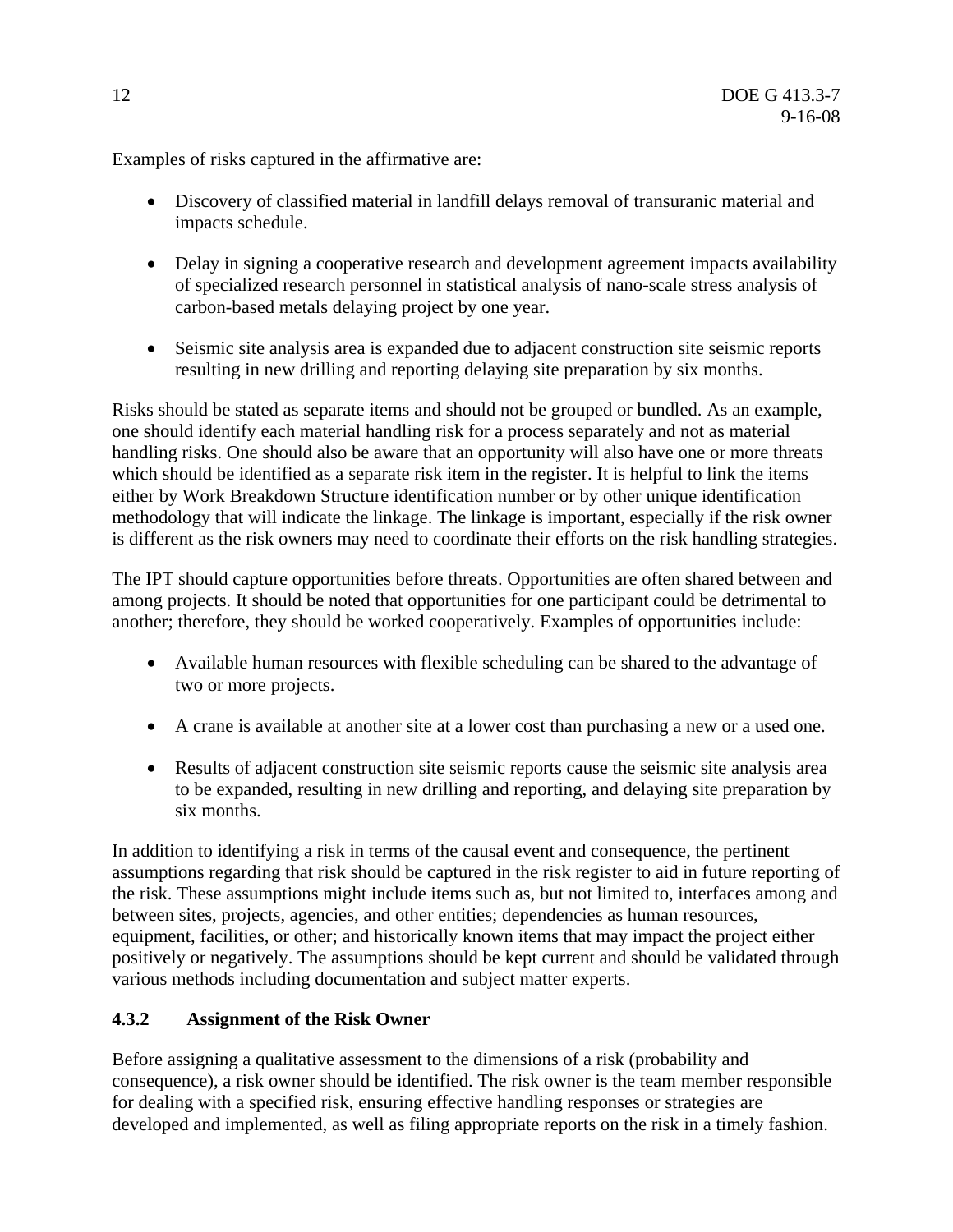The risk owner should also validate the qualitative and quantitative assessments assigned to their risk. Finally, the risk owner should ensure that risk assumptions are captured in the risk register for future reference and assessment of the risk and to assist possible risk transfer in the future.

Any action taken in regard to a risk should be validated with the risk owner before closure on that action can be taken.

#### **4.3.3 Assignment of Probability and Consequence**

Risk analysis has two dimensions—probability and consequence. Probability is the likelihood of an event occurring, expressed as a qualitative and/or quantitative metric. Consequence is the outcome of an event. The outcome of an event may include cost and/or schedule impacts expressed as a qualitative and/or quantitative metric. The IPT estimates probability and consequence dimensions (qualitative and quantitative) subjectively, with the risk owner making the final determination. During the qualitative analysis, the probability and consequence scales can be categorical. However, it is often useful to assign quantitative metrics to the qualitative categories to help ensure consistent assignment of probabilities and consequences across a project/program (see Attachment 4, Probability Scale/Schedule Consequence Criteria). This approach works well for probability and consequence.

#### **4.3.4 Assignment of Risk Trigger Metrics**

A risk trigger metric is an event, occurrence or sequence of events that indicates that a risk may be about to occur, or the pre-step for the risk indicating that the risk will be initiated. The risk trigger metric is assigned to the risk at the time the risk is identified and entered into the risk register. The trigger metric is then assigned a date that will allow the risk owner to monitor the trigger. The purpose of monitoring the trigger is to allow adequate preparation for the initiation of the risk handling strategy and to verify that there is adequate cost and schedule to implement the risk handling strategy.

#### **4.3.5 Risk Register**

The risk register is the document or database that is the information repository for each identified risk. It provides a common, uniform format for the presentation of risk-related information regarding the identified risks. The level of detail may vary depending upon the complexity of the project and the overall risk level presented by the project as determined initially at the initiation phase of the project.

The fields stated here are those that should appear in the risk register, whether the risks presented are a threat or an opportunity. Other fields that are suggested to be considered are contained in Attachment 5, Risk Register, and are suggested to be included as they allow a much better view of the full field of options available to the FPD and CPM:

- Project title and code (denotes how the project is captured in the tracking system used by the site office and/or contractor).
- FPD and CPM.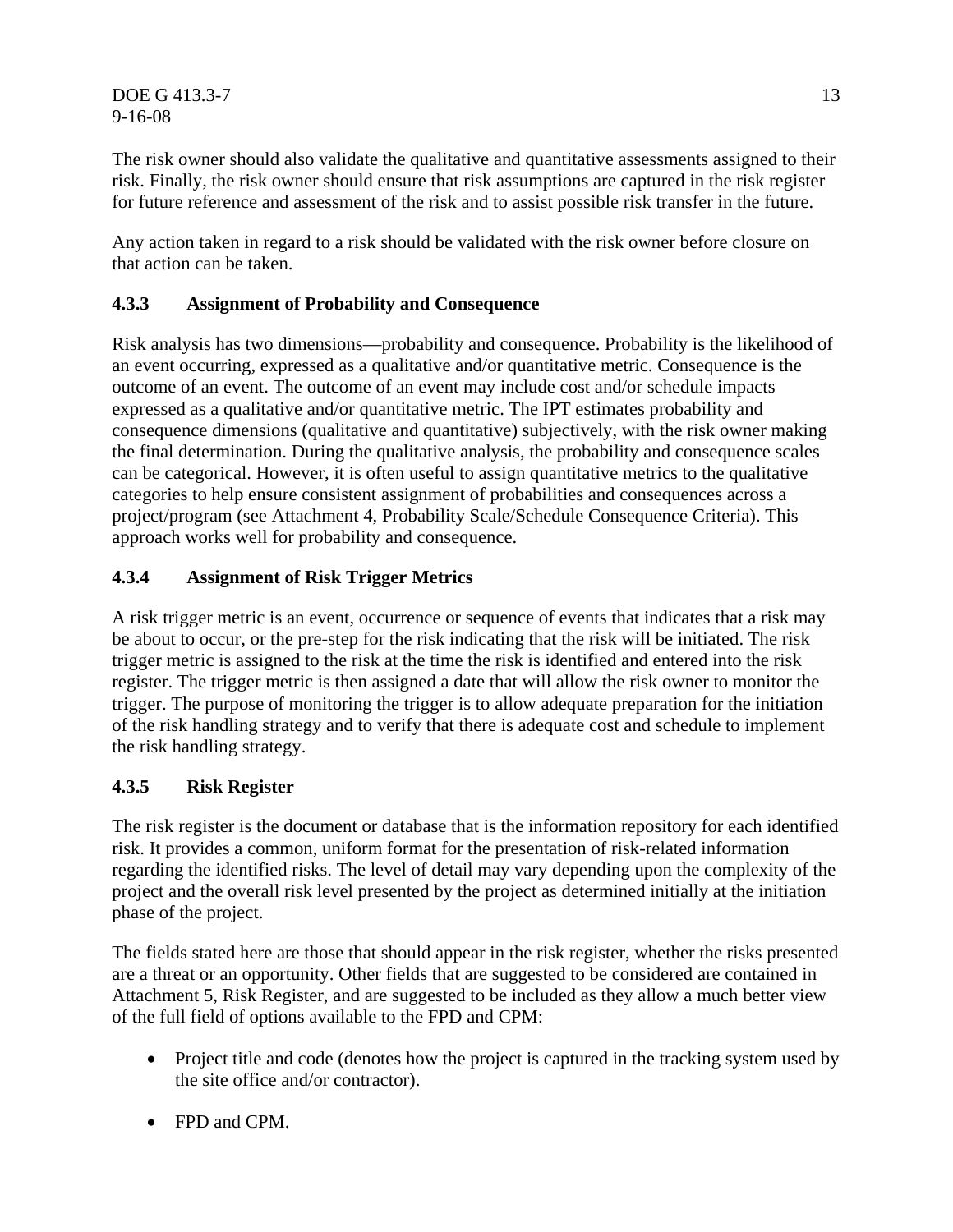- Unique risk identifier (determined by the individual site).
- Risk statement.
- Risk category (project, technical, internal, external, and any sub-category that may be deemed unique to the project such as safety or environment).
- Risk owner.
- Risk assumptions.
- Probability of risk occurrence and basis.
- Consequence of risk occurrence and basis.
- Trigger event.
- Handling strategy (type and step-wise approach with metrics, who has the action, planned dates, and actual completion dates).
- Success metric for overall handling strategy.
- Residual risks.
- Secondary risks.
- Status (open/closed) and basis.

The risk register may also include back-up strategies for primary risks, risk handling strategies for residual and secondary risks, the dates of upcoming or previous risk reviews, and a comment section for historical documentation, lessons learned, and subject matter experts' input.

#### **4.3.6 Risk Analysis**

Risk analysis from a project management perspective should begin with the identification of the overall risk level of the project during the Initiation Phase. This analysis supports the preparation of the mission need statement and the tailoring strategy during CD-0.

The review of various approaches to the mission, goals, and objectives of the project should involve a comparative analysis of alternatives and overall risk identification, as well as the analysis for those alternatives. As a general rule, the simplest analysis that should be performed at CD-0 is a cost and benefit review, a type of qualitative review. The qualitative approach involves listing presumed overall costs over presumed costs for projected benefits. The result would be an overall assessment of the risk on the project (see Attachment 6, Cost/Benefit Analysis, for an alternative quantitative approach that can be used when enough information is available).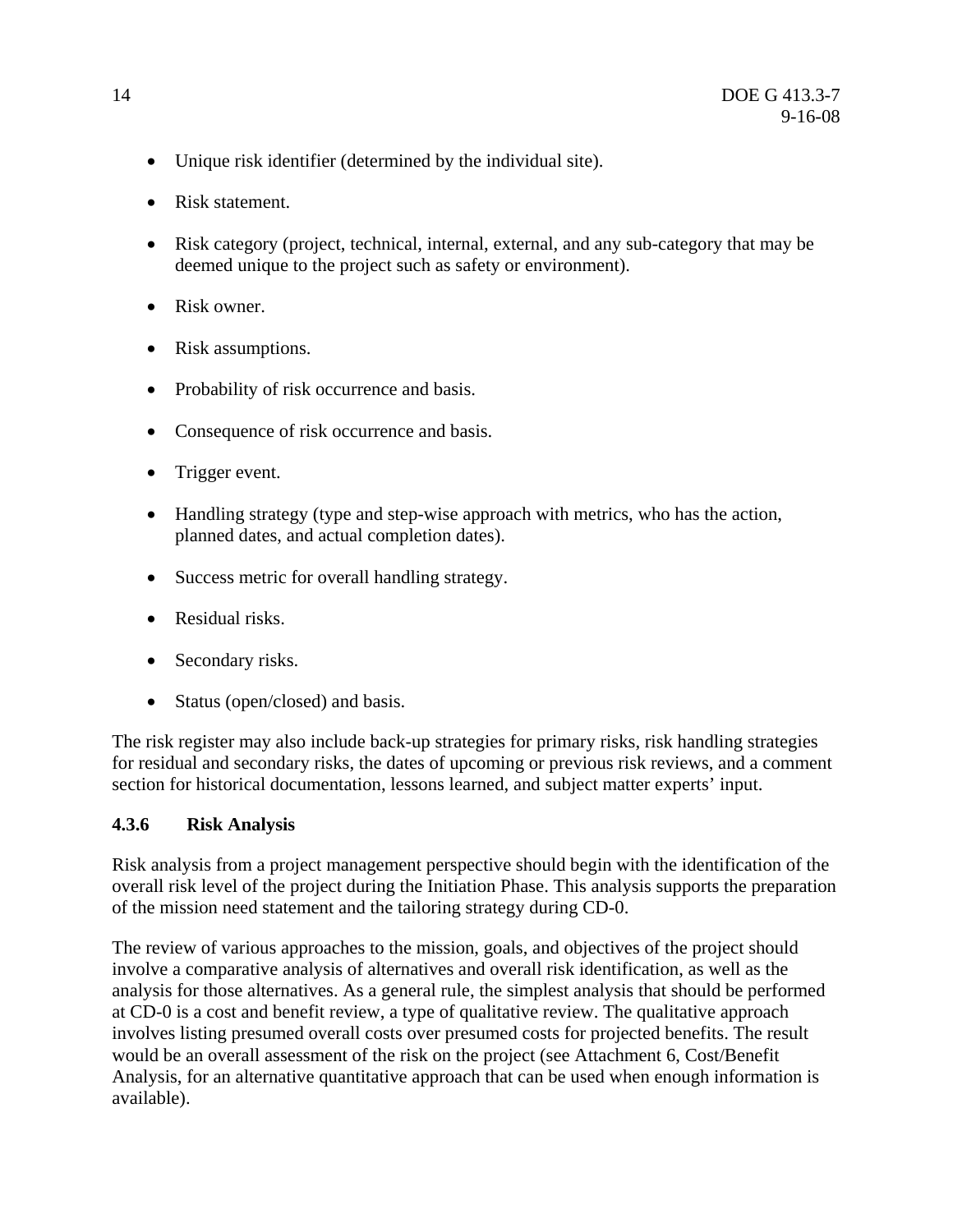DOE G 413.3-7 15 9-16-08

After CD-1 approval, two forms of risk analysis may be performed: Qualitative and quantitative. These analyses serve as the foundation for continuing dialog about future risk realizations and the need for the application of the contingency and management reserve, which are subjects, addressed in other DOE G 413.3-series guides that handle cost and contingency calculations.

#### **4.3.6.1 Qualitative Risk Analysis**

The purpose of qualitative risk analysis is to provide a comprehensive understanding of known risks for prioritization on the project. Qualitative risk assessment calls for several risk characteristics to be estimated:

- Risk probability.
- Risk consequence.
- Trigger metrics or conditions.

The FPD or CPM may decide to include other qualitative characteristics such as affected project elements, influences on the risk, and assumptions about the trigger conditions. These items should be captured in the risk register or risk register database.

If only a qualitative analysis is to be done, various cost and schedule factors may be used to provide for contingency and management reserve calculations. (Note: terminology may vary depending upon the Program Office to which the program or project is assigned.)

Qualitative analysis, or assessment as it is sometimes referred, is the attempt to adequately characterize risk in words so as to enable the development of an appropriate risk handling strategy. Additionally, qualitative analysis assigns a risk rating to each risk, which allows for a risk grouping process to occur. This grouping of risks permits the FPD and the CPM to discern patterns of risk on the project. The patterns are indicative of the areas of risk exposure on the project. The qualitative analysis is also the foundation for initiating the quantitative risk analysis, if required.

Qualitative risk analysis should also be performed on residual risks and secondary risks, but only after the handling strategy has been determined for the primary risk. Again, the risk owner should accept the risk ranking.

#### **4.3.6.1.1 Qualitative Matrices Analysis**

One of the tools used to assign risk ratings is a qualitative risk analysis matrix, also referred to as a probability impact diagram or matrix (see Figure 3, Qualitative Risk Analysis Matrix for the FPD*,* and Figure 4, Qualitative Risk Analysis Matrix for the Contractor Project Manager*,* for examples). Risk ratings are also often referred to as risk impact scores.

The matrix combines the probability and consequence of a risk to identify a risk rating for each individual risk. Each of these risk ratings represents a judgment as to the relative risk to the project and categorizes at a minimum, each risk as low, moderate or high. Based on these risk ratings, key risks, risk handling strategies, and risk communication strategies can be identified.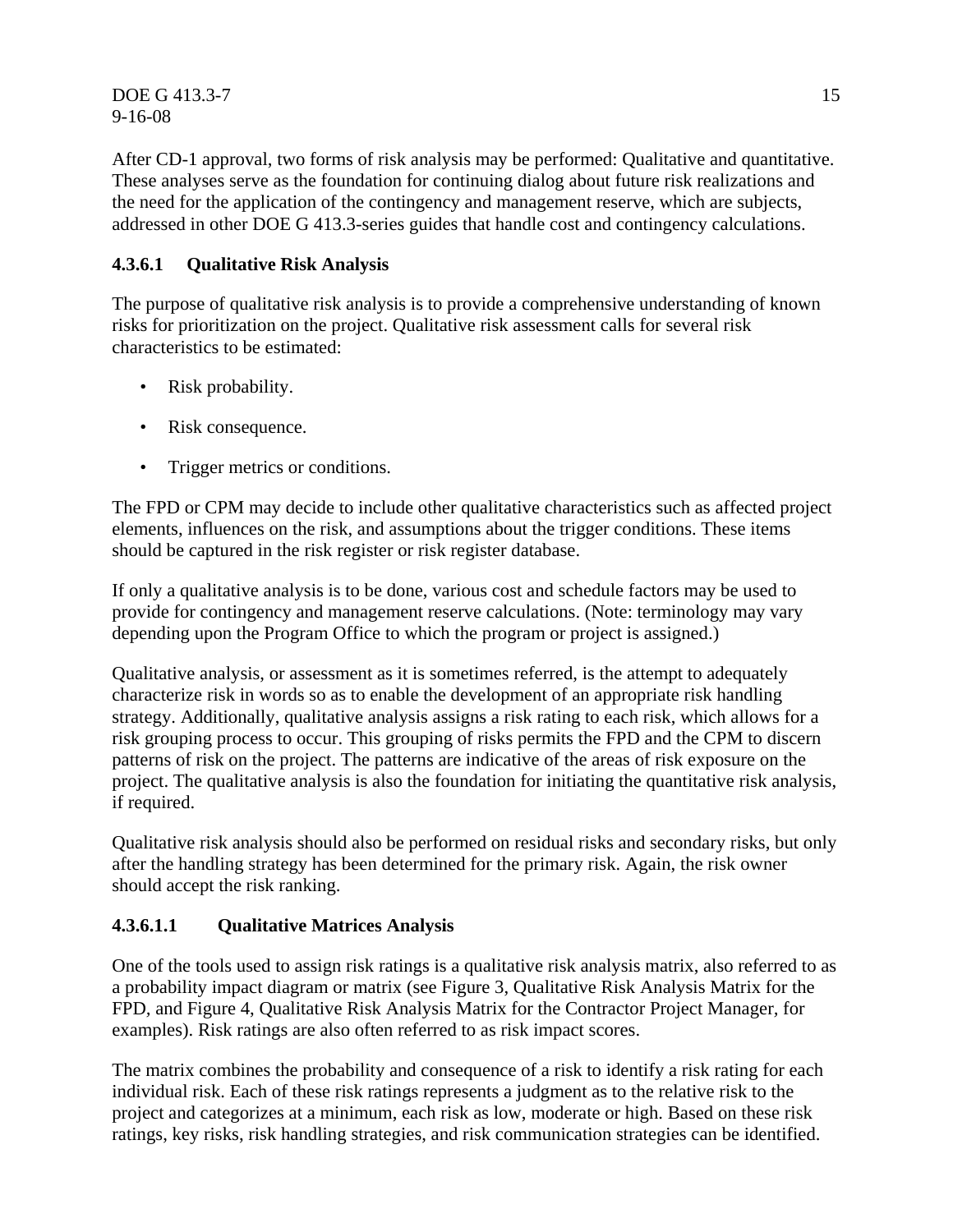Risk consequences for the FPD and the (CPM) in most cases are different because the FPD is driven more from strategic mission objectives than contract performance objectives. Mission objectives are more strategically oriented than corporate or monetary incentive based. Therefore, two risk matrices are recommended.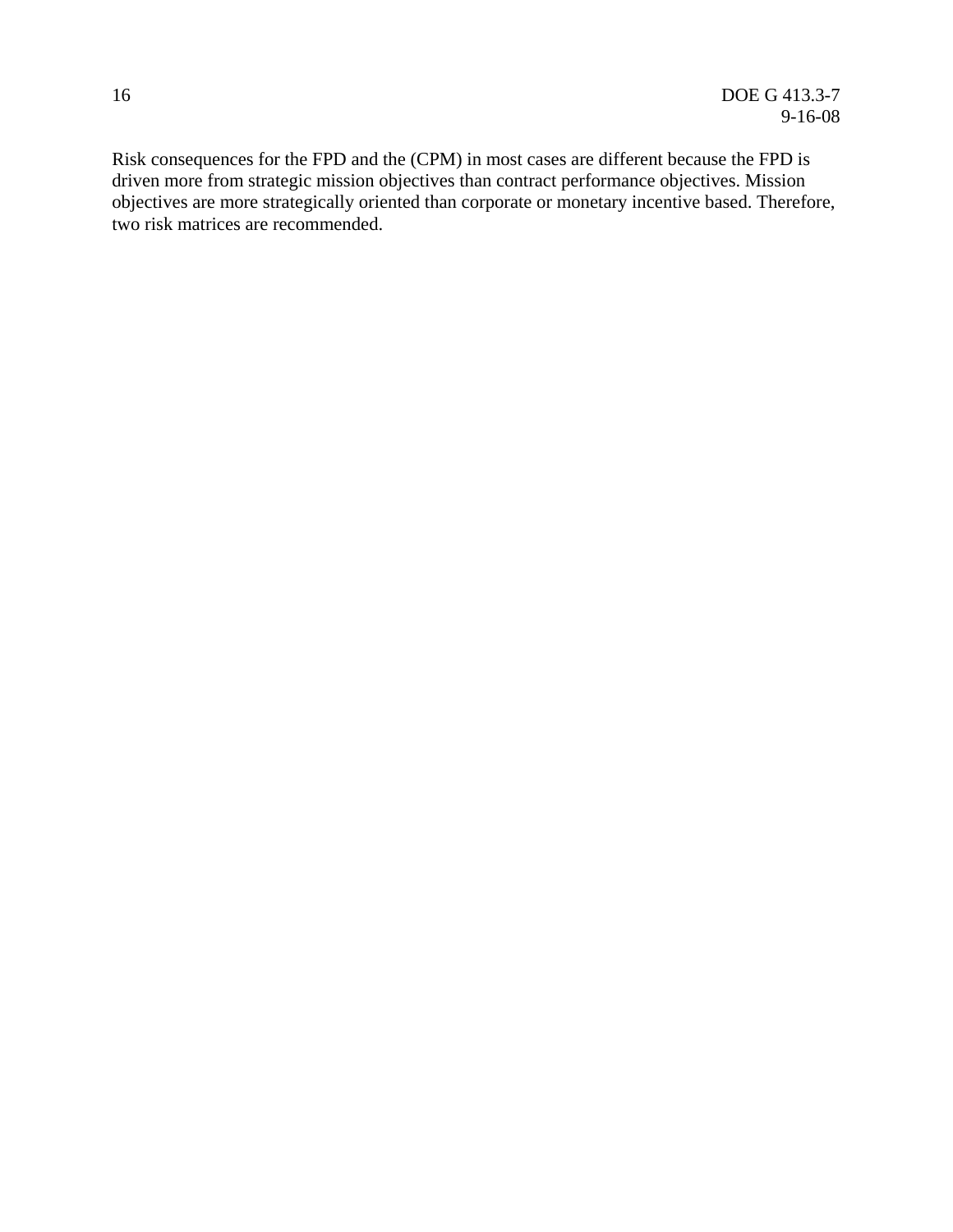|                                                                                                            | Consequence            |                                                                       |                                                                                          |                                                                                                         |                                                                                                          |                                                                                                            |  |  |
|------------------------------------------------------------------------------------------------------------|------------------------|-----------------------------------------------------------------------|------------------------------------------------------------------------------------------|---------------------------------------------------------------------------------------------------------|----------------------------------------------------------------------------------------------------------|------------------------------------------------------------------------------------------------------------|--|--|
|                                                                                                            | Federal<br>Matrix      | Negligible                                                            | Marginal                                                                                 | Significant                                                                                             | Critical                                                                                                 | Crisis                                                                                                     |  |  |
|                                                                                                            | Cost                   | Minimal or no<br>consequence.<br>No impact to<br>Project cost.        | Small increase in<br>meeting strategic<br>objectives.<br>Marginally<br>increases costs.  | Significant<br>degradation in<br>meeting strategic<br>objectives<br>significantly<br>increases cost.    | Strategic goals and<br>objectives are not<br>achievable.<br>Additional funding<br>may be required.       | Program cannot<br>be completed<br>with current<br>resources.<br>Catastrophic<br>threat to mission<br>need. |  |  |
|                                                                                                            | Schedule               | Minimal or no<br>consequence.<br>No impact to<br>Project<br>schedule. | Small increase in<br>meeting strategic<br>objectives.<br>Marginally<br>impacts schedule. | Significant<br>degradation in<br>meeting strategic<br>objectives,<br>significantly impacts<br>schedule. | Strategic goals and<br>objectives are not<br>achievable.<br>Additional time may<br>need to be allocated. | Program cannot<br>be completed.<br>Catastrophic<br>threat to mission<br>need.                              |  |  |
|                                                                                                            | Very High<br>$>90\%$   | Low                                                                   | Moderate                                                                                 | High                                                                                                    | High                                                                                                     | High                                                                                                       |  |  |
|                                                                                                            | High<br>75% to 90%     | Low                                                                   | Moderate                                                                                 | Moderate                                                                                                | High                                                                                                     | High                                                                                                       |  |  |
|                                                                                                            | Moderate<br>26% to 74% | Low                                                                   | Low                                                                                      | Moderate                                                                                                | Moderate                                                                                                 | High                                                                                                       |  |  |
|                                                                                                            | Low<br>10% to 25%      | Low                                                                   | Low                                                                                      | Low                                                                                                     | Moderate                                                                                                 | Moderate                                                                                                   |  |  |
| Probability                                                                                                | Very Low<br>${<}10\%$  | Low                                                                   | Low                                                                                      | Low                                                                                                     | Low                                                                                                      | Moderate                                                                                                   |  |  |
|                                                                                                            |                        |                                                                       |                                                                                          | Figure 3. Qualitative Risk Analysis Matrix for the Federal Project Director                             |                                                                                                          |                                                                                                            |  |  |
| ** Again, matrices are suggested only as each site may have site specific or contractor specific matrices. |                        |                                                                       |                                                                                          |                                                                                                         |                                                                                                          |                                                                                                            |  |  |

# DOE G 413.3-7<br>9-16-08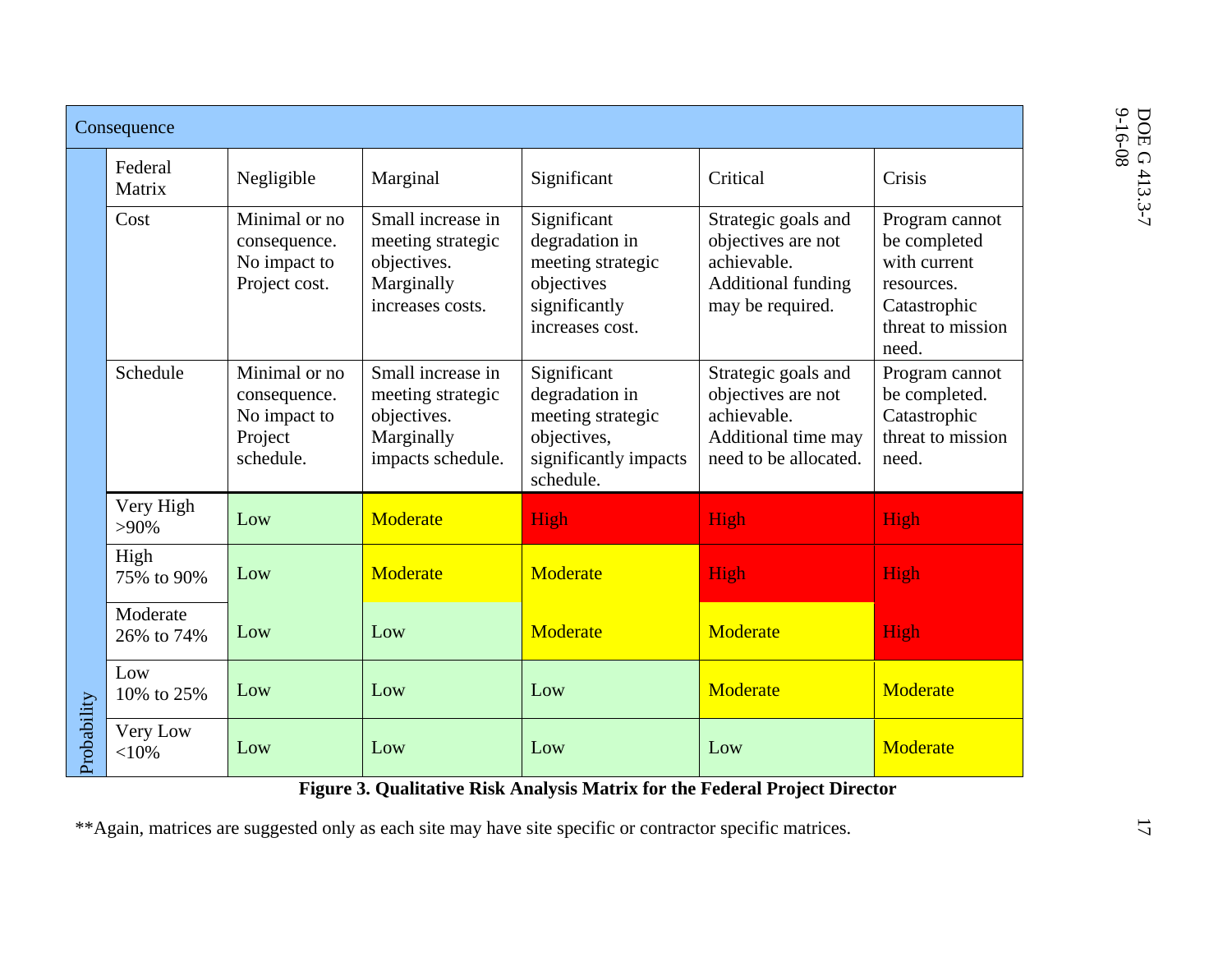|             | Consequence                  |                                                                    |                                                                                   |                                                                                                            |                                                                                                                                                        |                                                                                                                        |  |  |  |
|-------------|------------------------------|--------------------------------------------------------------------|-----------------------------------------------------------------------------------|------------------------------------------------------------------------------------------------------------|--------------------------------------------------------------------------------------------------------------------------------------------------------|------------------------------------------------------------------------------------------------------------------------|--|--|--|
|             | Contractor<br>Matrix         | Negligible                                                         | Marginal                                                                          | Significant                                                                                                | Critical                                                                                                                                               | Crisis                                                                                                                 |  |  |  |
|             | Cost                         | Minimal or no<br>consequence. No<br>impact to Project<br>cost.     | Small increase<br>in meeting<br>objectives.<br>Marginally<br>increases costs.     | Significant<br>degradation in<br>meeting objectives<br>significantly<br>increases cost; fee is<br>at risk. | Goals and objectives are<br>not achievable.<br>Additional funding may<br>be required; loss of fee<br>and/or fines and<br>penalties imposed.            | Project stopped.<br>Funding withdrawal;<br>withdrawal of scope,<br>or severe contractor<br>cost performance<br>issues. |  |  |  |
|             | Schedule                     | Minimal or no<br>consequence. No<br>impact to Project<br>schedule. | Small increase<br>in meeting<br>objectives.<br>Marginally<br>impacts<br>schedule. | Significant<br>degradation in<br>meeting objectives,<br>significantly<br>impacts schedule.                 | Goals and objectives are<br>not achievable.<br>Additional time may<br>need to be allocated.<br>Missed incentivized<br>and/or regulatory<br>milestones. | Project stopped.<br>Withdrawal of scope,<br>or severe contractor<br>schedule performance<br>issues.                    |  |  |  |
|             | Very High<br>$>90\%$         | Low                                                                | Moderate                                                                          | High                                                                                                       | High                                                                                                                                                   | High                                                                                                                   |  |  |  |
|             | High<br>75% to<br>90%        | Low                                                                | Moderate                                                                          | Moderate                                                                                                   | High                                                                                                                                                   | High                                                                                                                   |  |  |  |
|             | Moderate<br>$26\%$ to<br>74% | Low                                                                | Low                                                                               | Moderate                                                                                                   | Moderate                                                                                                                                               | High                                                                                                                   |  |  |  |
|             | Low<br>$10\%$ to<br>25%      | Low                                                                | Low                                                                               | Low                                                                                                        | Moderate                                                                                                                                               | Moderate                                                                                                               |  |  |  |
| Probability | Very Low<br><10%             | Low                                                                | Low                                                                               | Low                                                                                                        | Low                                                                                                                                                    | Moderate                                                                                                               |  |  |  |

**Figure 4. Qualitative Risk Analysis Matrix for the Contractor Project Manager**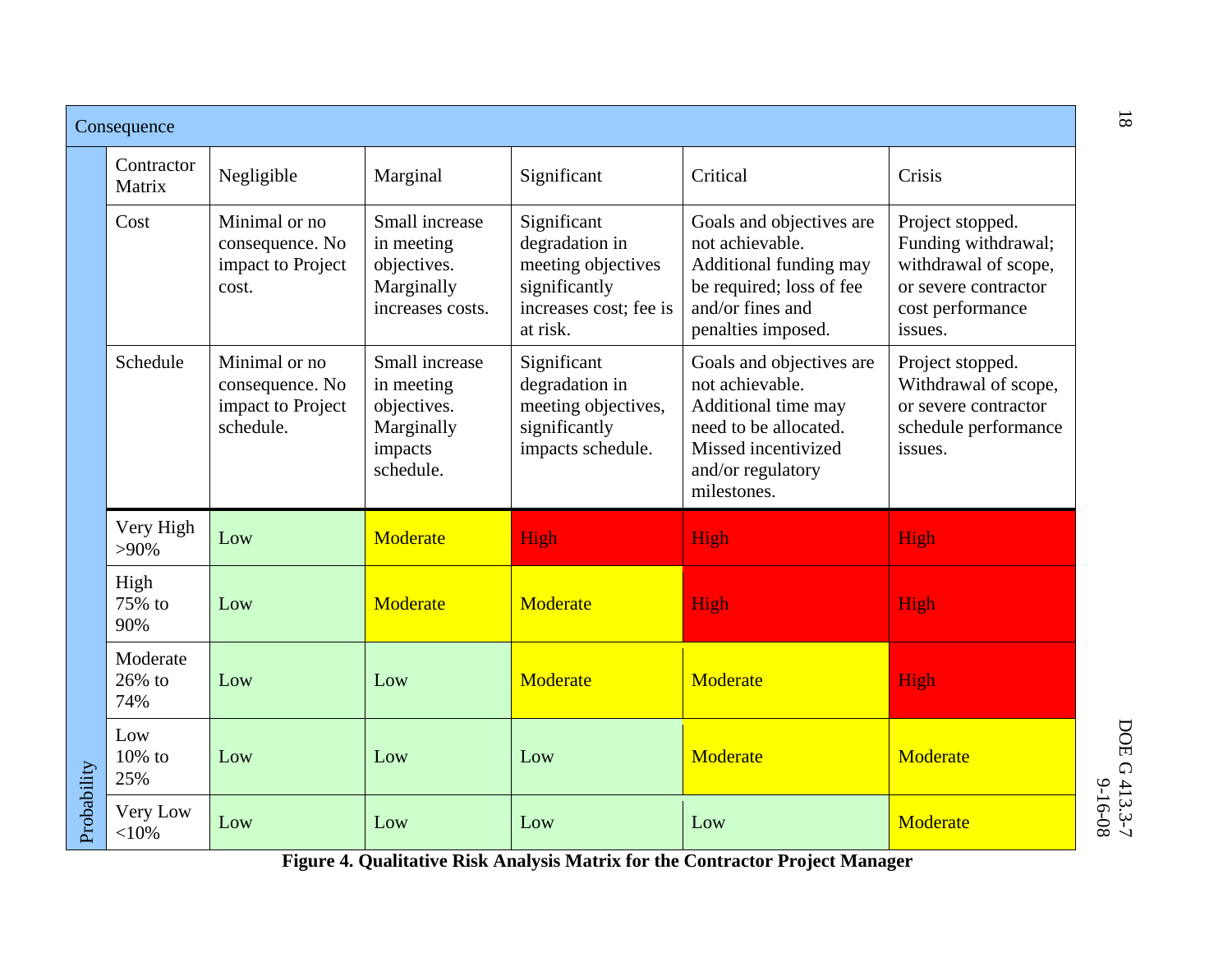DOE G 413.3-7 19 9-16-08

As with a threat, an opportunity should also be assessed using a risk assessment framework (see Attachment 7 for an example of an opportunity matrix). The matrix may be modified to provide one for the CPM by reviewing the consequences specifically in terms of the impacts to the contract terms in regard to the project. The matrix is an option for sites that do not have site specific or contractor specific matrix or matrices.

A project's tolerance limit for overall risk rating is referred to as the risk threshold. The risk owner should accept this rating or the process should be reiterated to validate the probability and consequence ratings to obtain acceptance by the risk owner. This same rating process can be used for opportunities by changing the terms to positive for the consequences in the matrices.

Determining the average risk rating can determine the overall project risk rating. Risk ratings are assigned via a matrix to the risk, threat or opportunity, based upon the risk classification. Typical risk classifications are low, moderate, or high. Another option would be to use numerical values for ratings. The numerical value can be tailored to the project or standardized for a program.

If a quantitative analysis is going to be performed, the qualitative analysis can be used to guide the quantitative analysis. The lowest rated risks generally do not have a determinative impact upon the project cost or schedule. Risks that have a determinative impact upon project cost or schedule will generally rate towards the higher end of the qualitative scale. However, for many projects, there may be a weak correlation between a risk's determinative impact and the qualitative risk rating.

Care should be taken when comparing project risk scores of different projects as the project risk scores are a result of a subjective process and are prepared by different project teams.

Qualitative risk analysis should also be performed on residual risks and secondary risks, but only after the handling strategy has been determined for the primary risk. Again, the risk owner should accept the risk rating.

As the information is gathered and finalized, the data should be analyzed for bias and perception errors. While the data will not be systematically used for a quantitative analysis, it should still be analyzed and perceptions scrutinized.

Following the completion of the qualitative analysis, one should do a review of Section 4.3.6.3, Project Learning Analysis.

#### **4.3.6.1.2 Other Qualitative Techniques**

One qualitative technique that may be used is to do a search on the risk register for common causes of risks. If the risks are written in the format of cause/risk/effect with a field for each, the search can be made simple. If not, a search on common terms can be done. By looking for risks with common causes, one can attempt to find opportunities within the handling responses or strategies as well as commonalities in monitoring triggers, risk owners, or other shared items. Further, it may be that changes can be made to the scope to avoid the risks that were not apparent when viewing the risks individually.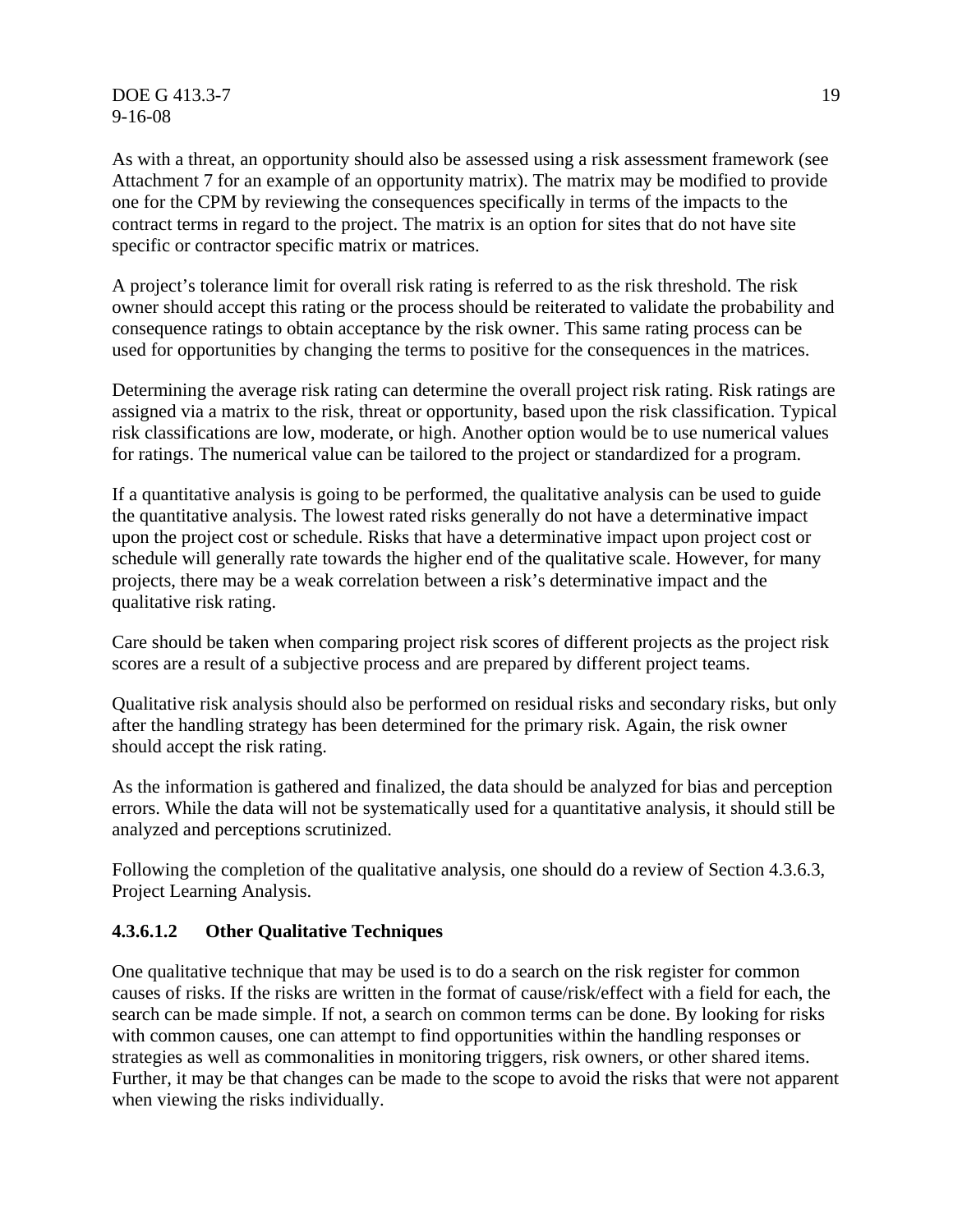Another qualitative technique for analyzing risks is to use a network diagram. Using a network diagram to show what tasks bear the high and moderate risks and where they exist in regard to the critical path can be a powerful tool in analyzing how much contingency should be set aside for the risk to ensure that the critical path is not impacted or the risk to the critical path is within a manageable range for the FPD or CPM. The diagram is used to determine the impact to successor tasks, especially those that either impact the critical path directly or will have an impact upon a critical input to the critical path.

The risk breakdown structure methodology provides the option of demonstrating patterns of risk placement or risk groupings. For instance, rather than specifying the risk, the risk is captured as a mark on the grid and grouped together, then cut across with another matrix technique such as the work breakdown structure or the cost breakdown structure. (See reference – Hillson, D. A. (2007), "Understanding risk exposure using multiple hierarchies," published as part of 2007 PMI Global Congress EMEA Proceedings – Budapest).

The risk is mapped to the work breakdown structure element that would be impacted if it occurred. The pattern that emerges allows one to either use the assigned expected value score or to count the number of risks associated with the element. This method allows attention to be focused on specific areas of risks.

Again, a review of Section 4.3.6.3, Project Learning Analysis, should be done.

#### **4.3.6.2 Quantitative Risk Analysis**

Quantitative risk analysis should be used to estimate the impact of risks on project cost and schedule. Quantitative risk analysis is a numerical or more objective analysis of the probability and consequence of individual risks that also addresses the extent of the overall project risk through the use of a model. The purpose of the quantitative risk analysis is to provide budget and completion date estimates of the effect of the risks on the project using statistical modeling techniques such as Monte Carlo, Quasi-Monte Carlo, sensitivity simulations, and other stochastic methodologies, depending upon the project data. Random sampling from input ranges of time and cost are used to estimate the impacts on the project's critical chain. The simulation produces a range of possible project outcomes.

Quantitative risk analysis can provide a view of which risks or groups of risks should receive more focused attention. It allows a numerical evaluation of risk on the project at a point in time. The simulations can also assist in projecting the future cost and schedule of the project, if no other actions are taken, as well as allow for projections to be run based on options the project could implement, and thus allows the FPD and/or CPM to engage in discussions about additional handling strategies that could be implemented. Quantitative analysis also provides a method for the FPD and/or CPM to determine the level of cost contingency, management reserve, schedule contingency, and schedule reserve, when combined with cost uncertainty calculations, that is required to complete the project within the level of confidence required by the DOE or NNSA program office.

In general, quantitative analysis is an attempt to determine how much combined risk the project contains and where and when that risk exists to enable the project team to focus the project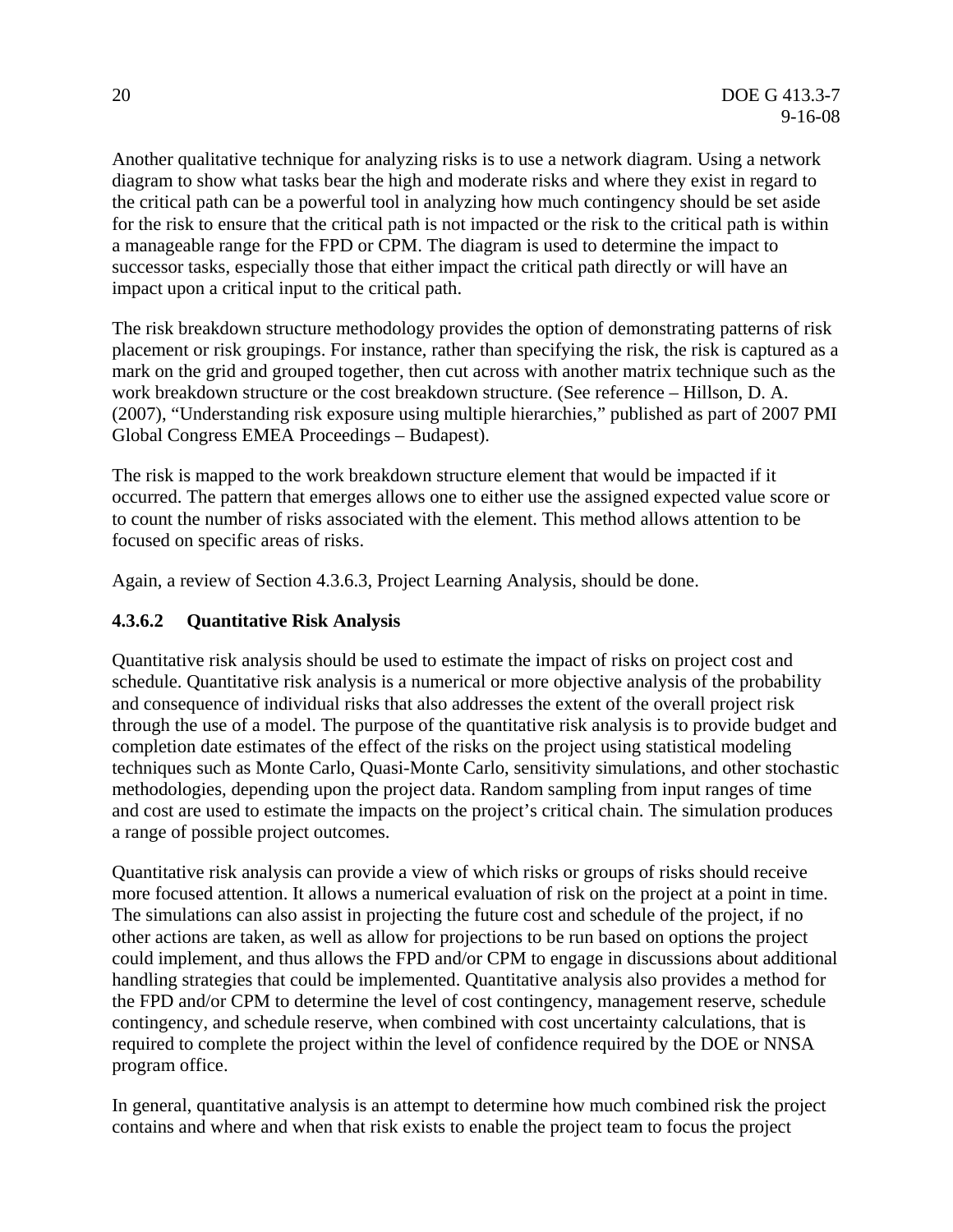DOE G 413.3-7 21 9-16-08

resources appropriately. Quantitative risk analysis has in the past been reserved for multi-year, large, and/or complex projects or projects where the program or executive management desires a more informed decision as to the amount of risk that exists on the project. Some DOE offices allow for tailoring with respect to quantitative risk analysis. The reason for this type of tailoring is that quantitative analysis allows for the use of different scenarios and alternatives to the base case. However, for overall low-risk projects as determined by the qualitative analysis, the FPD or CPM may determine through the tailoring process and with the approval of their DOE office, that quantitative analysis is not warranted.

Quantitative analysis, when done, can be restricted to only those risks that are ranked higher than low as the overall risk ranking from the qualitative analysis process. When this is done, the magnitude of the underestimation should be addressed. The FPD or CPM may exclude low risks in the analysis at his/her discretion based upon their project analysis. The critical path for the project and the approved budget serve as the primary basis for the risk model and for the project analysis.

It is important to model both risk threats and opportunities. It is suggested that the two types of risk are modeled separately to allow for separate analysis given the different project impacts that the two forms may have.

#### **4.3.6.2.1 Quantifying Probabilities and Impacts for Quantitative Risk Analysis**

A complete and well-executed qualitative analysis is essential to a quantitative analysis. It will serve as the base for developing the data for input into the simulation model.

For each risk, a percent is assigned to the probability (how likely it is the risk will occur), a dollar value distribution is assigned to the cost impact, and a schedule duration impact is assigned to the affected activity in the schedule. Depending upon the software program being used, the percent may need to be within a specified range. For some projects, especially large projects, the use of the expected value, a probability weighted average of all possible outcomes, is a tool which can be used to determine which risks should receive more attention or more resources for implementing the risk handling strategies. In general the concept is implemented as:

 $EV = P x CI$ ,

where,  $EV = Expected Value$ 

 $P = Probability$ 

 $CI = Cost Impact$ 

Inputs for the calculation include, but not limited to:

- Risk management plan.
- Historical records (especially where similar risks were handled).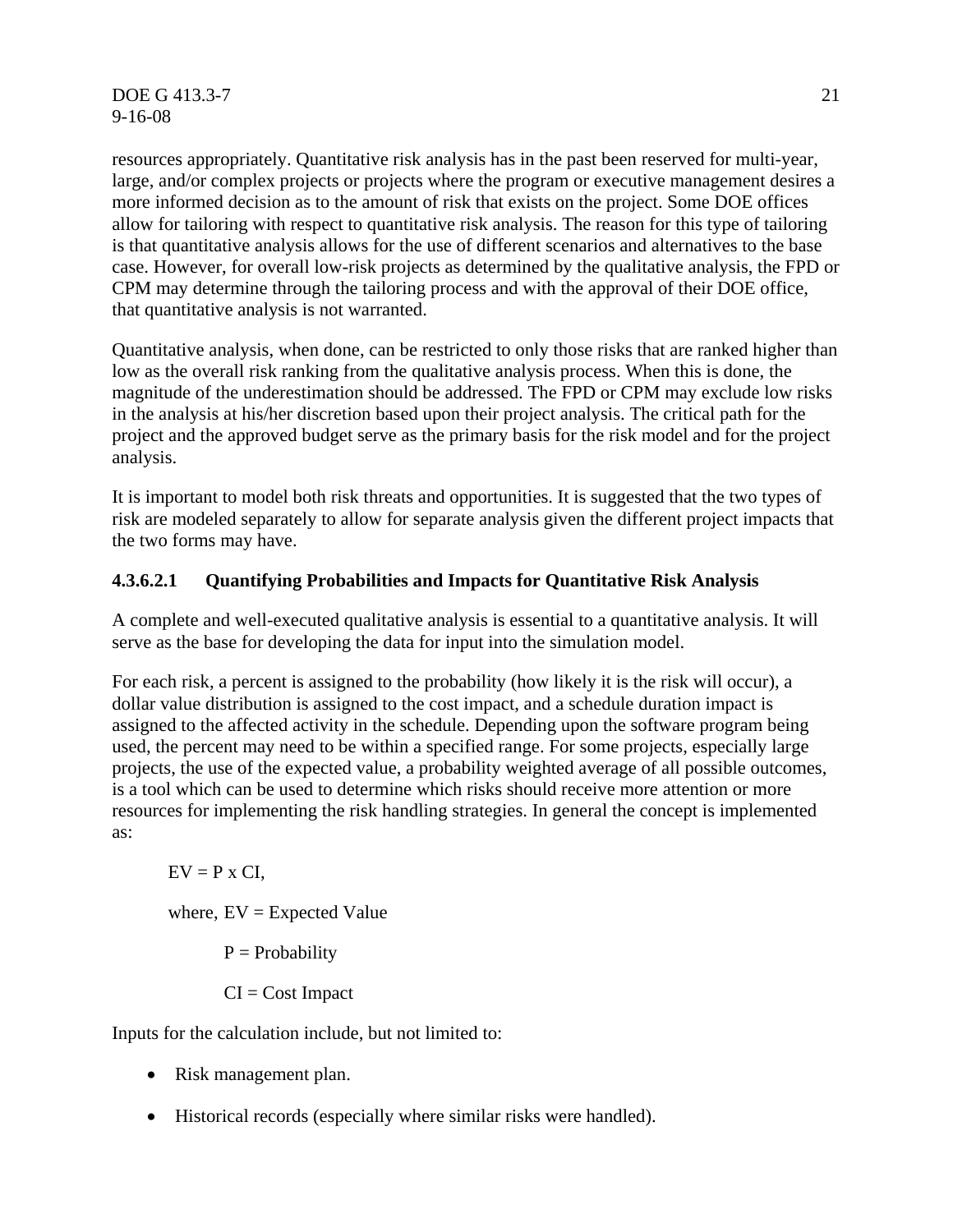- Actual costs.
- Time impact.
- Subject matter experts.
	- Delphi techniques.
	- Interviewing staff, crafts, retirees, and others familiar with similar work efforts at the site or other sites.
- Technical records such as safety analysis documents including the risk and opportunity assessment, quality assessments, safeguards and security analyses, and environmental assessments.

As information is gathered and finalized, it should be reviewed for bias and perception errors. These findings should be captured in the analysis that accompanies the Monte Carlo simulations.

Another item that should be considered in this analysis is a review of any constraints that may impact the cost and schedule ranges assigned to the risks. While some of the constraints may be hard to measure, they should still be captured, for significant risks, in the text of the analysis so the FPD and the CPM can take them into consideration as they make decisions regarding the future handling of the risks and any contingency requests or management reserve applications.

The inputs into a Monte Carlo simulation process are continuous probability distributions. The most common methodology is to use a three-pronged approach from the input enumerated. The input is the optimistic view, the most likely view, and the pessimistic view of the range of the cost and schedule for the probability and impact to the cost and schedule values. However, if no central tendency exists for a distribution, a two-point estimate should be used.

For schedule impact evaluation, the logic-linked project schedule will be utilized as input to allow the random sampling process to be tied to the critical path analysis. The project schedule should contain sufficient logic linkage between the activities to clearly identify critical path and near-critical path activities. The Monte Carlo simulation process uses a random sampling process to develop a modified duration for each risk-related task or activity and determines the project length based on the re-analyzed critical path, repeating the simulation to convergence. A similar process can be executed for cost using the project cost estimate or a detailed cost loaded schedule. Both threats and opportunities should be analyzed.

While the use of the Monte Carlo simulation is one of the standards of the DOE/NNSA, it does not mean that other forms of quantitative analysis are discouraged. Other forms of quantitative analysis may be used in conjunction with Monte Carlo simulation. Suggested other forms of quantitative analysis that may be considered are: decision trees, influence diagrams, system dynamics models, and neural networks. The project should be able to clearly explain why the particular technique was chosen and explain why it is preferred and appropriate.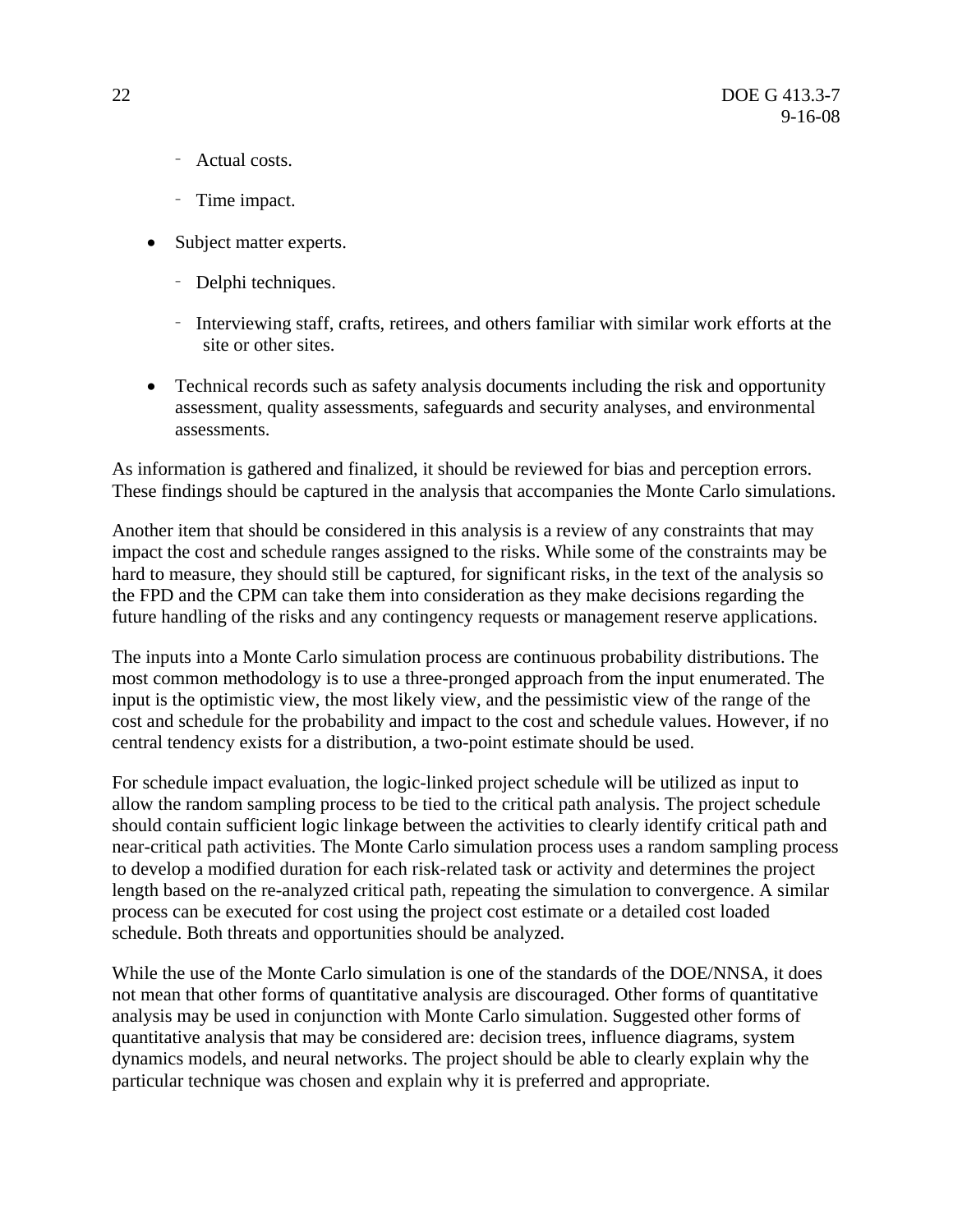#### **4.3.6.2.2 Additional Points of Analysis That Should be Included**

The purpose of providing the additional analysis with the Monte Carlo simulation data is two-fold. First, Monte Carlo simulation graphs require supporting analysis to provide the necessary information to enable an increased understanding of a project's risk exposure. Second, it provides decision-makers with a basis to engage the project team in discussions relevant to project risks.

#### **4.3.6.2.2.1** *Planning Assumption Validation Analysis*

Analyses accompanying Monte Carlo simulation data, including graphs, should include the validation of assumptions that serve as the basis for planning the budget and schedule of the project from which risks arose. Since assumptions have a basis in fact, but are not facts themselves, they should be validated to make sure they are still operable before the project invests in the cost of a Monte Carlo simulation process and to ensure that parameters that will be entered into that process are as accurate as possible.

#### **4.3.6.2.2.2** *Cost and Schedule Quantification Range Assumption Data Gathering Process and Validation Analysis*

As the costs and schedule ranges are captured for each risk for input into the Monte Carlo simulation runs, the assumptions that formed the basis for those ranges should be captured. The risks that are input may include low risks as determined by the FPD or CPM. The reasons for capturing those assumptions are to form an historic database for future projects, an historic database for the current project, a reference to substantiate how the projected federal contingency or the contractor management reserve/contingency was derived, and as a basis to determine the possible range of error that may exist in the data upon which the Monte Carlo data is based.

As with the discussion of the planning assumptions, the cost and schedule should be validated. The validation process consists of validating the assumptions that formed the basis for planning the budget and the schedule as well as inputs that went into the formation of both. The discussion of the process used and the results should be included in the analysis of the Monte Carlo data. Any changes to the baseline assumptions should be highlighted in the text.

#### **4.3.6.2.2.3** *Alternative Run Analyses*

The FPD or the CPM may choose to execute further Monte Carlo simulations beyond the overall schedule and cost runs. These may include targeted runs pertaining to specific risks or key risks and their affects on various planned activities or the overall project. Further groupings of risks may be chosen and the affects simulated against the schedule and cost of the project.

In choosing to make these runs, it is important to identify the correlation factors (interdependencies and relationships between risks), especially when those have become more apparent when the runs are done after the project has been in the execution phase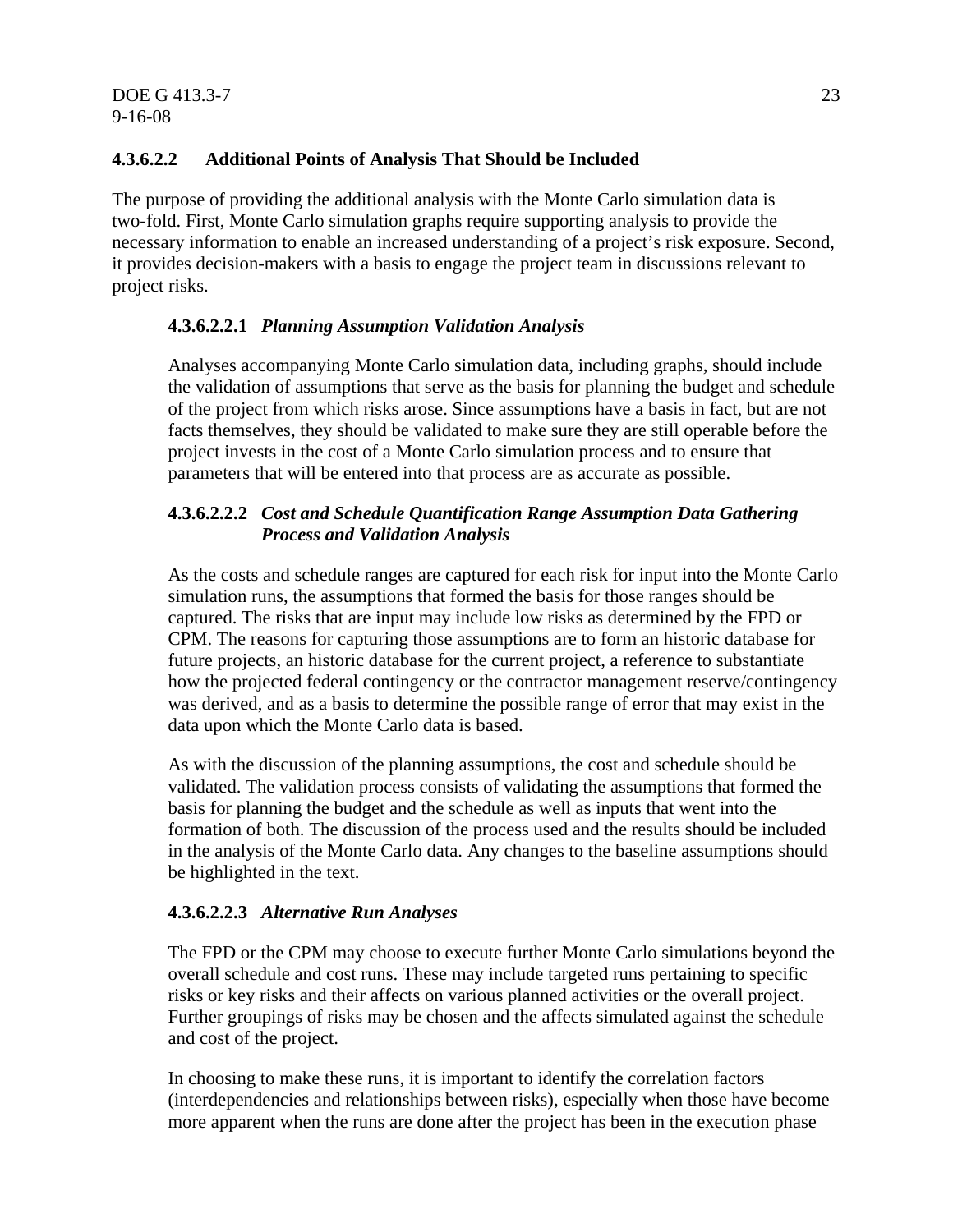for several months or years. The constraints of how various risks or similar risks will impact a project will demonstrate characteristics that can be identified and captured as assumptions. While risks are independently identified in most cases, they operate within the confines of the project and have interdependencies, relationships, both positive and negative, as well as dependencies to other projects within the same program area. In other words, there are defined relationships that should be explored. These relationships can give rise to other latent risks or risks that have remained undiscovered to date until these systematic relationships are reviewed.

#### **4.3.6.3 Project Learning Analysis**

A section of the Monte Carlo simulation written analysis should focus on the incorporation of project learning, or, in other words, lessons learned. If the project is new, this section may be the transference of learning from other projects. If the analysis is an update of the Monte Carlo simulation analysis, it should include learning from prior periods. This analysis should include insight into how risks have thus far presented themselves, how accurate the assumptions and estimations have been, how those assumptions may or may not impact the simulation results, and any other observations that the team finds are relevant to the projections.

In the quantitative analysis, one should discuss whether bias and perception errors could have influenced the data. Such errors in regard to the incorporation of information from lessons learned can arise from both an overly optimistic or pessimistic view of project status. This view can result in a misunderstanding of the applicability of the lesson to the project in question, caused by the bias of the project team to the lesson presented or by a variety of sensitivities to the data. The need to have a review of the data and a questioning of whether any bias or misperception could have occurred should occur in the written analysis that accompanies the data. This analysis is often best provided by independent subject matter experts.

In regard to the impact on the simulation results, the analysis should focus on the calculation of the contingency values. The usefulness of this analysis is in the follow-on risk discussions that occur during the monthly reviews of risks wherein the impacts of risks are reviewed along with the various assumptions as lessons learned are applied. By bringing the learning together with the analysis, the FPD and CPM are potentially better prepared for how risks will react on the project or how handling strategies will potentially mitigate the identified risks.

This process of applying lessons learned is also recommended for projects, which perform only qualitative analysis.

#### **4.3.6.4 Error and Variance Analysis**

Depending upon the size of the project and data bank being entered for any given simulation, it may be necessary to subjectively estimate extreme values to bound the magnitude of possible outcomes. If this case situation arises, it could introduce random errors into the simulation, which could potentially impact the results. If this occurs, it should be disclosed and any error or bias should be discussed, as well as any methodology—triangle distribution, for example—used to reduce such an impact.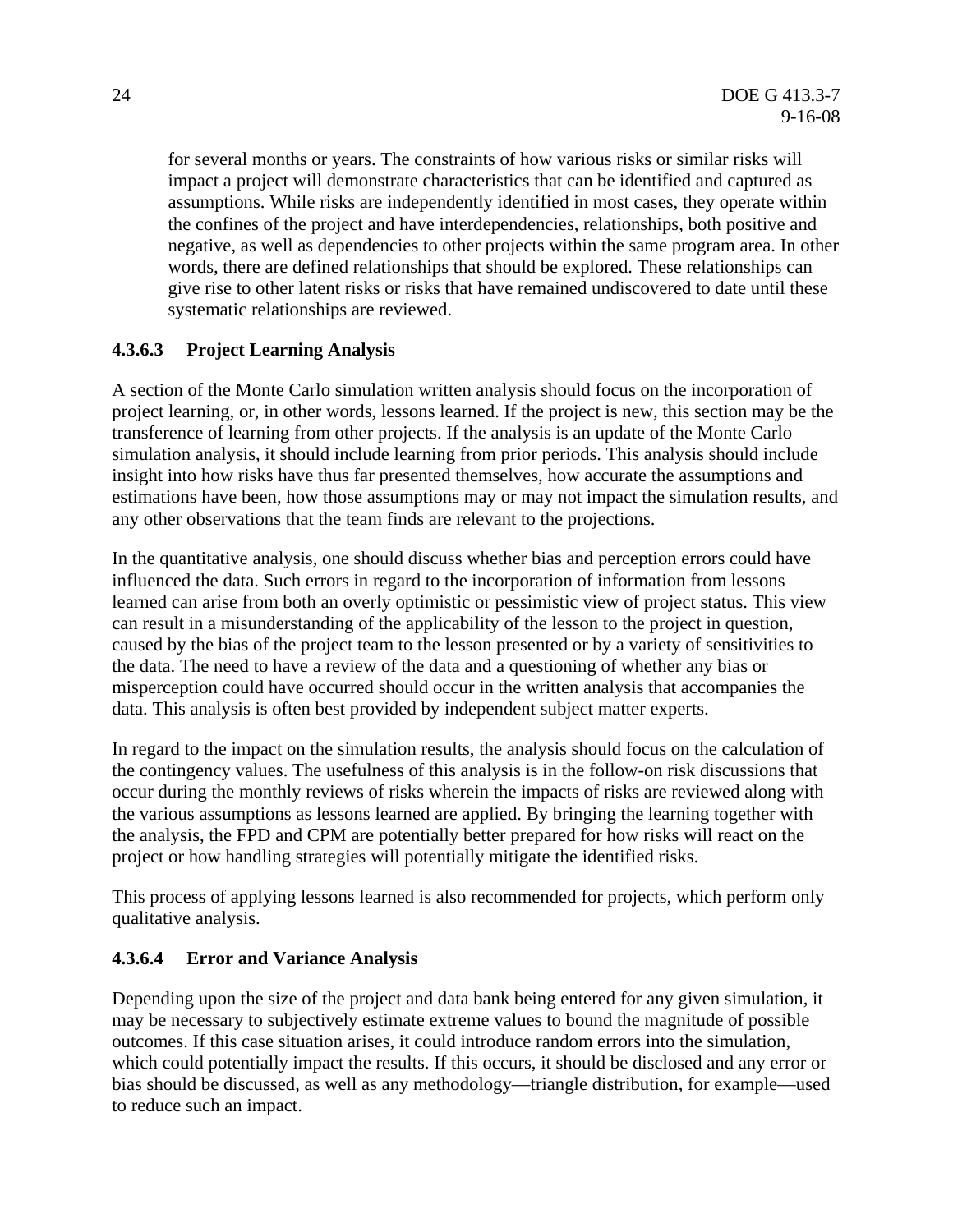DOE G 413.3-7 25 9-16-08

Risk attitude, the position that can be stated or unstated that the organization holds towards risk, is one factor that can influence how risk is handled and how values are assigned, and should be included in the analysis. For example, it influences how one views the ranges of the values and whether future values are considered and how, when considered, they are bounded. This line of reasoning should be discussed in the analysis.

Given that most values are best-case estimates, some error is expected, and the introduction of some range of error should be discussed. Even though the values generated by the Monte Carlo simulation may be carried to several decimal points, it is important to remember that these numerical values are indicators not absolute values.

One suitable methodology for analysis purposes is variance analysis. Generally, variance analysis is a tool that is used once the project has been under way for a period of time and has some data from which the project manager and subject matter experts can use for determining the expected values that are used to calculate the variance analysis.

Quantitative and qualitative analyses serve as the foundation for continuing dialog about future risk realizations and the need for the application of the contingency and management reserve. The written analysis that is derived from the quantitative and qualitative analyses should address how policy has impacted the outcome of the data; the evaluation of the reliability, software relevant issues, other variances which may have been introduced, how a pattern has been applied, what it is and what choices were made to remain consistent in the application thereof and the impact. The benefits of this approach, relative to other potential approaches, should be addressed.

#### **4.3.6.5 Contingency Adequacy Evaluation**

Numerous tools exist to analyze the adequacy of the contingency valuation that has resulted from the qualitative and/or quantitative analysis of the risks. Various tables that have been compiled by industry are available in texts and journals and are updated on a regular basis. These tables provide percent ranges of the base that a contingency should represent to be considered adequate. Further, the contingency value should be commensurate with the maturity and type of the project, project size, and risks, including technical and technology uncertainties.

If a quantitative risk analysis will not be conducted, estimates for cost contingency and schedule contingency should be provided. As a general rule, the IPT will use various inputs to determine those values. Those inputs may be, but are not limited to:

- Historical records.
	- Actual costs.
	- Time impact.
- Subject matter experts.
	- Delphi techniques.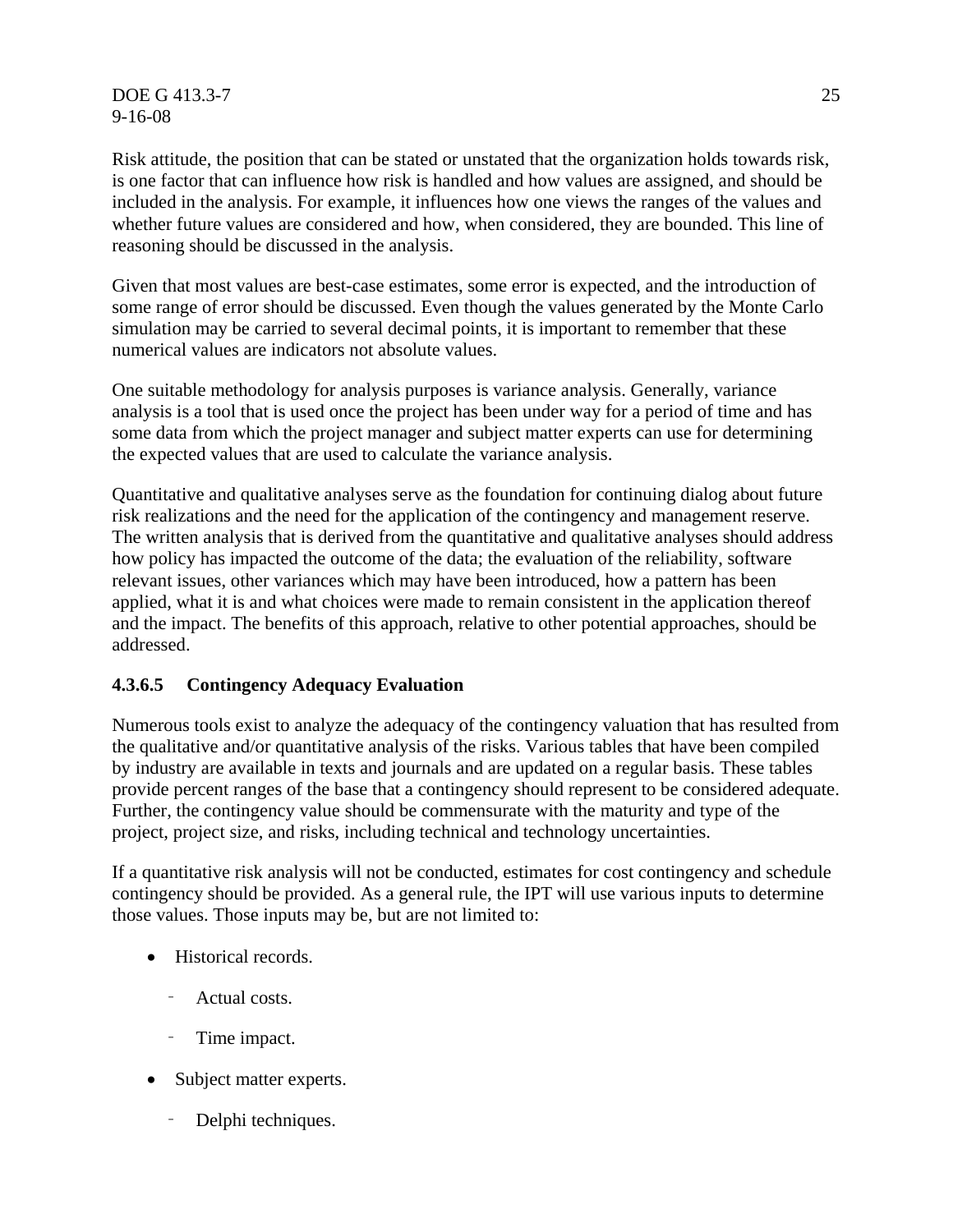- Interviewing staff, crafts, retirees, and others familiar with similar work efforts at the site or other sites.
- Technical records such as safety analysis documents including the risk and opportunity assessment, quality assessments, and environmental assessments.

As the information is gathered and finalized, the data should be analyzed for bias and perception errors. While the data will not be systematically used for a quantitative analysis, it should still be analyzed and perceptions scrutinized.

Note: The project's initial estimated total cost and schedule contingency should exceed the amount estimated to account for the known risks because not all risks can be identified at the onset.

#### **4.4 Risk Handling**

Risk handling includes the application of specific, pre-determined approaches to identified risks. The approach includes identifying the risk's owner or responsible party. While the risk handling strategic approaches are generally applied to high and moderate risks, they may be applied to low risks at the discretion of the FPD or CPM.

The risk handling strategies should be compatible with the appropriate DOE or NNSA office's risk management policy and the appropriate risk management plan.

Risk handling is iterative, following risk analysis, because it involves identifying the cost and schedule associated with implementing the risk handling strategy. Since many parameters of the project change over time that impact the risk handling strategies (e.g., scope of the project, available resources, internal and external environments, technical advancements, et al.), the process is iterative to account for these and other impacts upon this portion of the process. One or more of these items can change a step in a risk handling strategy or the complete strategy which can change the cost and/or the schedule or implementation of the risk handling strategy. The foundation base assumptions of the risk may in fact have changed over time and will need to be revisited as well during this iterative step.

Risk handling covers a number of risk strategies, including risk acceptance, avoidance, mitigation, and transfer. When weighing these approaches, the IPT should take into account the following:

- The options' feasibility in terms of the project's objectives, and baseline funding and schedule.
- The expected effectiveness of the risk handling strategy based upon the tools used by the IPT.
- The results of a cost/benefit analysis.
- The impact on other technical portions of the project.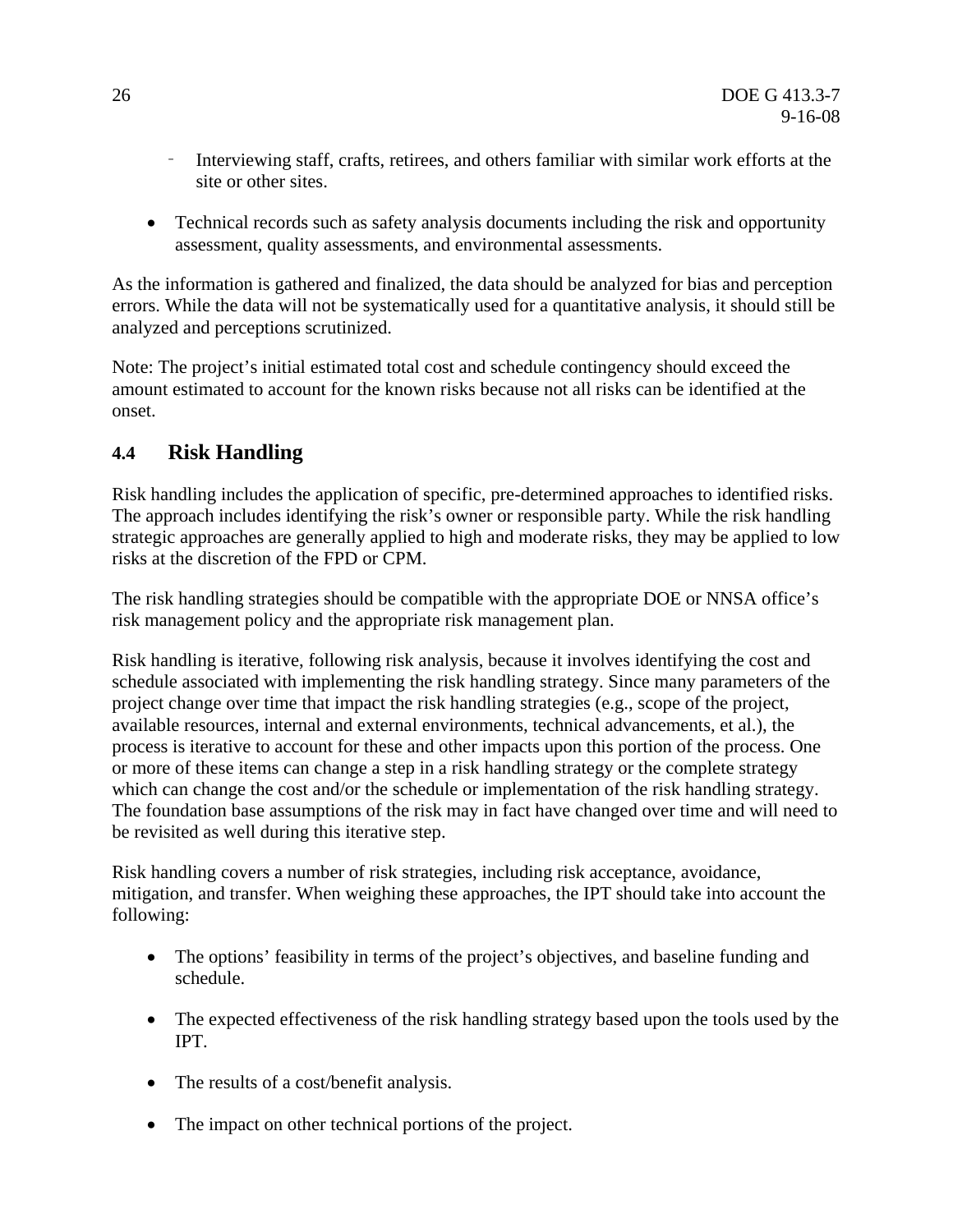#### DOE G 413.3-7 27 9-16-08

• Any other analysis the FPD or CPM deem relevant to the decision process.

Risk handling strategies should consider the probability and consequence of the risk and, if deemed necessary by the risk owner, should allow for a back-up risk handling strategy that is documented in the risk register. If back-up risk handling strategies are documented in the risk register, they should be documented at the same level of detail as the primary risk handling strategy. Documentation at the same level as the primary strategy will ease implementation if the primary risk handling strategy is deemed unsuitable or inadequate. Further, the cost and necessary schedule for the back-up risk handling strategy should be calculated and noted in the risk register.

The cost for the risk handling strategy for the primary risk should be included in the baseline or held as contingency. There may be occasions when a primary risk is not added to the baseline until a change control action, such as when it is predicted during a monthly project review or a review of lessons learned.

Risk handling strategies should be continually reviewed for their affordability, achievability, effectiveness, and resource availability as required by the risk management plan.

If questions arise about a risk or its handling strategy's potential impacts on the technical goals and objectives of the project, a more comprehensive analysis should be conducted.

An example of a risk handling strategy:

- Establish weekly requirements and interface meetings for design teams (set date).
- Establish a separate design review for the interfaces for where technology interfaces occur (set date).
- Establish a separate design review for any rework that must occur for technology interfaces (set date).
- Establish separate contractor and DOE walk-down of facility once technologies are on-site to determine visual interfaces concur with designs (set date).
- Establish walk-down of facility with technical staff to ensure quality, design, safety, and other necessary staff concur with all interface design features as physically installed (set date).
- As with all handling strategies a trigger metric should be established that measures when the handling strategy should be considered for initiation by the risk owner and the appropriate project owner whether it is the FPD or the CPM.
- Trigger Metric—RFP for two separate design contracts that must be connected in the facility (set date).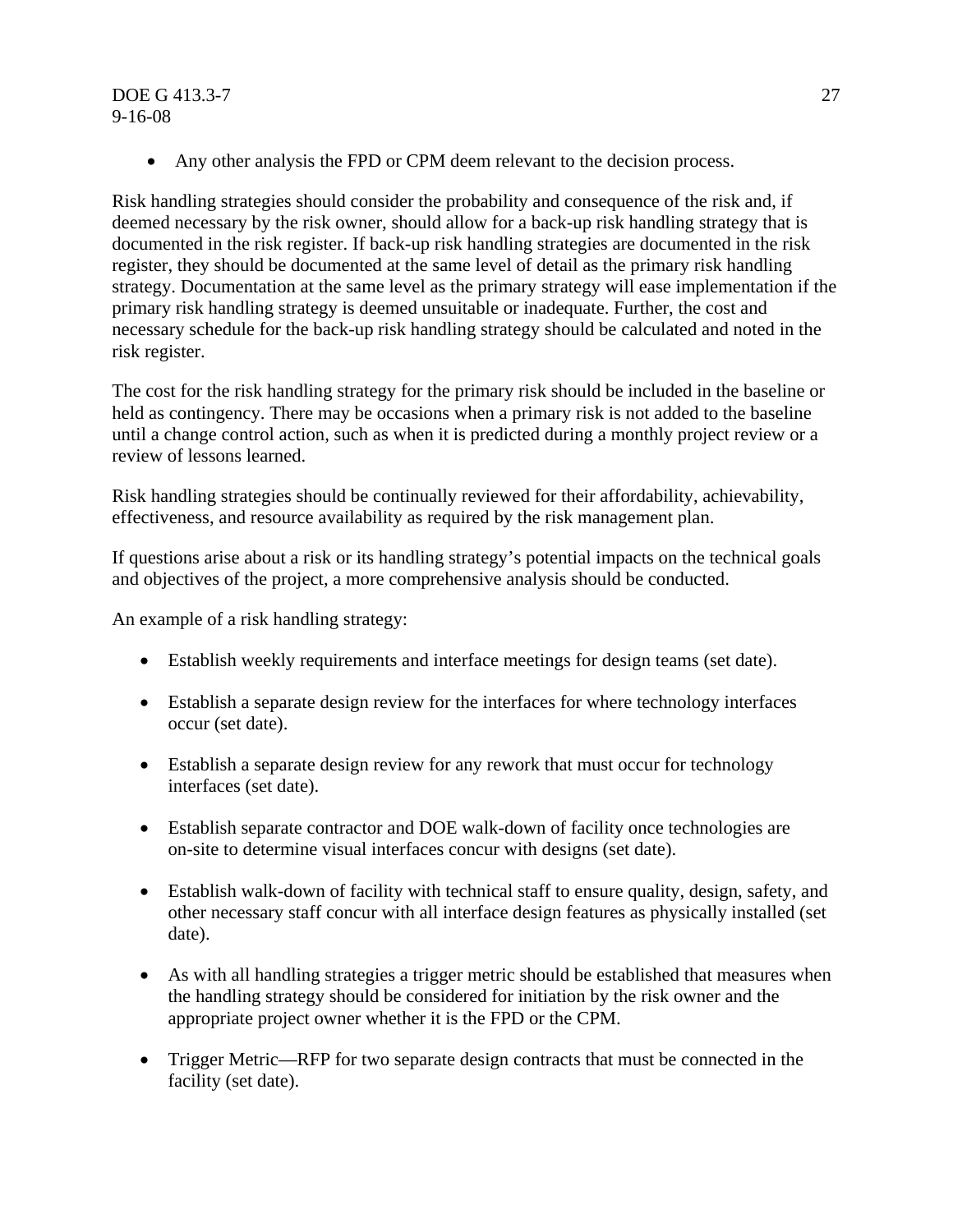#### **4.4.1 Acceptance**

Acceptance as a risk handling strategy should be a deliberate decision by the FPD or CPM and documented to the risk register and accepted by the IPT and signatories to the risk management plan. Acceptance of the risk does not mean that the risk is ignored. The risk should be included in the cost and schedule contingency impact analysis.

An example of a risk that might be accepted is the fact that there will be fewer bidders on a design-build request-for-proposal than might be desired, but that there will still be some competition.

Before a risk can qualify for acceptance an analysis should be conducted to show inter-relationships. The specific method of analysis can include the following:

- Pictorial modeling.
- Fish-bone diagramming.
- String diagramming.
- "What if" analysis systems modeling.
- Time-specific sequencing simulation modeling.

#### **4.4.2 Avoidance/Exploit**

Avoidance, as a risk handling strategy, is done by planning the project activities in such a way as to eliminate the potential threat. Avoidance should be considered the most desirable risk handling strategy. However, avoidance should be analyzed for its cost/benefit to the project within the current funded boundaries of the project. The cost/benefit analysis should also take into consideration the impact on the overall project and the impact on the available funding for handling the other identified risks. The FPD or CPM should document the decision processes used to determine whether or not to pursue the avoidance risk handling strategy for risks on the project. This will be evaluated by the IPT and the signatories to the risk management plan.

Avoidance strategies often involve a change in requirements, specifications, or practices to eliminate the risk. Avoidance can also be the rejection of an approach to doing a piece of scope, as the risk involved in the approach cannot be reduced to an acceptable level. In general, to exercise this approach, another approach that meets the cost/benefit approach should be available. An example would be to use a known material for construction, rather than an untested material that shows promise under the conditions that would be present, if the costs of the materials are within the range that is acceptable to the project and if the unknowns presented by the untested material present cost risks that outweigh the benefits.

The term exploit is used for positive benefit risks. To exploit an opportunity is to attempt to ensure that it occurs. As in the avoidance of the negative consequence risk, the thrust of the handling strategy is to ensure that uncertainty is removed and the opportunity definitely happens.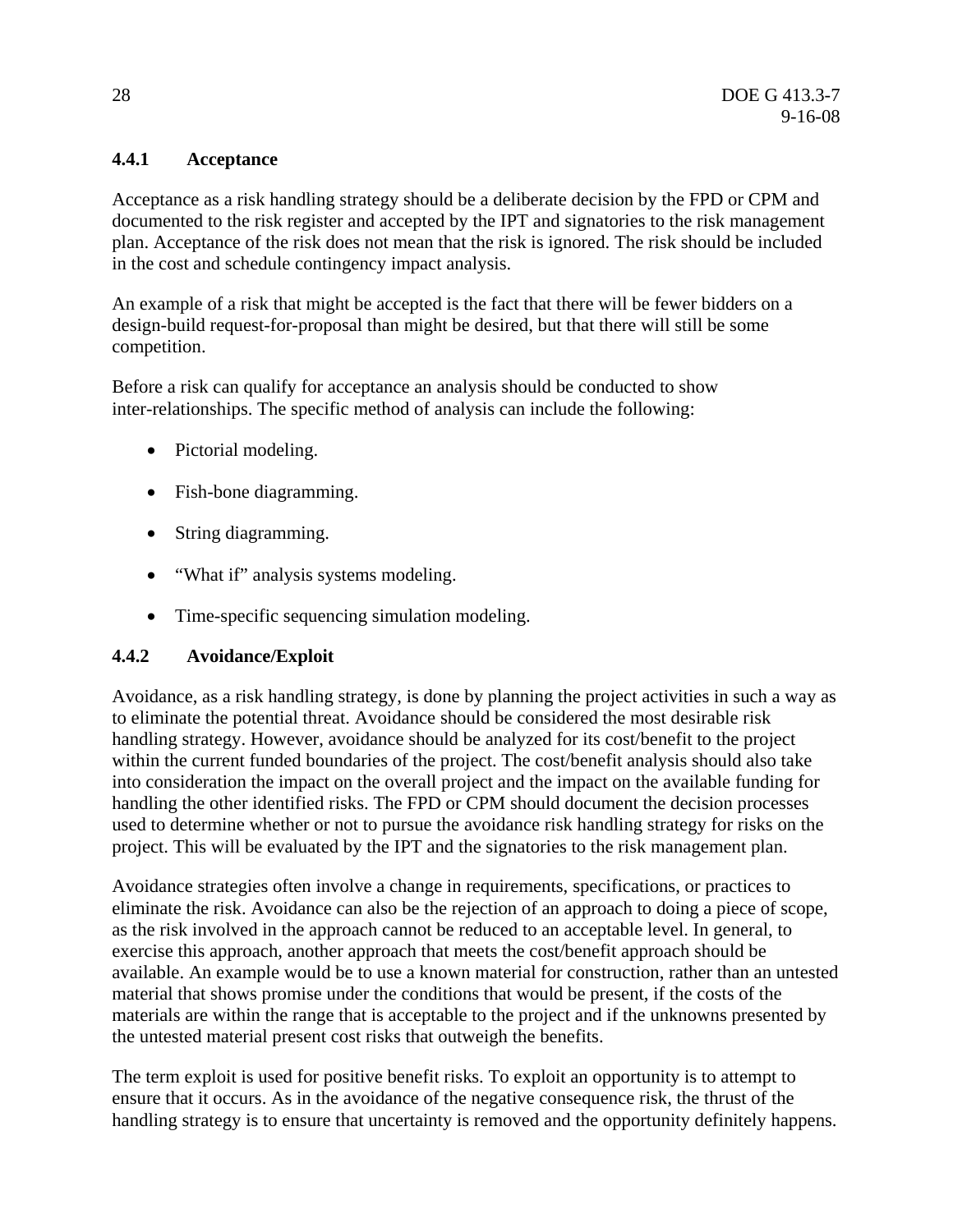DOE G 413.3-7 29 9-16-08

For example, to remove the uncertainty of whether or not human resources will be available for an action at a certain time, one may extend the contract and have the resources available and working on other efforts at the site. Thus, it is ensured that the resources will be available for the project.

#### **4.4.3 Mitigation/Enhance**

Mitigation is a risk handling strategy that is taken to reduce the likelihood of occurrence and/or impact of an identified negative risk or threat, or to increase the likelihood of occurrence and/or benefit of an identified positive risk or opportunity. The goal of a mitigation risk handling strategy is to reduce the risk to an acceptable level.

In regard to the introduction of technologies or technologies needing further development, the technology development plan should be linked directly with the risk handling strategy for risks associated with technology development or availability. Deployment or implementation of a technology may introduce risk that requires specific risk handling strategies.

The risk's mitigation strategy should be developed as a step-wise plan that can be included in the project baseline. The mitigation plan should be analyzed to ensure that it is feasible and that resources are available.

The term enhance is used for positive benefit risks. To enhance an opportunity is to increase the likelihood that it will occur. The necessity of identifying the trigger event is highlighted by attempting to enhance the opportunity by reinforcing the conditions identified in the trigger event.

#### **4.4.4 Transfer/Share**

The risk handling strategy of transferring risk operates differently within the DOE or NNSA than within private industry. In private industry, transferring risk often involves the purchase of insurance or bonds as the transference of the risk. The risk is passed to the insurance company that accepted the risk for a fee. Within the DOE or NNSA, the actual risk is transferred between the FPD and the CPM via the contract or from one project to another, or to a program office. Risk transference indicates a transfer of ownership, and therefore written acceptance of the risk should be obtained before transfer is complete. The oversight from the IPT and the risk owner should be assigned to monitor the status of the transferred risk.

When risk has been transferred, the transfer of the risk should be reviewed to ensure it did not create other risks. Therefore, as was done for the acceptance strategy, an analysis review should be conducted to fully understand inter-relationships. The transferred risk should also be monitored by the IPT to ensure that it does not impact the project mission and objectives.

The term "share" is associated with risks that present positive consequences. To share a risk is to allocate the ownership of the risk with one or more other parties. For instance, a risk could be shared between the FPD and the contractor, between and among various projects, or a combination thereof. In general, the risk benefits should extend to the parties that shared the risk.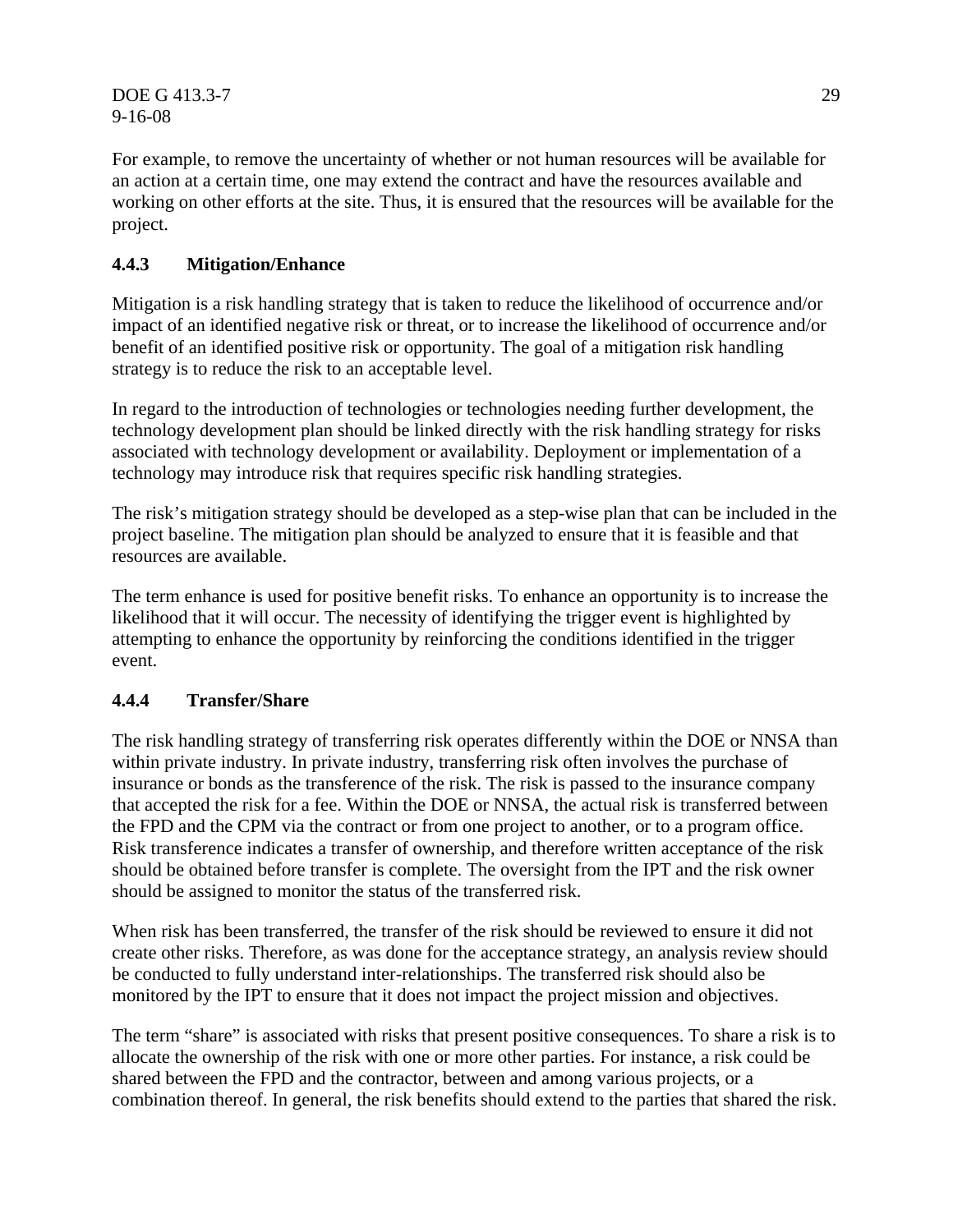#### **4.5 Residual Risk**

Residual risk is the risk that is determined to remain after the risk handling strategy (accept, avoid, mitigate, or transfer) has been performed. A residual risk may end up being the same risk as the original risk if the risk handling strategy does not reduce or mitigate the risk or the risk is one that recurs. A residual risk may be some portion of the original risk that remains after the risk handling strategy is implemented. The fact that residual risk remains does not mean that the risk handling was not effective only that it did not completely avoid a risk remaining. It is up to the FPD or the CPM, depending upon who owns the risk, as to whether the residual risk will be moved to a primary risk position. This remaining or residual risk should be qualitatively analyzed. Through this process a decision should be made as to when the risk planning process should stop. Those residual risks for which no risk strategies are planned are accepted and should be clearly communicated to the team and management.

Once it has been determined that the residual risk will remain after the implementation of the primary risk's risk handling strategy, the primary risk should be closed. The residual risk should be moved to a primary position on the risk register. Once moved to the primary risk position, the risk handling strategy for the risk should be reviewed and updated, if necessary. If a back-up strategy was also logged into the risk register at the time the residual risk was captured, it should be reviewed for applicability also and determined if it is the better risk handling strategy or if the two risk strategies should be merged, blended, or completely redrafted. Following this review, the residual risk is handled as a primary risk on the risk register with an appropriate owner assigned. All steps that were conducted with primary risks in regard to the baseline will need to be accomplished with the new primary risk, if necessary, in regard to the baseline. In other words, a review of the baseline should be done for change in cost and schedule contingency to be made at the discretion of the FPD and/or CPM in consultation with the IPT.

#### **4.6 Secondary Risk**

Secondary risk is the risk that arises as a direct result of implementing a risk handling strategy. This risk is in contrast to a residual risk in that it is not remaining after the implementation of a risk handling strategy. A secondary risk may exist at the same time one is implementing a risk handling strategy as it arises directly from the implementation of that strategy. A secondary risk may often be able to be predicted. If it can be predicted, the secondary risk should also appear on the risk register. It should be assessed, although it may not be considered a primary risk until the trigger metric has been realized or the FPD or the CPM determines that it should be moved to the primary risk position. Again, if the secondary risk becomes a primary risk the FPD and/or CPM should do the analysis of the baseline.

An example of a secondary risk: Federal risk of having to negotiate a staged well for Area 300 B. Secondary risk: During negotiations, the State determines that not only do they want a staged well for Area 300 B, but they want four more staged wells in the surrounding Area of 300 C-D. The risk of negotiating the need for a staged well opens up the communication on wells and may cause a secondary risk that the team feels is possible that more wells may be requested and they estimate that number to be four.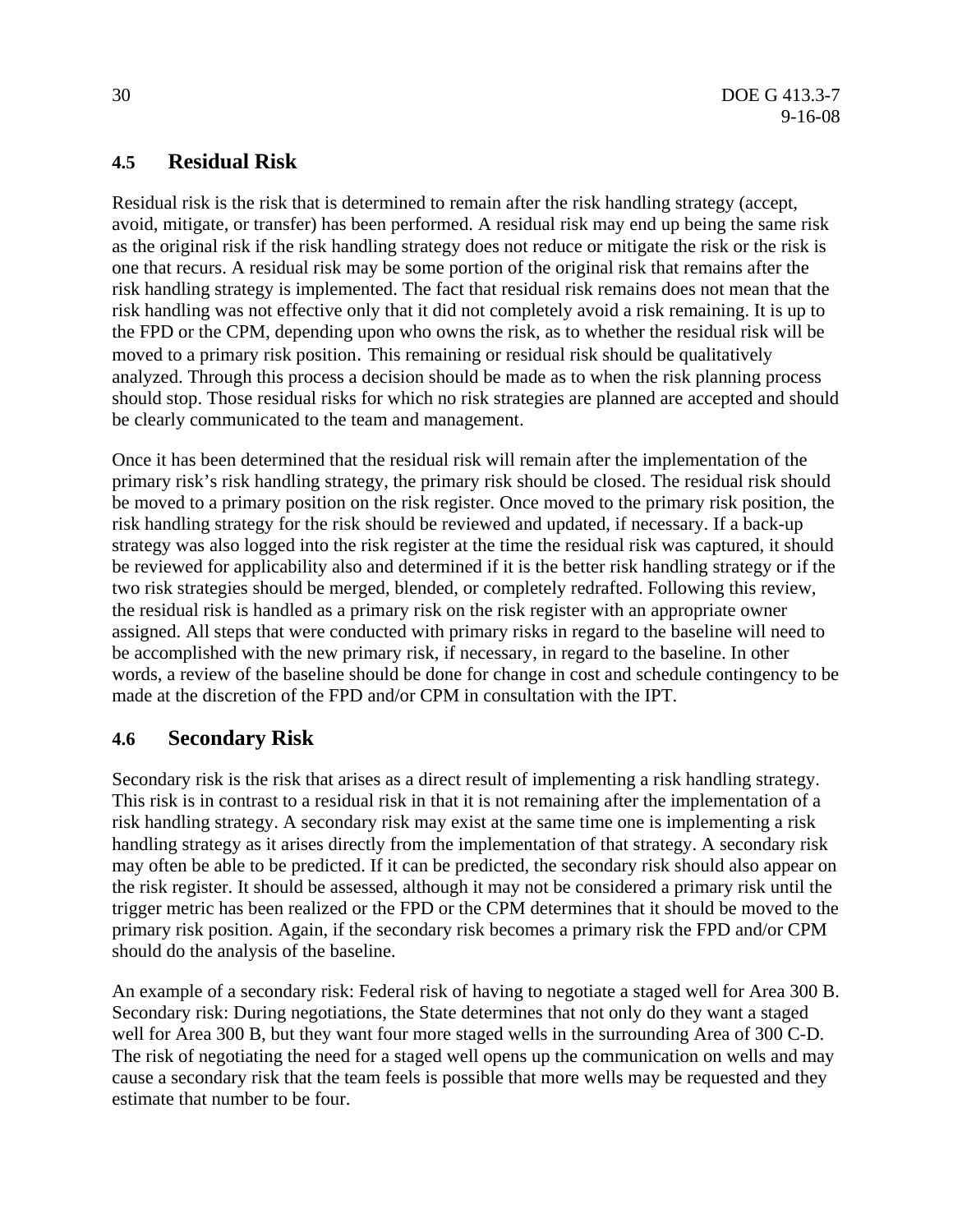#### **4.7 Risk Monitoring**

Risk monitoring involves the systematic, continuous tracking and evaluating of the effectiveness and appropriateness of the risk handling strategy, techniques, and actions established within the risk management plan. Monitoring is performed for individual risks per the risk metrics and overall project risk status. The risk monitoring process should provide both qualitative and quantitative information to decision-makers regarding the progress of the risks and risk handling actions being tracked and evaluated.

Risk monitoring may also provide information that can assist in identifying new risks or changes in the assumptions for risks captured previously on the risk register. These results should be used to initiate another risk identification process.

#### **4.7.1 Risk Monitoring Process Considerations**

The Risk Monitoring process should be tailored to the program and/or project, and be described in the risk management plan. The risk monitoring process should be more than a risk tracking documentation process and should include the following items:

- Ensure that the risk owner is current and performing his or her role and responsibilities.
- Ensure that risk identification is current with the parameters of the project and initiates the rest of the risk management continuous and iterative process within the project culture and organization.
- Ensure that risks, including accepted and low risks, have not changed since first identified.
- Ensure that avoidance strategies are implemented according to schedule, and that metric indicators are showing that the risk is not presenting itself.
- Ensure that risk handling strategies are being implemented and executed to meet or exceed metrics for success.
- Review any back-up plans for applicability and determine if any others need to be put into place based upon performance of the current handling strategies.
- Review the cost and schedule contingency calculations for the current handling strategies that are being implemented and those that will be implemented in the near future based upon recent performance for projected accuracy.
- Review any necessary risk management communication that may be necessary for any current or near-term risks for executive management, customers, stakeholders, or others and review such communication against the risk management communication plan.
- Ensure the recognition of the benefits and necessity of early consideration and integration of safety and security-related project risk into the project risk management process.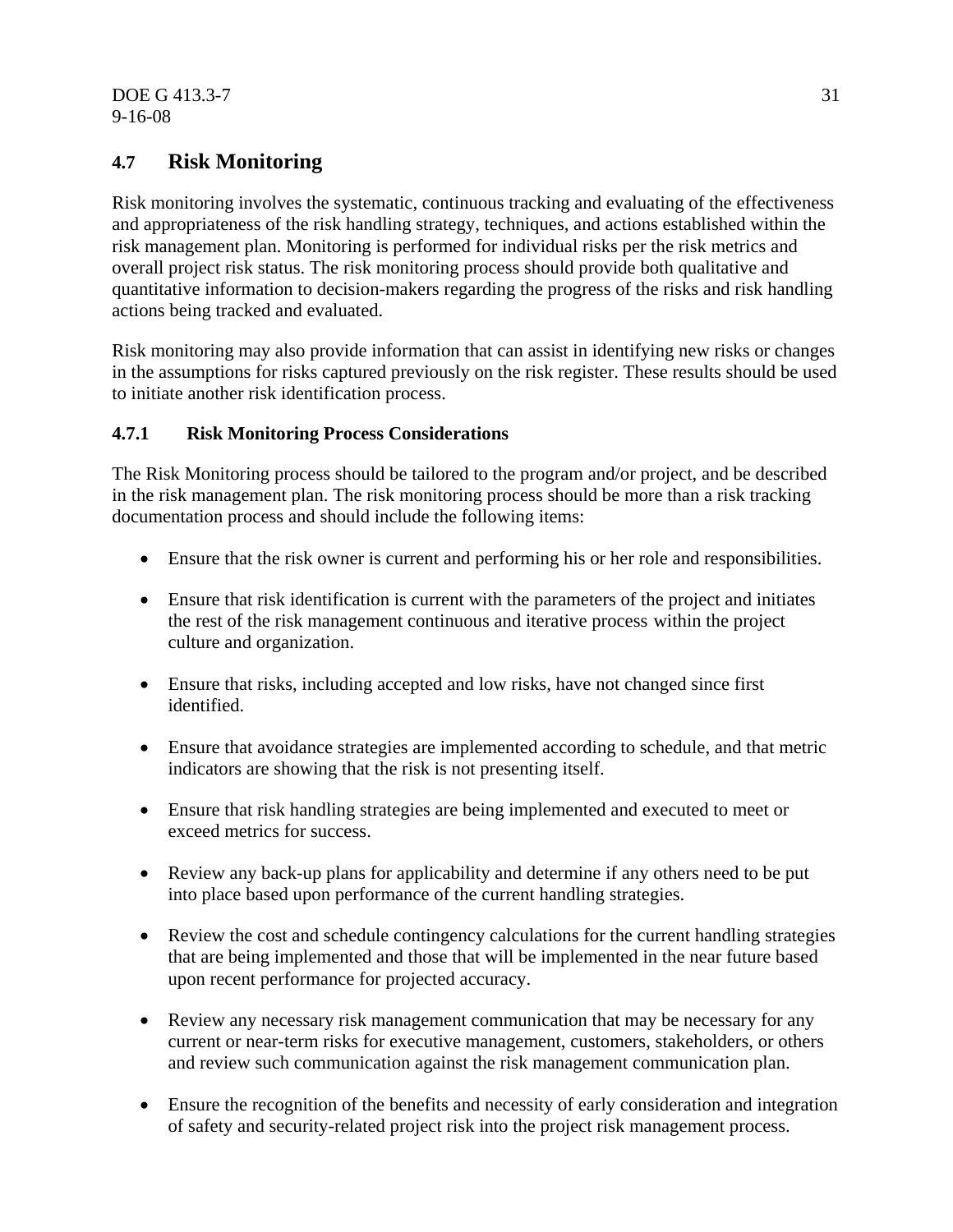- Ensure that the risk register and other risk-related forms are up-to-date.
- Conduct integrated metrics management and reporting (see Attachment 6, Cost/Benefit Analysis).

#### **4.7.2 Risk Monitoring Methods**

The following are not the only methods available and do not exclude the use of other methods acceptable to the Program Office.

#### **4.7.2.1 Risk Owner Monitoring**

The risk owner has a significant role in risk monitoring. As part of the risk monitoring process, the risk owner should update information in the risk register through an agreed upon process with the IPT and as stated in the risk management plan. The information that should be updated by the risk owner may require that the risk owner inform the IPT or risk management plan signatories.

Any changes that a risk owner makes to the risk register should be brought to the attention of the IPT charged with monitoring project metrics to ensure that changes in the conditions of one risk do not impact another risk or create another potential risk.

It may be necessary to conduct an analysis study depending upon the extent of the impact of the change to the risk register. The FPD or the CPM, in consultation with the IPT, should make this determination.

#### **4.7.2.2 Self Assessment**

At various junctures during the project, a FPD or a CPM may wish to assess the risk management processes that have been implemented. In such a case, the respective manager may wish to use a review document designed for the particular project or a generic checklist (see Attachment 8, Risk Identification Checklist, and Attachment 9, Risk Monitoring Checklist).

#### **4.7.2.3 Integrated Risk Monitoring**

Integrated risk monitoring occurs when risk management metric monitoring is integrated with other standard project metrics such as earned value or safety metrics. The determination as to the root cause of any negative or positive impact upon a metric should include a determination as to whether it involved a risk including whether it involved the positive benefit risk known as an opportunity. The output of the reporting process can be the input to the risk management process for further risk identification, analysis of consequence and impact ratings, and the analysis of the handling strategy as planned or as being implemented.

#### **4.7.2.3.1 Earned Value**

Earned value is used to evaluate a program or project's cost and schedule performance. In order to integrate risk management more fully with the earned value management system, one might identify a number of risk evaluation metrics into the system. By scheduling the performance of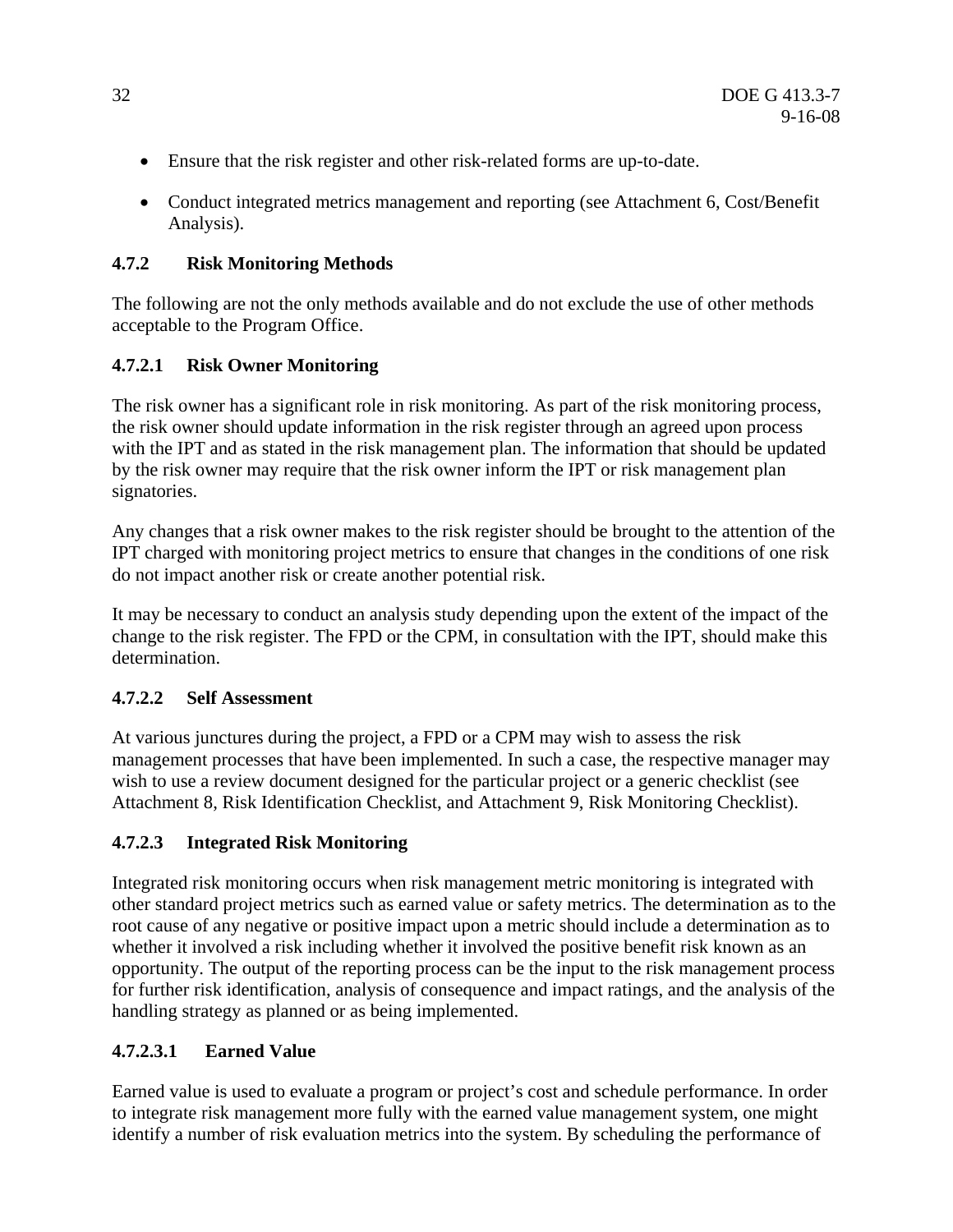#### DOE G 413.3-7 33 9-16-08

key milestones in the risk strategies for various risks, the FPD or CPM can measure some aspects of the performance of those risk strategies.

If a problem is noted, a corrective action could be implemented for the risk response by using the same metric tools of cost performance index and schedule performance index. The detailed evaluation that would be done by the risk owner along with the FPD and/or CPM would serve as the basis for the corrective action.

Finally, any lessons learned should be gathered before completion of the analysis to be shared with the team and related projects.

#### **4.7.2.3.2 Safety Metrics**

Safety metrics are used to measure the effectiveness of the safety program, and various administrative, personnel protection, and engineering methodologies being used to achieve worker and public safety. Various metrics are used in the program offices. Among those metrics are the measures of the occurrence of certain events including electrical safety events, industrial events, radiological events, and near miss events, etc. For the purposes of risk management, the performance assessment that is done in regard to safety should involve a review of events to determine whether or not the event involved a risk, an event that could have been predicted and thus could have been avoided.

If such a risk is determined to have been part of the safety event, the FPD, CPM, or both should conduct a lessons learned in accordance with the applicable safety order. All related projects should undergo a review for an exact risk or similar risk and the application of the lessons learned.

If the project is subject to DOE-STD-1189-2008, the key risks should be tracked and reported per the requirements of the standard and in relationship to the maturity of the project and technical studies that are ongoing.

Nothing in this section eliminates the risk assessment metrics for safety that may exist in other safety management orders or guides.

#### **4.7.2.3.3 Quality Metrics**

Quality metrics are used to measure quality assurance and quality control processes. Project activities and processes should have a set of metrics. If a metric is not met, an analysis of this shortcoming should be done to determine the reason. If the reason for the non-achievement of the metric is a realized risk, an analysis of the risk should be initiated to determine whether the risk was identified, and, if not, why it was not identified. Additionally, a reflective analysis process may be needed to determine if the risk was hidden or latent due to other risks or perhaps other project factors. Lessons learned should be gathered and applied to the project and other similar projects.

If the risk was identified, the analysis should determine if the risk operated as predicted per the assumptions, surrounding the risk, or if the handling strategy or response was inadequate, or if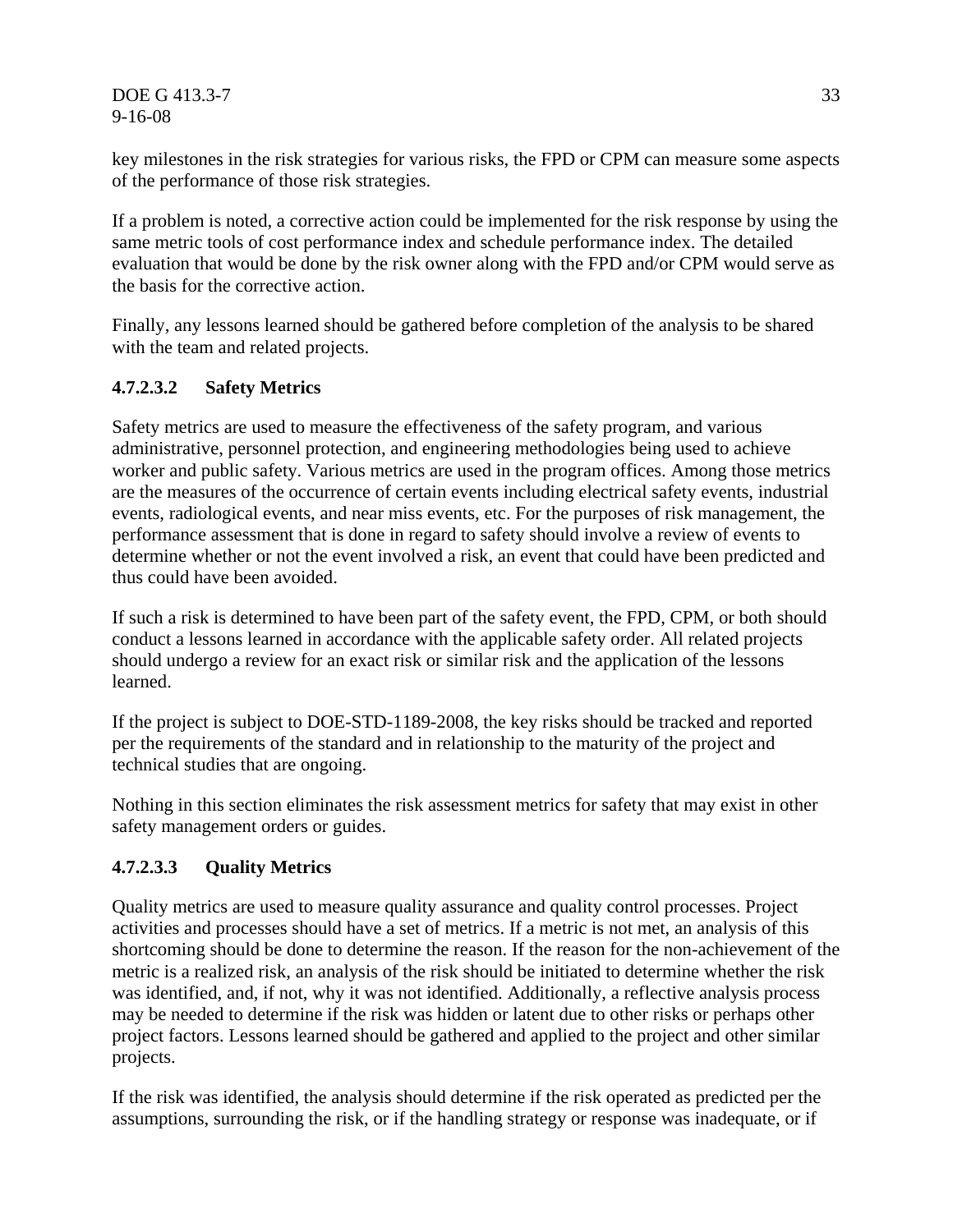the residual risk was greater than anticipated, or if the accepted risk was greater than what was anticipated. Again, a full analysis should be done and shared with the project participants and other similar projects. If the risk only allowed for partial achievement of the metric, then the handling strategy should be reviewed, especially if the risk is one that could recur or is one that is found on other projects.

Nothing in this section eliminates the risk assessment metrics for qualitative assurance that may exist in other quality management regulations, directives, and orders.

#### **4.7.2.3.4 Safeguards and Security Metrics**

Safeguards and security metrics are used to measure the implementation of the safeguards and security requirements for a given project. These compliance and performance assessment metrics as defined in DOE G 413.3-3, *Safeguards and Security for Program and Project Management*, dated 11-15-07, should be established and integrated early in the project planning. Using these metrics on a monthly basis to highlight either the avoidance of an identified risk or the mitigation of a risk in this area of project integration will form a basis for continuous and iterative risk feedback. Further, if a risk in the area of safeguards and security is realized that was not previously captured on the risk register, it should be reviewed and analyzed. This reflective analysis process may be needed to determine if the risk was hidden or latent due to other risks or perhaps other project factors. Lessons learned should be gathered and applied to the project and other similar projects.

Nothing in this section eliminates the risk assessment metrics for safeguards and security that may exist in other safeguards and securities orders or guides.

#### **4.8 Risk Reporting**

Although reporting can be either formal or informal, this guide will focus on formal risk reporting, but acknowledges that informal risk reporting occurs in the field through casual conversations and interactions. While there are thresholds for reporting requirements stated in this guide, each project might vary based upon tailoring and risk communication requirements that will be stated in the risk management plan and the risk management communication plan. The use of database technology and its filtering techniques to manage risk register information on a monthly basis will allow the FPD or CPM to filter the risk register list on a monthly basis. Filtering is a technique that makes the number of risks to be reported in any given time period those that the FPD or CPM determines should be the focus of that reporting period. For further information, the user should refer to the specific software package being used.

It should be noted that specific reporting per risk should be provided by the risk owner to the FPD or the CPM.

A risk report should be filed monthly with the FPD and the IPT and integrated with the project's other metric reporting. Monthly risk reporting has four primary objectives:

• Early identification of emerging risks and/or risks that are being realized.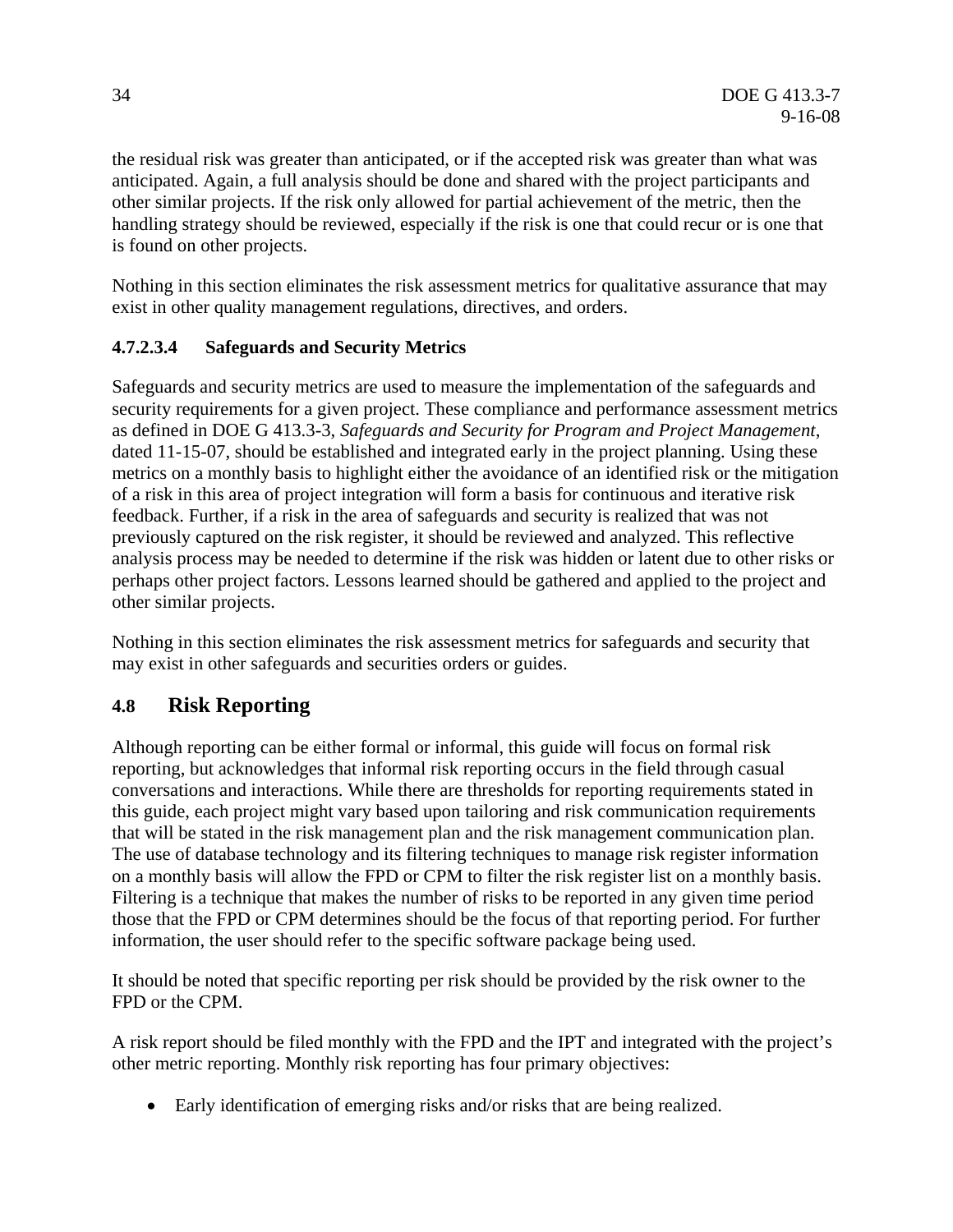#### DOE G 413.3-7 35 9-16-08

- Ensuring that the status of key project risks are being tracked.
- Ensuring that risk handling strategies are being implemented.

Although the project life-cycle risks are always important, the focus of the monthly status report should be near term, often a 90-day rolling horizon, and changing life cycle risks should be addressed in more detail during the periodic quantitative updates (often performed on a quarterly basis).

The monthly risk report should contain the following (see Attachment 10, Risk Management Reserve Report or Contingency Use Report and Attachment 9, Risk Monitoring Checklist, for suggested format):

- Status of the key project risks and explanations of any significant changes.
- Status of the remaining project cost and schedule contingency (including management reserve) and explanations of any significant changes.
- Identification of any new high-ranking emerging risks.
- Identification of key risks ("critical risk" in DOE O 413.3A) that are active or are expected to be active during the next 90 days.
- Review of risk handling strategies taken or due during the previous month and their effectiveness.
- Review of risk handling strategies due during the next 90 days, including the responsible party.
- Review of any safety or security risk for which the avoidance strategy is viewed as presenting risks which could present secondary risks (see Attachment 10, Risk Management Reserve Report or Contingency Use Report, and Attachment 9, Risk Monitoring Checklist).

Discussion of the status of the risk should include more than whether the risk is open or closed. It could include items such as whether the trigger metric did not transpire and the risk time has elapsed; the risk has significantly changed and is being entered as a new risk; the risk handling strategy is being modified; or other information that might highlight such items as a lessons learned or new risk item. These discussions are a necessary element of risk communication and feedback.

Any new risks, which are identified during the risk reporting process, should be entered into the risk register. If the project has had scope changes or other impacts that have resulted in changes to the project's risk profile, the risk identification process should be re-initiated and the risk register resubmitted either in hard copy or electronically during the reporting period when the changes are noted (see Attachment 2, Risk Status Report).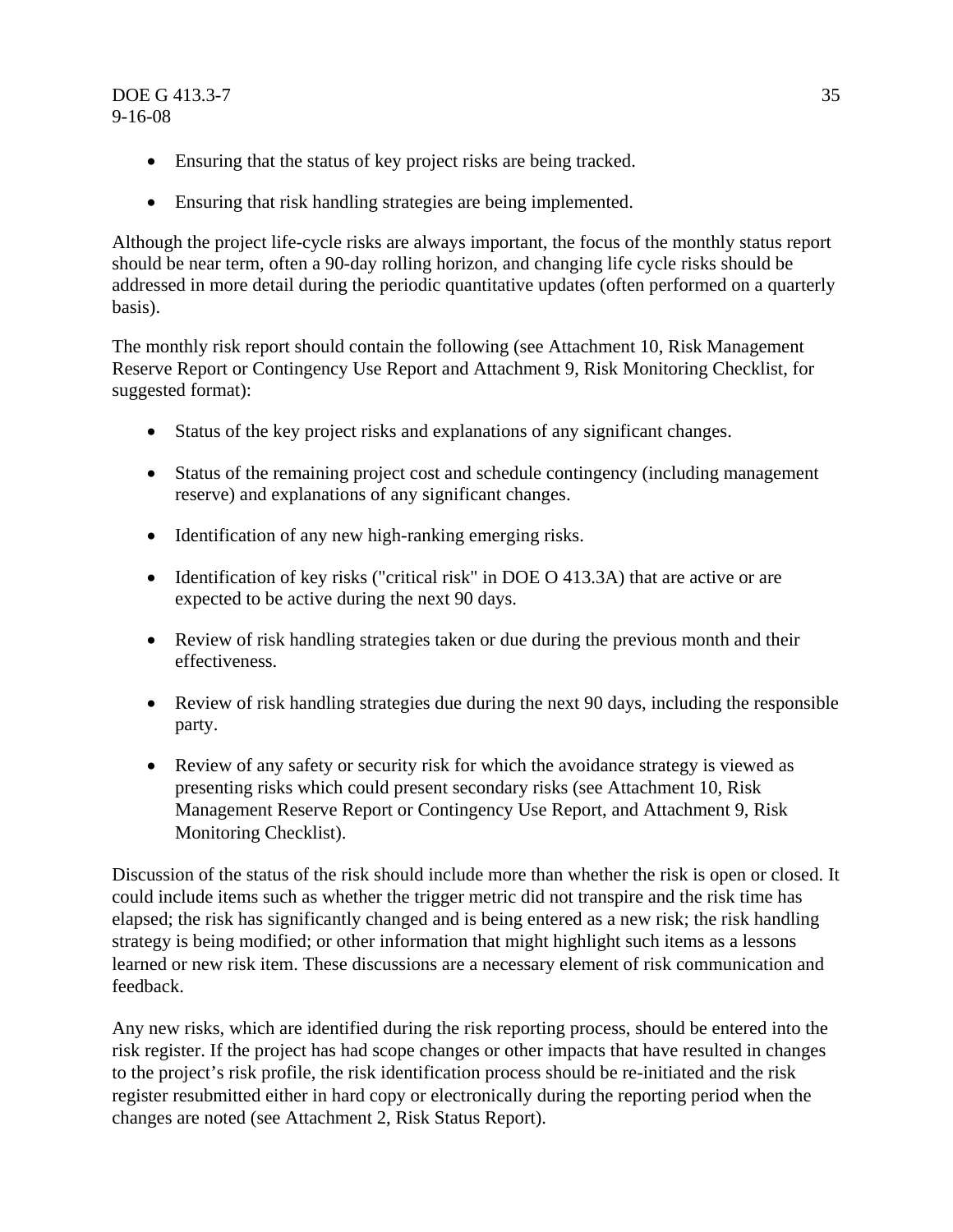All risks, including those risks, which have been judged by the IPT to be qualitatively overall low in risk, should be reviewed. A report should be submitted by the CPM to the FPD, and by the FPD to the appropriate designee in the program office stating any changes in risk classifications and in the handling strategies for near-term risks.

Risks that are of the most concern for the quarter should also be reported in a quarterly report or in a currently existing quarterly project report or review with the step-wise risk handling strategy with the date metric for risk reporting.

In addition to the information contained in the monthly risk report, the quarterly report should contain the following:

- An updated project key risk table that reflects the current project level risks.
- An updated risk register including handling actions for risks ranked greater than low with their associated due dates and responsible party for the risk handling strategy.
- Identification, one level below the project level, of risks which have the largest potential to impact the project if their likelihood or their impacts were to increase over current projections.

If changes in risk handling actions and/or risk levels are indicative of a forecasted shortfall, an updated quantitative analysis assessing the adequacy of project cost and schedule contingencies is recommended.

#### **4.9 Risk Feedback**

Risk feedback is a continuous and iterative activity throughout the risk management process. Participants in the risk management process should provide feedback throughout the program or project. This feedback process begins with the initial identification of the overall risk of the project at the mission need phase of the project, CD-0, to the project close out, CD-4, and the capture of the final lessons learned (see Section 4.3.6.3, Project Learning Analysis). One area of particular need for risk feedback concerns the gathering of requirements for input into the cost and schedule bounding for the purposes scope determination for the project and other related acquisition actions. This process must begin as early as possible in the project and must be a thorough risk and requirements feedback process.

The process of providing feedback can be done either in a formal or informal manner—either in a written or oral format. However, it is recommended that wherever possible, feedback should be provided in a formal, written format to ensure that it is captured, and that it is recorded and received by the appropriate project official, whether it is the risk owner or the FPD and/or the CPM.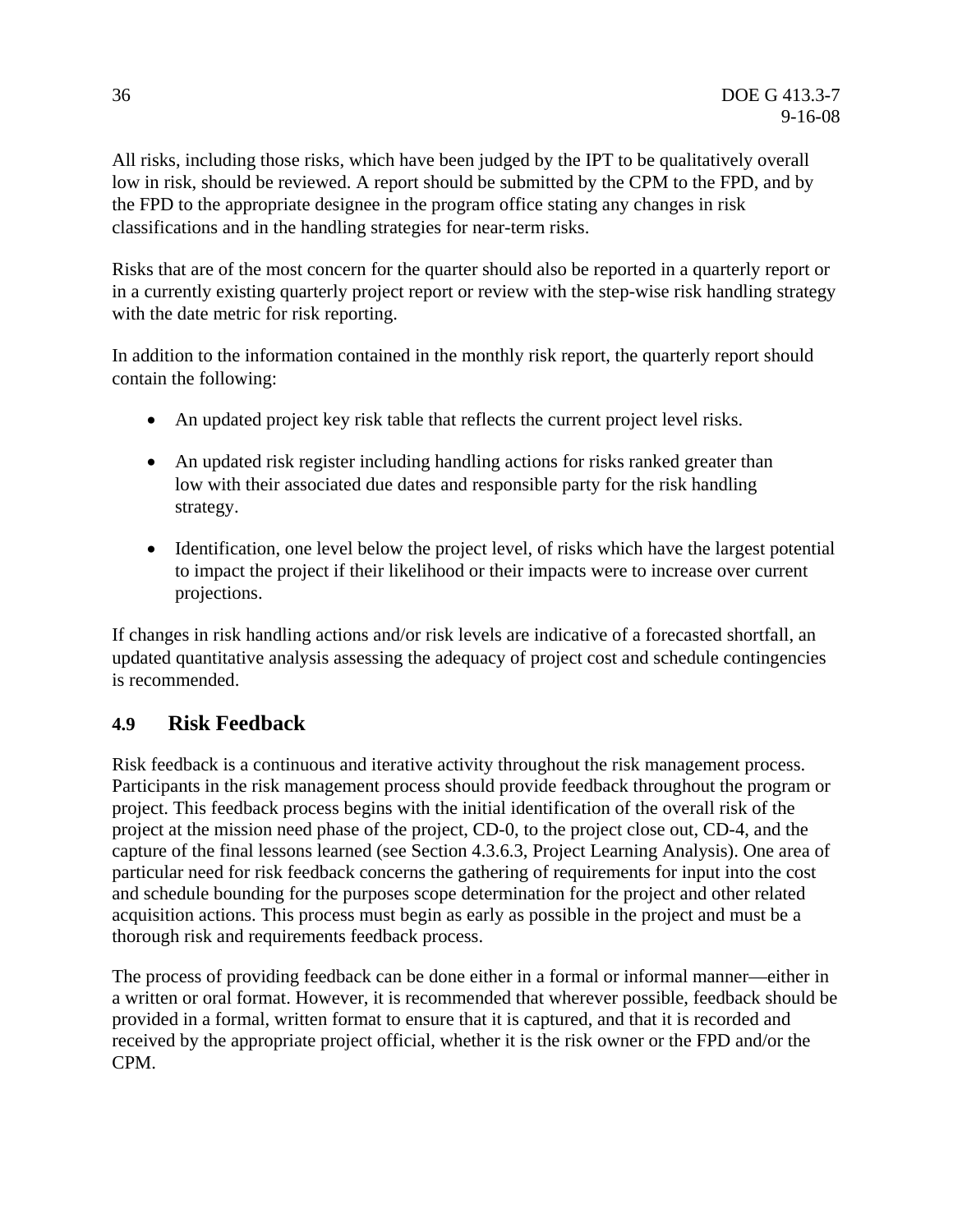DOE G 413.3-7 37 9-16-08

The risk management plan may prescribe the method for certain types of risk feedback and presentation. The types of risk feedback that the risk management plan should prescribe, but are not limited to, include reporting, official responses to reports, and maintenance of the risk register.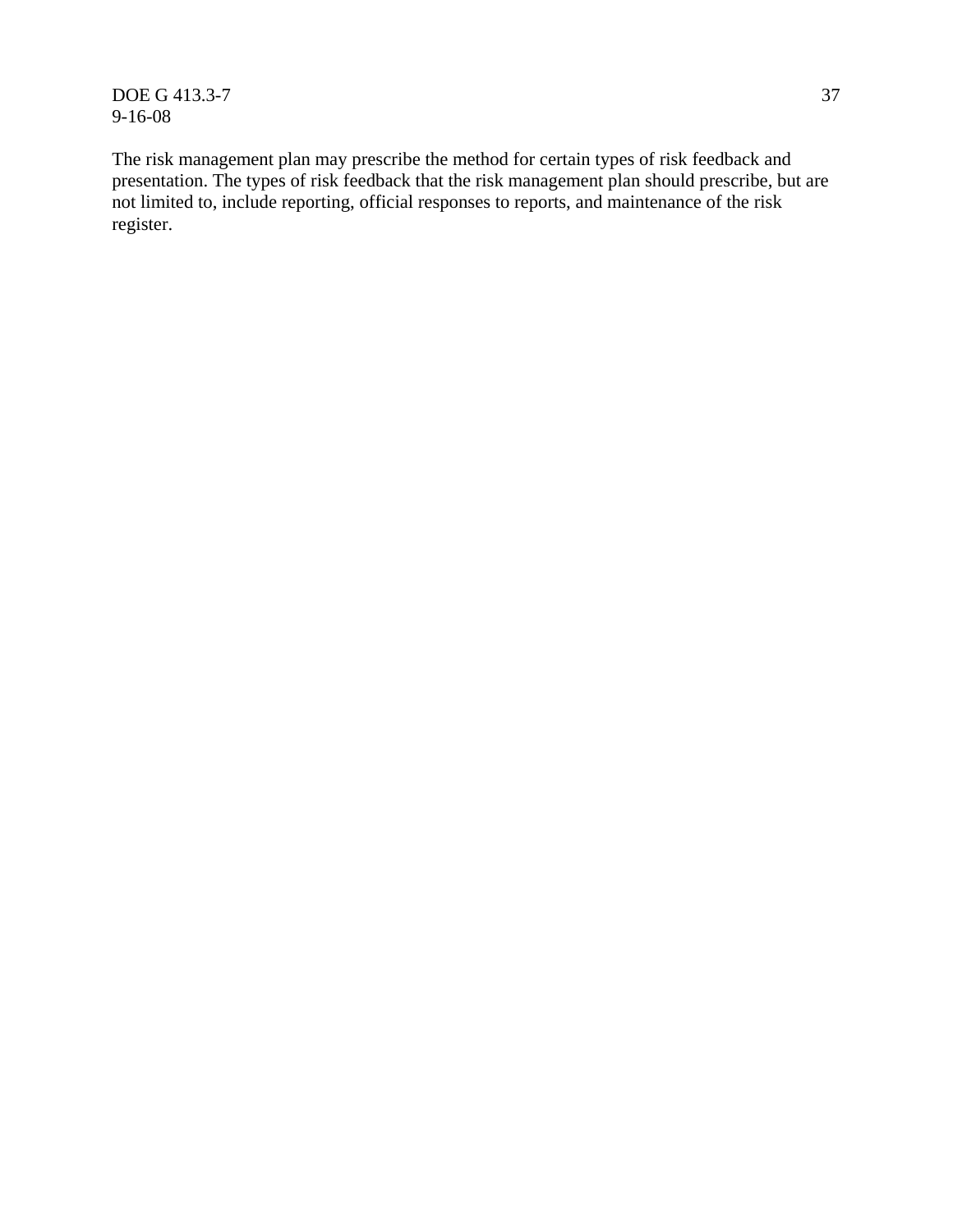#### **5.0 RISK DOCUMENTATION AND COMMUNICATION**

#### **5.1 Project Execution Plan**

The risk management plan should be included in or referenced in the project execution plan.

#### **5.1.1 Baseline Management**

Changes to the baseline due to risks not identified will generally result in the filing of a change control document. When a baseline update has occurred, a full review of the risks should be done to ensure that the baseline change has not resulted in other risks that may occur in the future due to the change either in schedule, budget, or scope. Those risk handling strategies not part of the project baseline will have cost and schedule impacts, if implemented at a later date.

If the project has had scope changes or other impacts that have resulted in changes to the project's risk profile, the risk identification process should be re-initiated and the risk register resubmitted either in hard copy or electronically during the reporting period when the changes are noted.

#### **5.1.2 Phase Integration**

Risk management and its processes should be tailored to the specific project phase. For example, risk management should be started on a project when it will have the most impact, which means, generally, at the development of the mission need statement. The degree to which it can be started will depend upon each project and the knowledge possessed at the time.

It is necessary to ensure that risks are represented and risk handling actions are suitable for the phase of the project. In other words, the response can satisfy a cost/benefit analysis for the phase or timing of the implementation of strategy whether it is early in the project or late, and that the schedule to implement can be done within the project without impacting other milestones or critical activities.

#### **5.1.3 Acquisition Strategy**

When developing the acquisition strategy documentation, the FPD with the Contracting Officer should direct attention to risk identification in the following areas as input to the acquisition decisions:

- **Cost**—as it relates to the facility, technology, or system to achieve the project's mission objective(s).
- **Design and Engineering**—as it relates to the facility, technology, or system to achieve the design and/or engineering objectives.
- **Functional**—as it relates to the facility, technology, or system to perform or meet project requirements.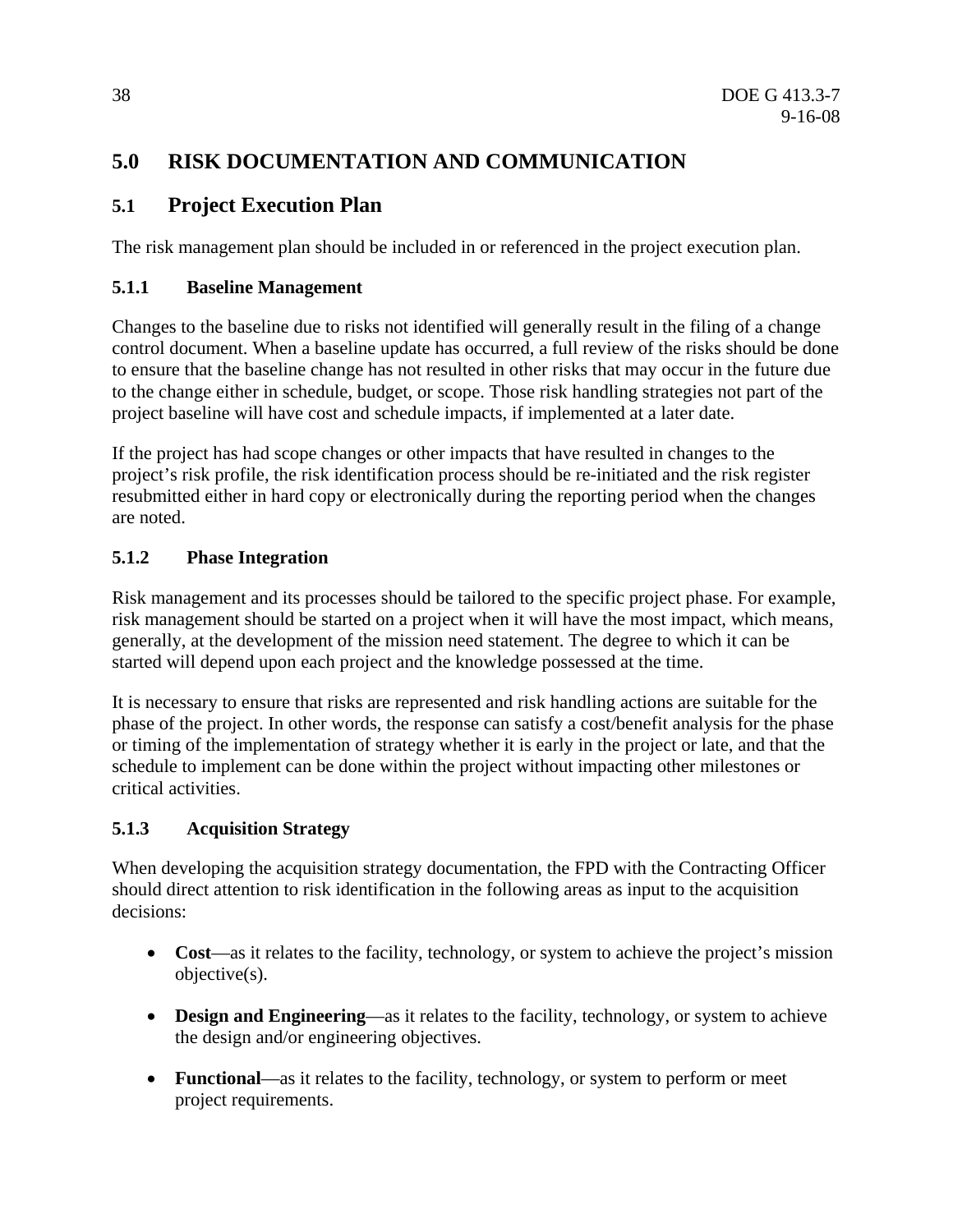- **Integration**—as it relates to the integration of any hardware or software for various systems for the facility, technology, or system and the demonstration of this integration to meet project requirements.
- **Procurement Vehicles/Process—**as it relates to the procurement decision process, contract requirements, available competition, market conditions, and other constraints.
- **Regulatory**—as it relates to the physical site, environmental conditions and process needs, facility requirements, and any other project specific regulatory requirements.

Other risk categories may need to be reviewed within the acquisition strategy and planning activity and, as they are captured, they should be tracked in the risk breakdown structure under the appropriate category and in the risk register.

#### **5.2 Risk Management Plan**

The risk management plan is the governing document for the risk management process on a project. The risk management plan should be reviewed and revised on at least an annual basis. The risk management plan includes by reference the risk register, risk analysis, and other risk data and risk database information that is updated more frequently, but is not reissued whenever such data is changed or updated.

The sections of this guide that mention separate risk management plans and risk registers are not meant to state that a combined federal/contractor risk management plan and/or risk register cannot be done. A combined federal/contractor risk management plan and/or risk register may be done as part of the tailoring process and if acceptable to the program office.

Note: The FPD or the CPM can decide to tailor the risk management plan based upon criteria such as the size, complexity, budget, risk level, resources, technical maturity level, and other considerations deemed relevant. The decision to submit combined or separate plans should be made based on program guidelines and/or the needs and requirements of the project.

The risk management plan should include the following sections:

- I. Introduction (may be contained in project execution plan)
	- a. Program/project summary
	- b. Responsibility assignment matrix (see Attachment 3, Risk Responsibility Assignment Matrix)
	- c. Program/project acquisition strategy summary
	- d. Key definitions
	- e. Key requirements documents and regulatory drivers
	- f. Assumptions and constraints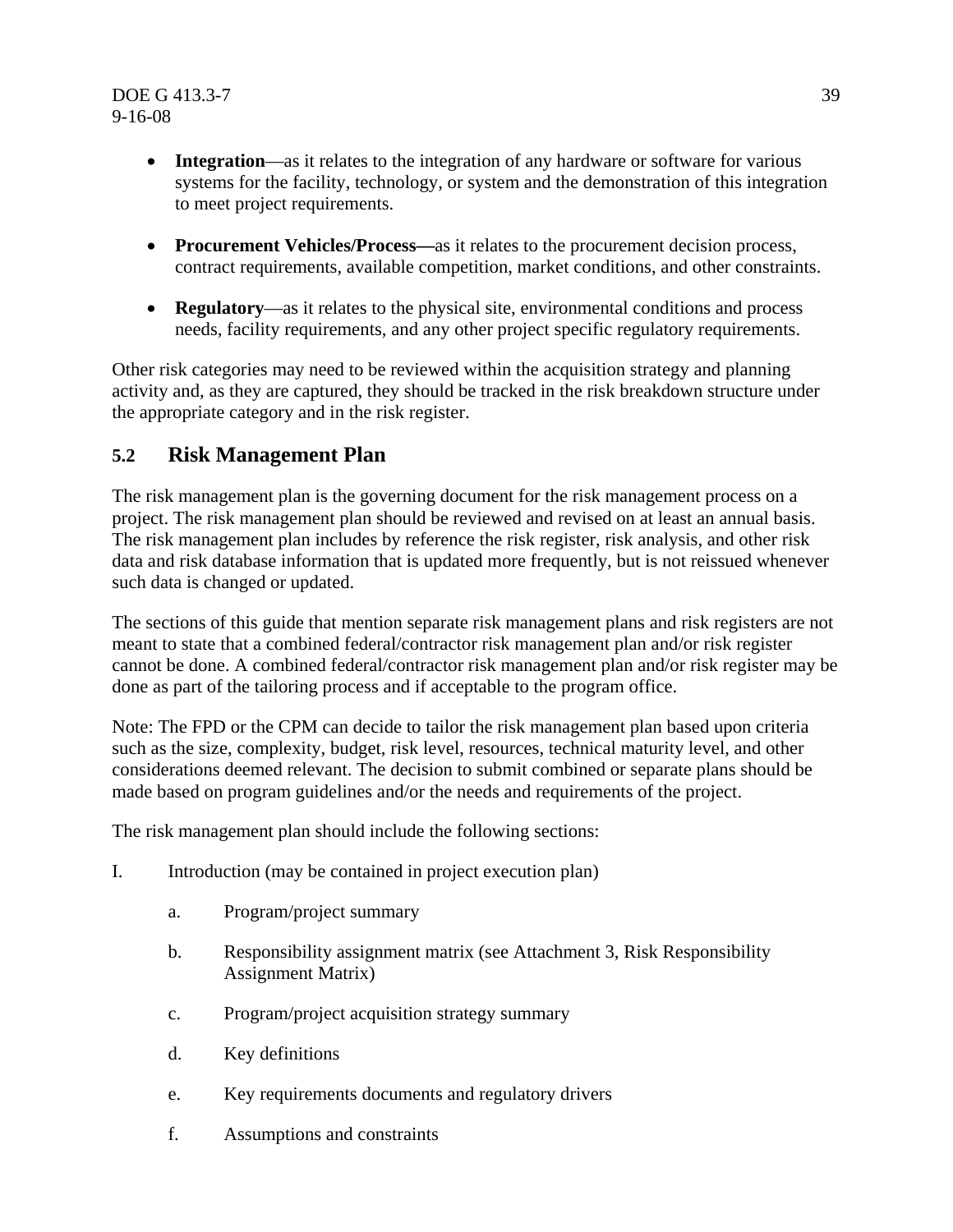- II. Risk management process
	- a. Risk planning
	- b. Risk assessment
	- c. Risk identification
	- d. Risk analysis
	- e. Risk handling
	- f. Risk monitoring
	- g. Risk feedback
- III. Risk documentation and communication
- IV. Conclusion

#### **5.3 Risk Management Communication Plan**

Communication is identified in DOE O 413.3A as a key principle to project success. To ensure project success the risk management plan should address how information related to risk, and risk status is communicated to the project team and stakeholders. This communication information can be addressed in either the project execution plan or a communication plan or can be included in the risk management plan. A separate risk management communication plan could also be developed.

The risk management communication plan should contain the following sections:

- I. Background and purpose
	- a. Responsible office and key individuals
	- b. Necessary oversight and signatory responsibilities
- II. Project overview
- III. Target objectives
	- a. Development of standard, and as needed, communication formats and messages for identified risk stakeholders
	- b. Development of communication flow diagrams
- IV. Strategy
	- a. Statement of overall strategy elements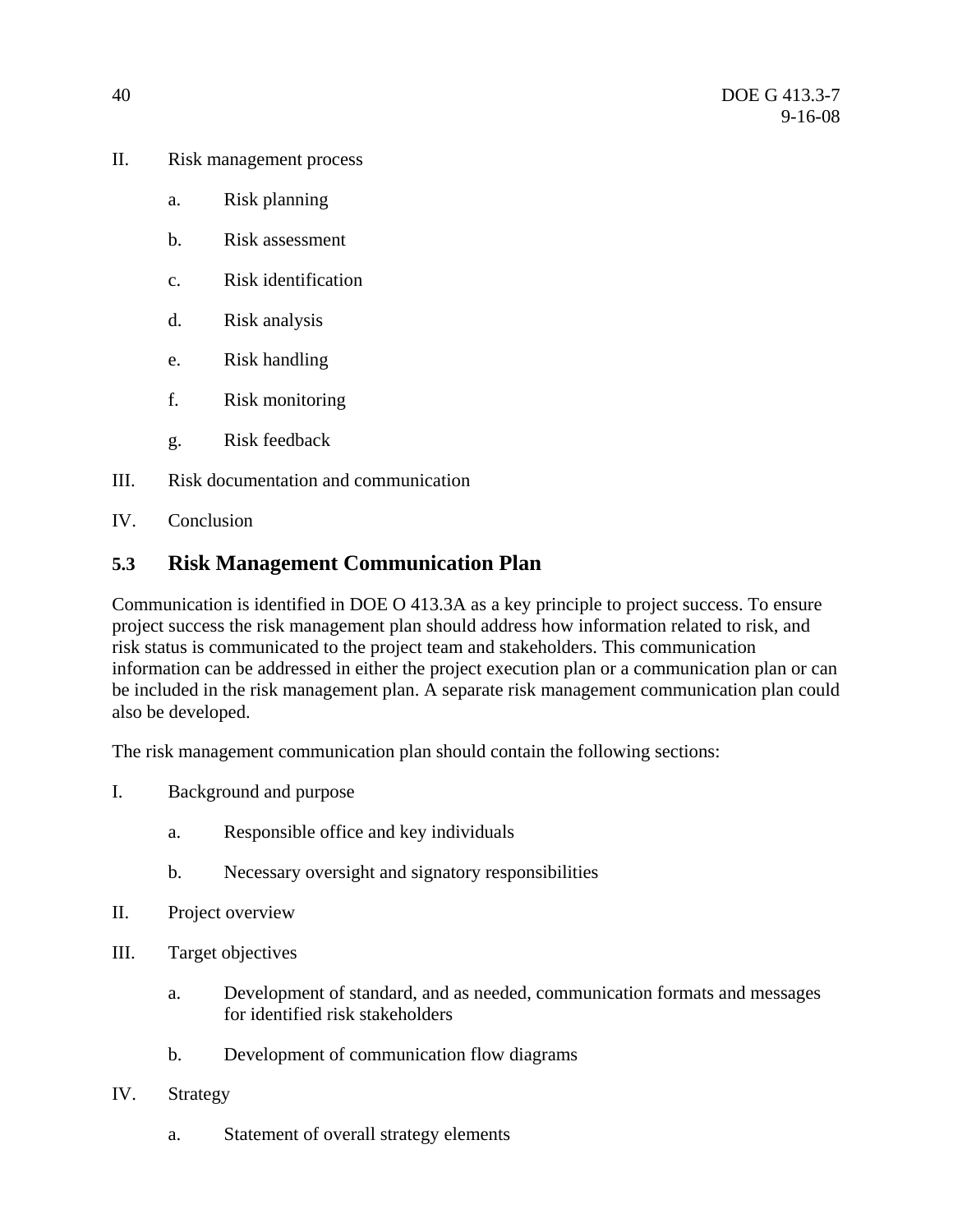#### DOE G 413.3-7 41 9-16-08

- b. Assumptions and uncertainties
- c. Process for validating and verifying assumptions and uncertainties
- V. Key target stakeholders
	- a. Identification process
	- b. Known stakeholders
- VI. Identified communication channels for each target stakeholder grouping
	- a. Process for identifying key points of contact
		- (1) Primary point-of-contact
		- (2) Back-up point-of-contact
	- b. Process for identifying key points of contact for emergency communications
- VII. Key messages
	- a. Site communication requirements
		- (1) Goals and objectives
		- (2) Processes
	- b. When certain communications may be issued
	- c. Definition of various modes of communication
	- d. Situational requirements
	- e. Definition of special circumstances
	- f. Definition of special approval channels
	- g. Communication development
		- (1) Who should be involved in construction of communications
		- (2) Who should review
	- h. Standard messages
	- i. Key interfaces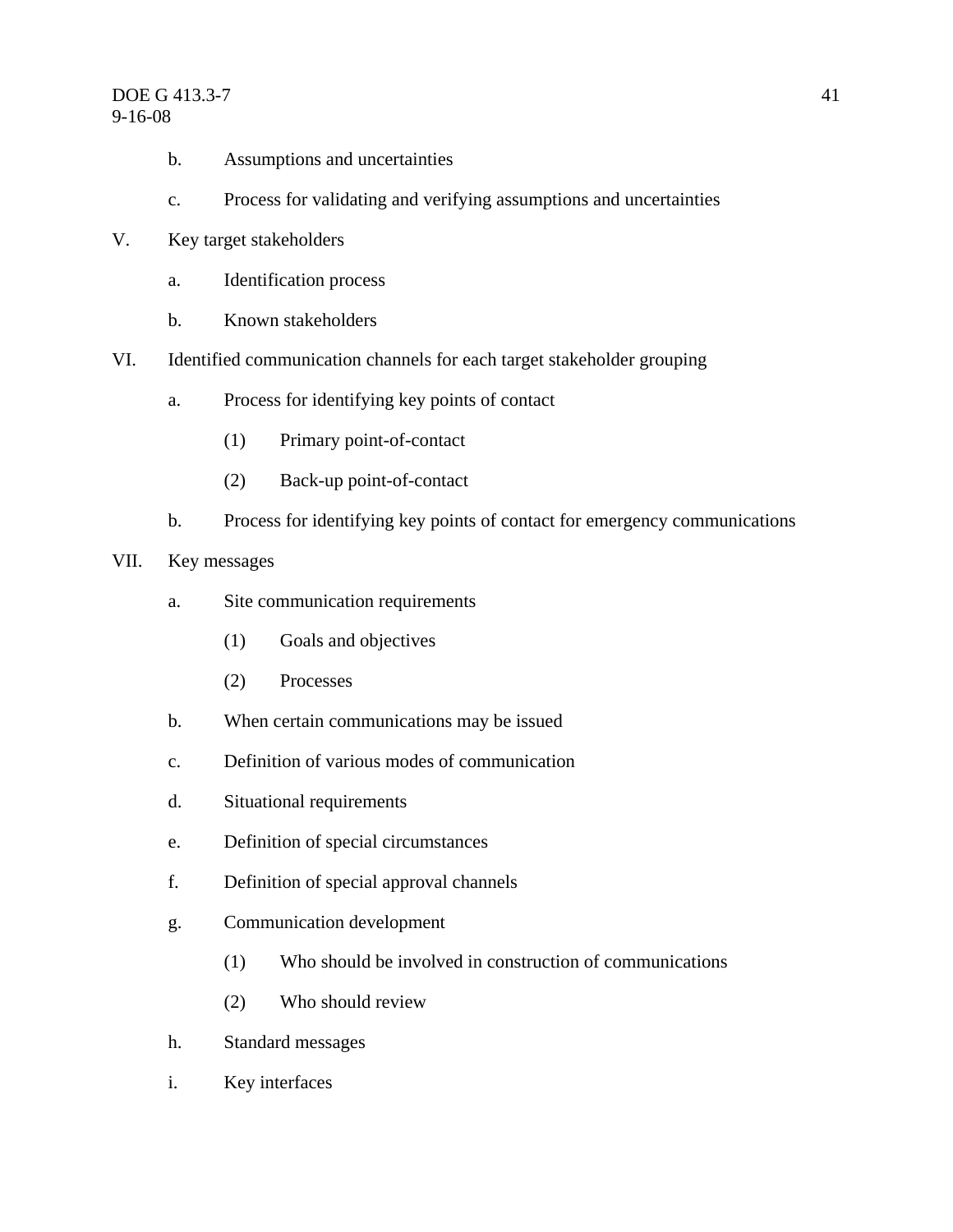- j. Communication distribution and feedback
- VIII. Roles and responsibilities
	- a. Identify all parties
	- b. Responsibility assignment matrix
- IX. Overview metrics for responsible persons
- X. Message approval process
- XI. Revisions and updates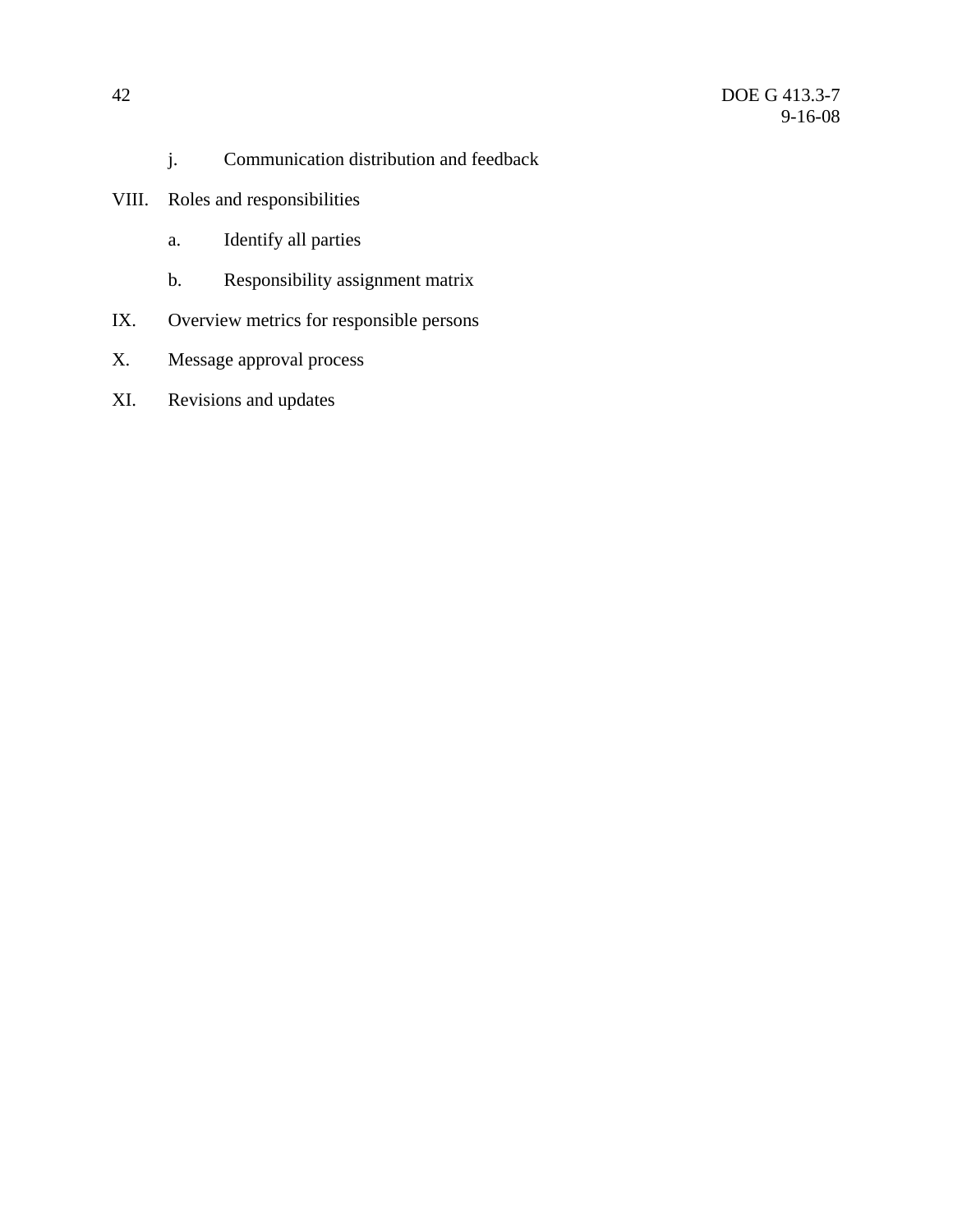#### **6.0 TAILORING OF RISK MANAGEMENT**

The standard risk management process applies to every project, as there is a need to manage risks and opportunities to improve the likelihood of meeting the project's objectives. The planning, identification, analysis, handling, monitoring and feedback steps are applicable to all projects. The process is tailored based upon the complexity, size and duration of the project; initial overall risk determination; organizational risk procedures; available personnel and their skill levels for performing risk management; and available relevant data and its validation. The final determination for tailoring the level of risk management to be executed on those projects will be made by the FPD and/or the CPM and should be documented in the project execution plan.

Tailoring of the risk management process generally includes selection of what risks to actively manage based on risk level, determination whether to perform a quantitative analysis, types of analysis to be performed, and types and frequency of reporting and monitoring.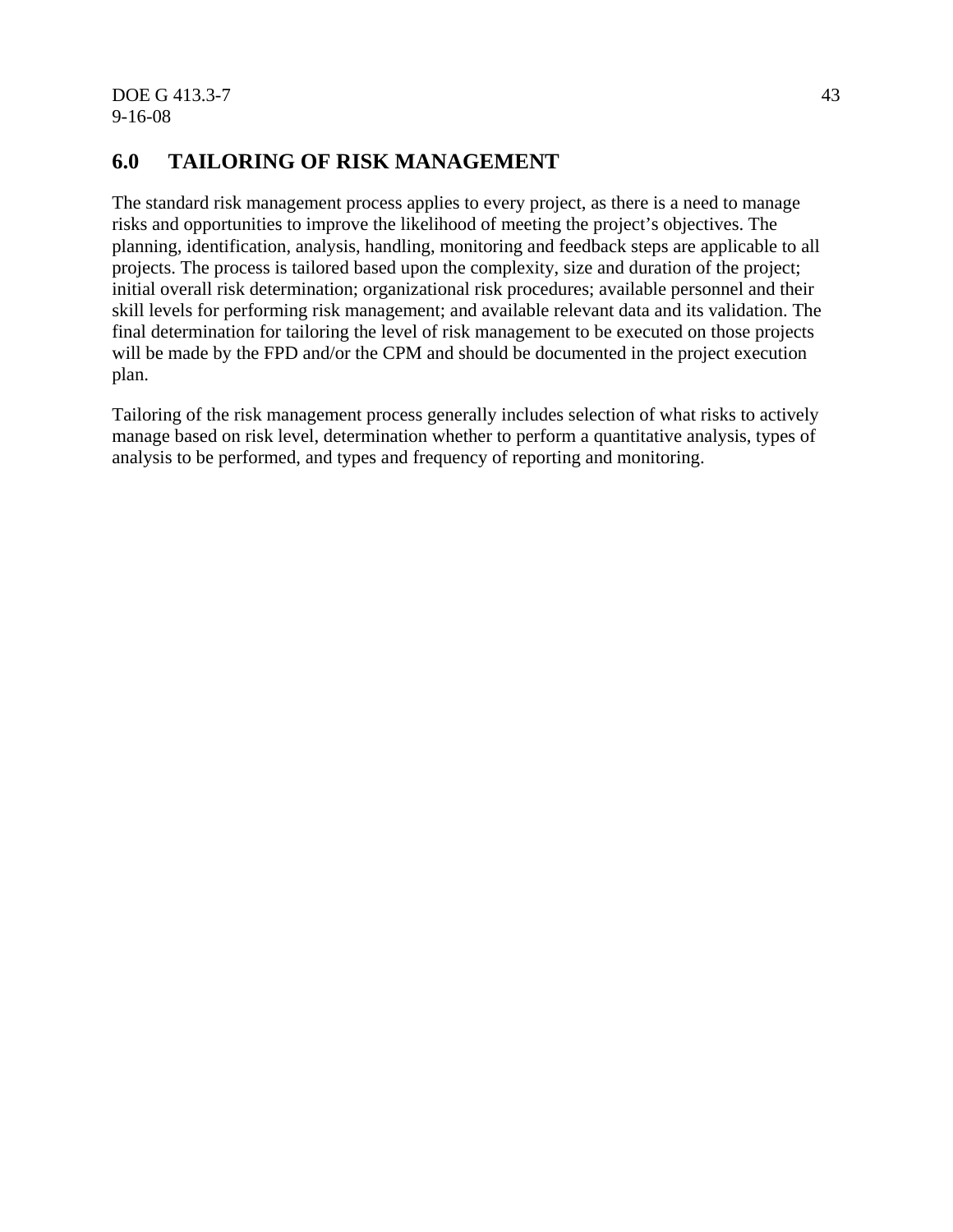#### **7.0 ATTACHMENTS**

The forms in this section are only suggested formats and may be modified as required by the program office, site office, or the project. All forms can be modified to work with numerous commercially available software programs. Fields suggested for forms may be supplemented or deleted as necessary, although certain fields may be noted as necessary for the purposes of analysis or reporting within the text of the guide regarding that type of reporting. Before modifications are made to the fields on the forms, verify that the field is not one that is considered necessary for the purposes of analysis or reporting.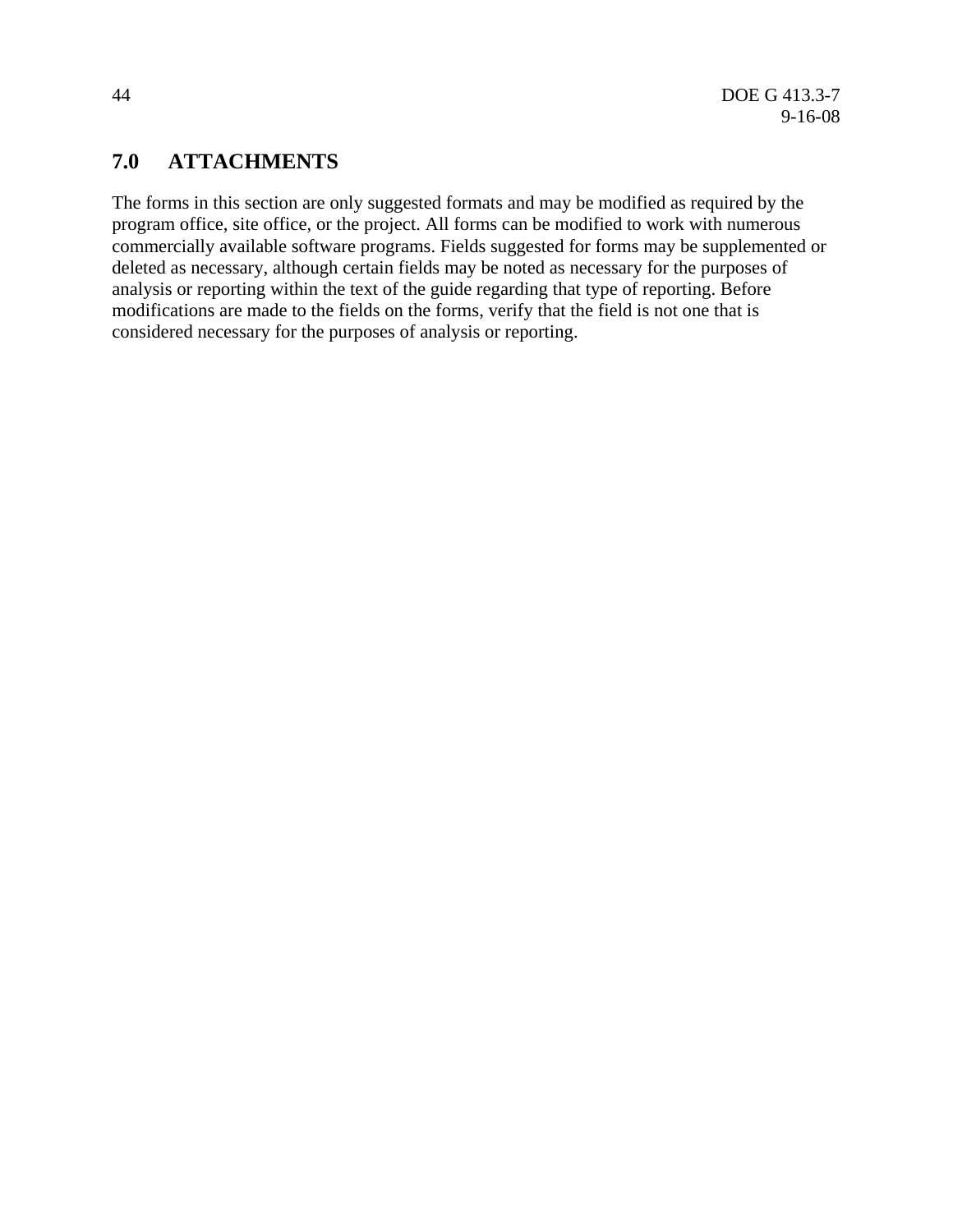

#### **Attachment 1: Risk Breakdown Structure—Example One**

See reference – Hillson, D. A. (2007), "Understanding risk exposure using multiple hierarchies," published as part of 2007 PMI Global Congress EMEA Proceedings – Budapest.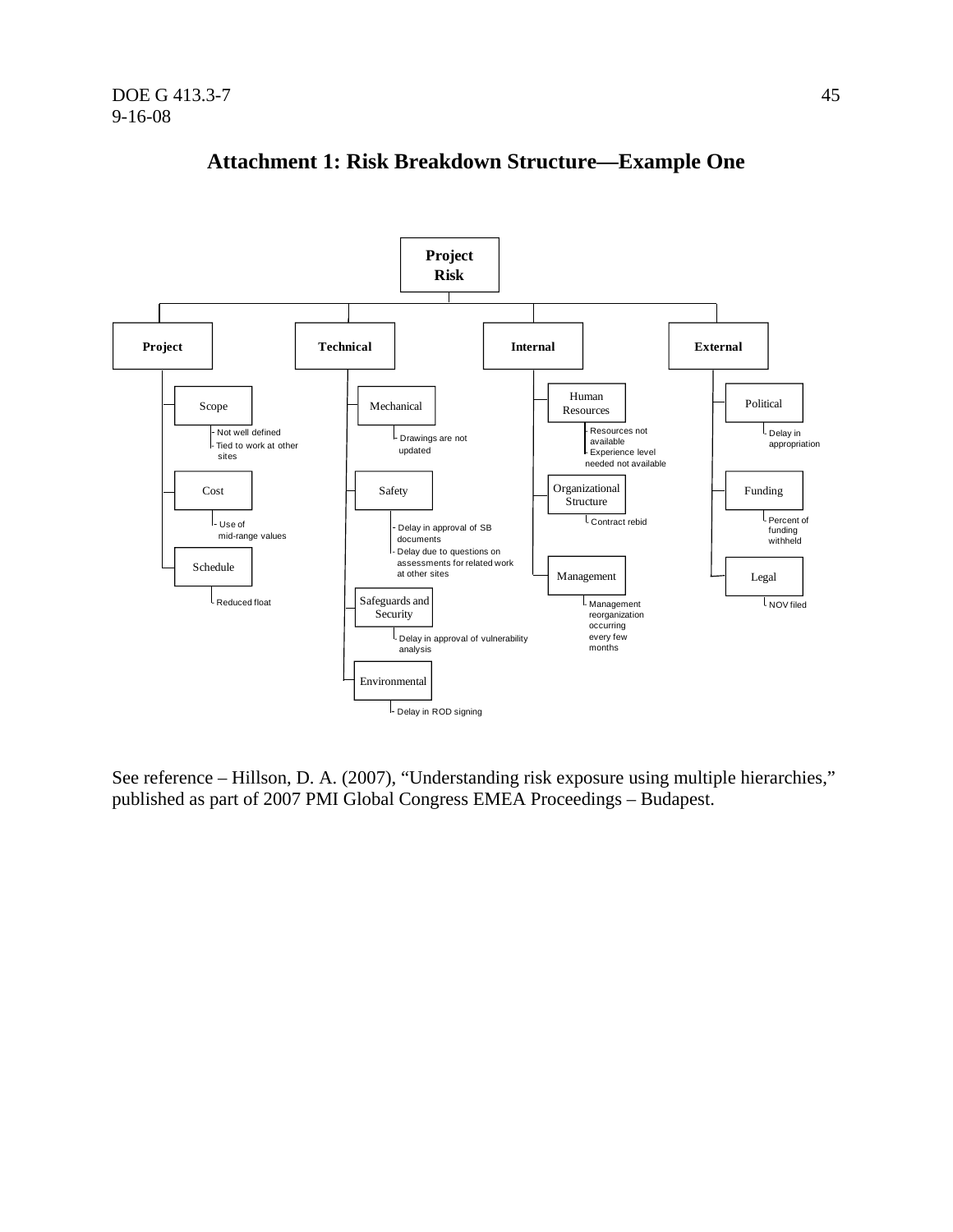| <b>Level 0</b> | <b>Level 1</b> | <b>Level 2</b>              | <b>Level 3</b>                                                           |  |  |
|----------------|----------------|-----------------------------|--------------------------------------------------------------------------|--|--|
|                | Project        |                             | Not well defined                                                         |  |  |
|                |                | Scope                       | Tied to work at other sites                                              |  |  |
|                |                | Cost                        | Use of mid-range values                                                  |  |  |
|                |                | Schedule                    | Reduced float                                                            |  |  |
|                |                | Mechanical                  | Drawings are not updated                                                 |  |  |
|                |                |                             | Delay in approval of SB documents                                        |  |  |
|                | Technical      | Safety                      | Delay due to questions on assessments for<br>related work at other sites |  |  |
|                |                | Safeguards and<br>Security  | Delay in approval of vulnerability analysis                              |  |  |
| Project Risk   |                | Environmental               | Delay in ROD signing                                                     |  |  |
|                |                |                             | Resources not available                                                  |  |  |
|                |                | <b>Human Resources</b>      | Experience level needed not available                                    |  |  |
|                | Internal       | Organizational<br>Structure | Contract rebid                                                           |  |  |
|                |                | Management                  | Management re-organization occurring every<br>few months                 |  |  |
|                |                | Political                   | Delay in appropriation                                                   |  |  |
|                | External       | Funding                     | Percent of funding withheld                                              |  |  |
|                |                | Legal                       | NOV filed                                                                |  |  |

## **Attachment 1: Risk Breakdown Structure—Example Two**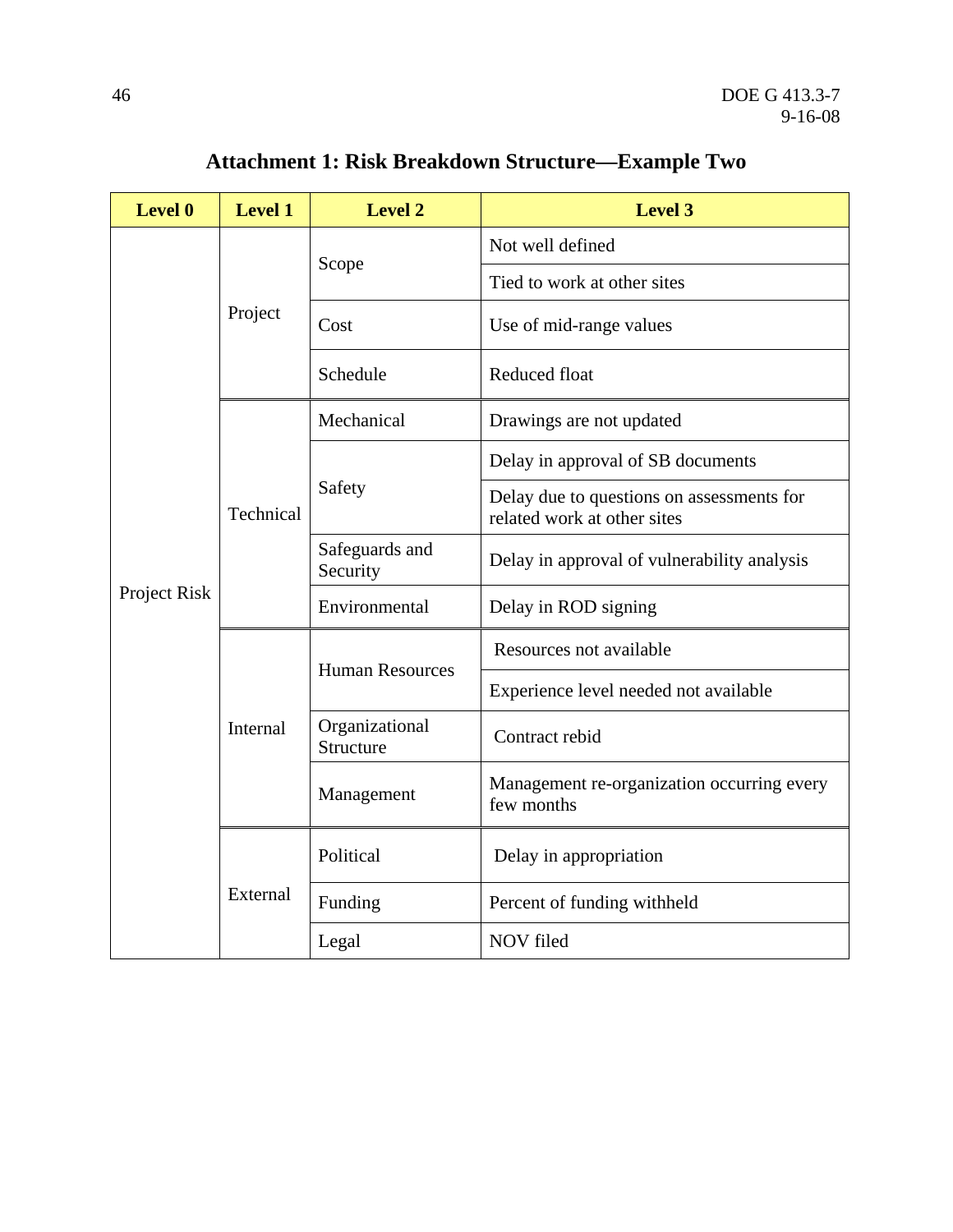#### DOE G 413.3-7 47 9-16-08

| <b>Item</b>    |                                                                | <b>Number</b> | <b>Comments</b> |
|----------------|----------------------------------------------------------------|---------------|-----------------|
| 1              | <b>Risks Open</b>                                              |               |                 |
| $\overline{2}$ | <b>Risks Closed</b>                                            |               |                 |
| 3              | Monitoring<br><b>Trigger Pending</b><br>Within Three<br>Months |               |                 |
| $\overline{4}$ | <b>Residual Risk</b><br>Handling<br>Response<br>Enacted        |               |                 |
| 5              | <b>Residual Risk</b><br>Moved to<br>Primary                    |               |                 |
| 6              | <b>Secondary Risk</b><br>Moved to<br>Primary                   |               |                 |

# **Attachment 2: Risk Status Report**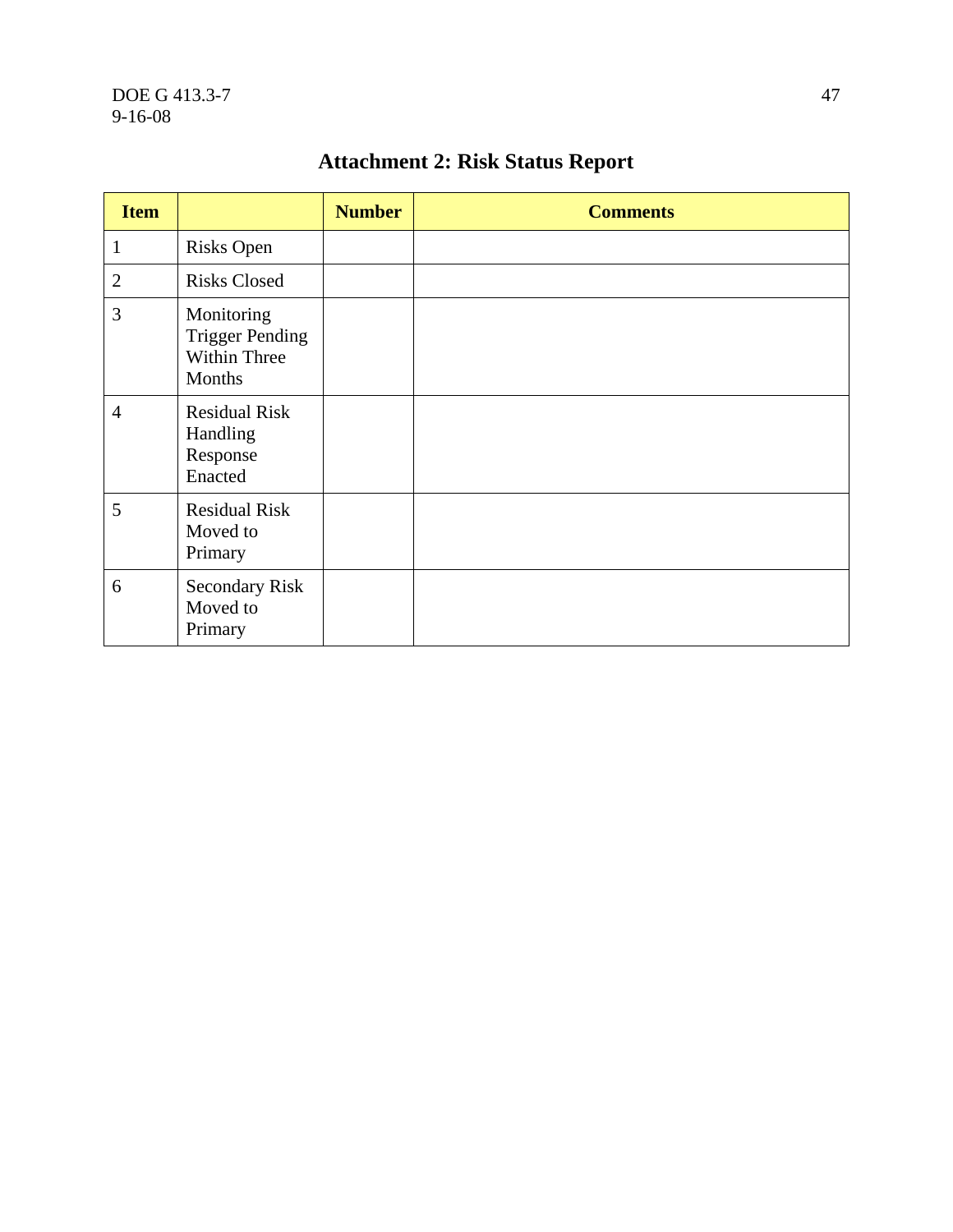|                              | <b>Federal</b><br><b>Project</b><br><b>Director</b> | <b>Integrated</b><br><b>Project</b><br><b>Team</b> | <b>Subject</b><br><b>Matter</b><br><b>Expert</b> | <b>Contractor</b><br><b>Project</b><br><b>Manager</b> | <b>Other--Identify</b> |
|------------------------------|-----------------------------------------------------|----------------------------------------------------|--------------------------------------------------|-------------------------------------------------------|------------------------|
| <b>Risk Planning</b>         |                                                     |                                                    |                                                  |                                                       |                        |
| <b>Risk Identification</b>   |                                                     |                                                    |                                                  |                                                       |                        |
| Qualitative<br>Analysis      |                                                     |                                                    |                                                  |                                                       |                        |
| Quantitative<br>Analysis     |                                                     |                                                    |                                                  |                                                       |                        |
| Handling<br>Response         |                                                     |                                                    |                                                  |                                                       |                        |
| Monitoring and<br>Control    |                                                     |                                                    |                                                  |                                                       |                        |
| <b>Risk</b><br>Communication |                                                     |                                                    |                                                  |                                                       |                        |

# **Attachment 3: Risk Responsibility Assignment Matrix**

| Legend      |                       |          |                        |  |
|-------------|-----------------------|----------|------------------------|--|
| Responsible | Accountable   Reviews | Approves | Contributes   Prepares |  |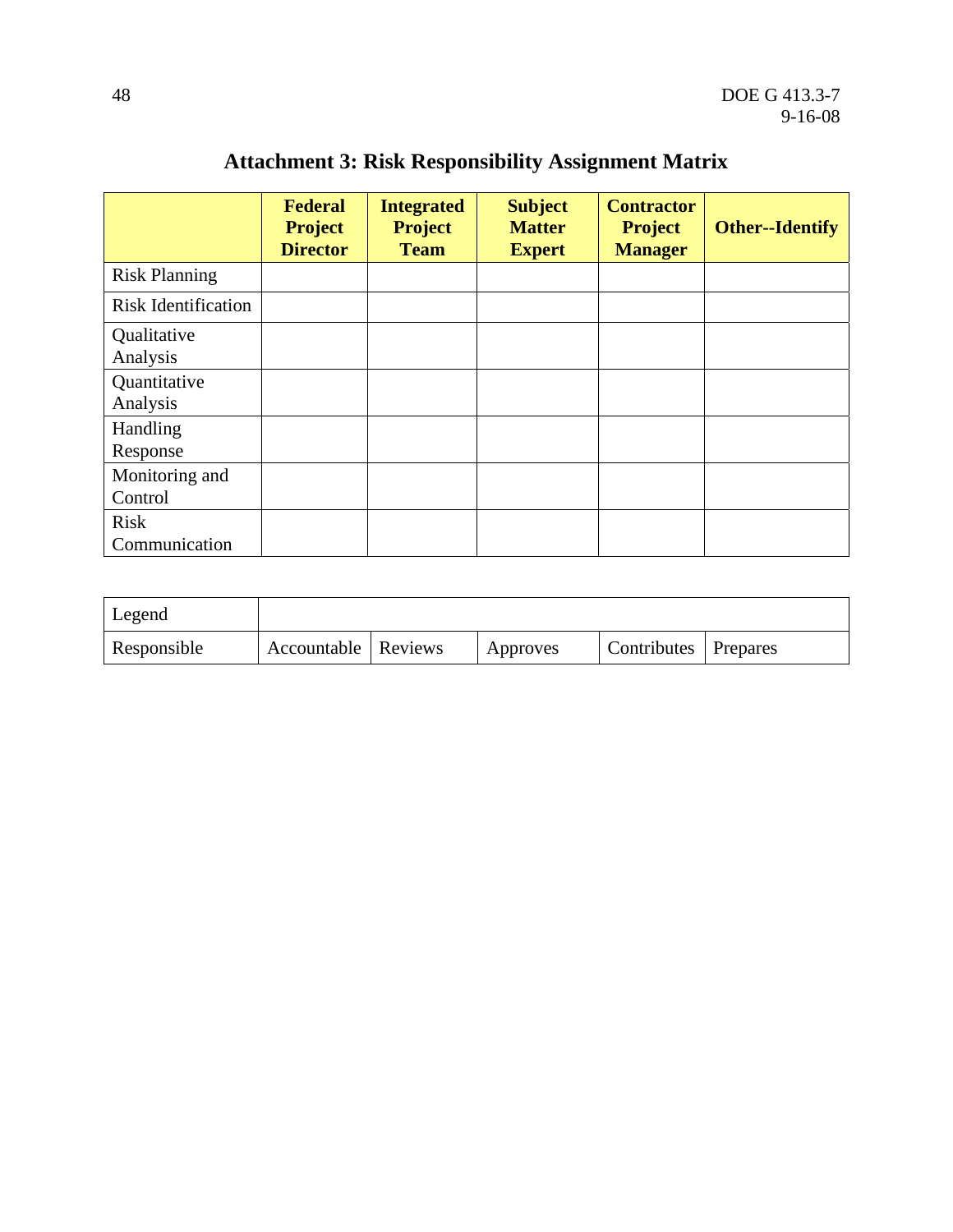DOE G 413.3-7 49 9-16-08

#### **Attachment 4: Probability Scale/Schedule Consequence Criteria**

| <b>Probability Scale Example</b>          |                                                  |
|-------------------------------------------|--------------------------------------------------|
| Very High                                 | $>90\%$                                          |
| High                                      | 75-90%<br>Moderate/High<br>60-75%                |
| Moderate                                  | 26-74%<br>Moderate/Moderate<br>40-60%            |
| Low                                       | 10-25%<br>Moderate/Low<br>25-40%                 |
| Very Low                                  | $<$ 10%                                          |
| <b>Schedule Consequence Scale Example</b> |                                                  |
| Very High                                 | 12-24 months                                     |
| High                                      | 12-18 months Moderate/High<br>9-12 months        |
| Moderate                                  | 3-12 months<br>Moderate/Moderate<br>6-9 months   |
| Low                                       | Moderate/Low<br>0-3 months<br>3-6 months         |
| Very Low                                  | $0-0.5$ months                                   |
| <b>Cost Consequence Scale Example</b>     |                                                  |
| Very High                                 | \$10M-\$100M                                     |
| High                                      | \$1-\$10M<br>Moderate/High<br>$$0.5 - $1.0M$     |
| Moderate                                  | \$100K-\$1M<br>Moderate/Moderate<br>\$250-\$750K |
| Low                                       | \$10-\$100K<br>Moderate/Low<br>\$100K-\$250K     |
| Very Low                                  | $<$ \$10 $K$                                     |

Notes:

- The criteria for each category may be adjusted depending on the size and duration of the project. For instance, a 6-month impact may be Moderate for a 10-year project, but Very High for a 2-year project. Similarly, a \$1M impact may be very high for some projects where other longer/larger projects may have risks that exceed \$1B.
- A category can be expanded to facilitate the elicitation of risks from subject matter experts. In the above probability and schedule scales, the "Moderate" scale was expanded.
- Categories may be overlapping or non-overlapping.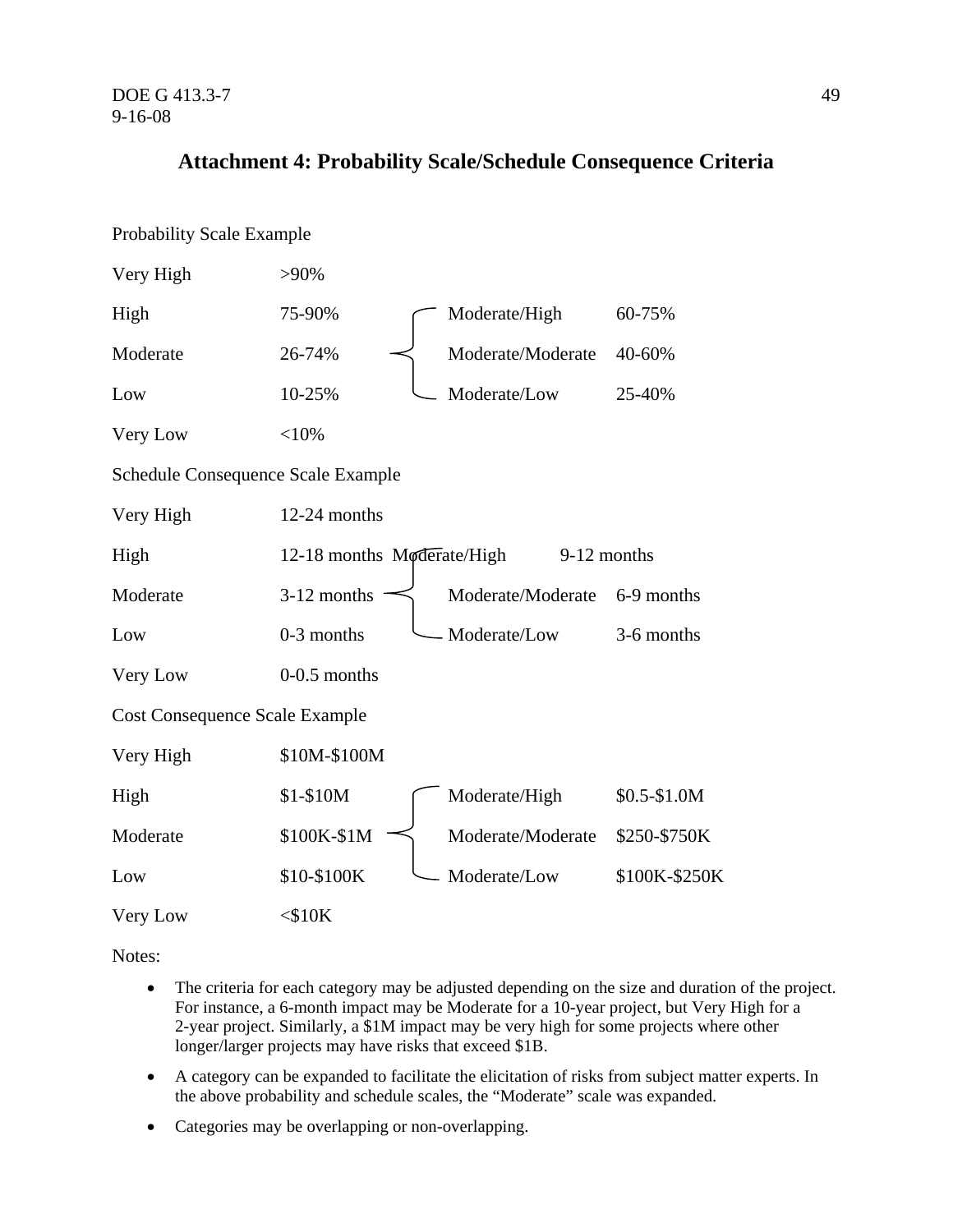#### **Attachment 5: Risk Register**

The risk register or risk log is a database often captured in a database such as Access® or Excel® or other risk management software tool. The format is dictated by the size of the project and the ease of compiling the necessary reports. Following are the names of the fields that should appear in the risk register and a description of those fields. The database should be capable of generating reports based upon querying various fields and dates for open risks and trigger dates as well as handling responses that are currently operable.

**Risk**: Risk as identified and should include the cause, the risk, and the effect. The preferred statement should be in the affirmative to gain the most effective risk handling responses or strategies.

**Risk Identification Number**: Unique identification number for the risk.

**WBS**: Work Breakdown Structure identification number.

**Risk Owner**: Person responsible for tracking, monitoring, documenting, and ensuring the handling response or strategy is implemented and reported upon.

**Risk Category**: Category assigned for grouping or from Risk Breakdown Structure analysis.

**Risk Status**: Open or closed.

**Risk Assumptions**: Any assumptions pertaining to the risk itself. The identification of assumptions may be clues to other risks.

**Risk Probability and Basis**: Likelihood of this event occurring. Use the appropriate qualitative risk analysis matrix.

**Risk Consequence and Basis**: Outcome of this event. Use the appropriate qualitative risk analysis matrix.

**Risk Level**: The intersection of the probability and consequence on the appropriate qualitative risk analysis matrix, which determines the overall potential risk impact to the project.

**Risk Monitoring Trigger**: Early warning signs that this risk is about to occur.

**Success Metric**: Measure by which the Federal Project Director or Contractor Project Manager will know that the avoidance strategy or handling response or strategy has been successful.

**Avoidance Strategy**: If there is an avoidance strategy to eliminate risk completely it should go in this field.

**Risk Handling Strategy**: Step-by-step (similar to a project plan) approach to eliminating or reducing the risk if no avoidance strategy is immediately available; includes the dates for completion.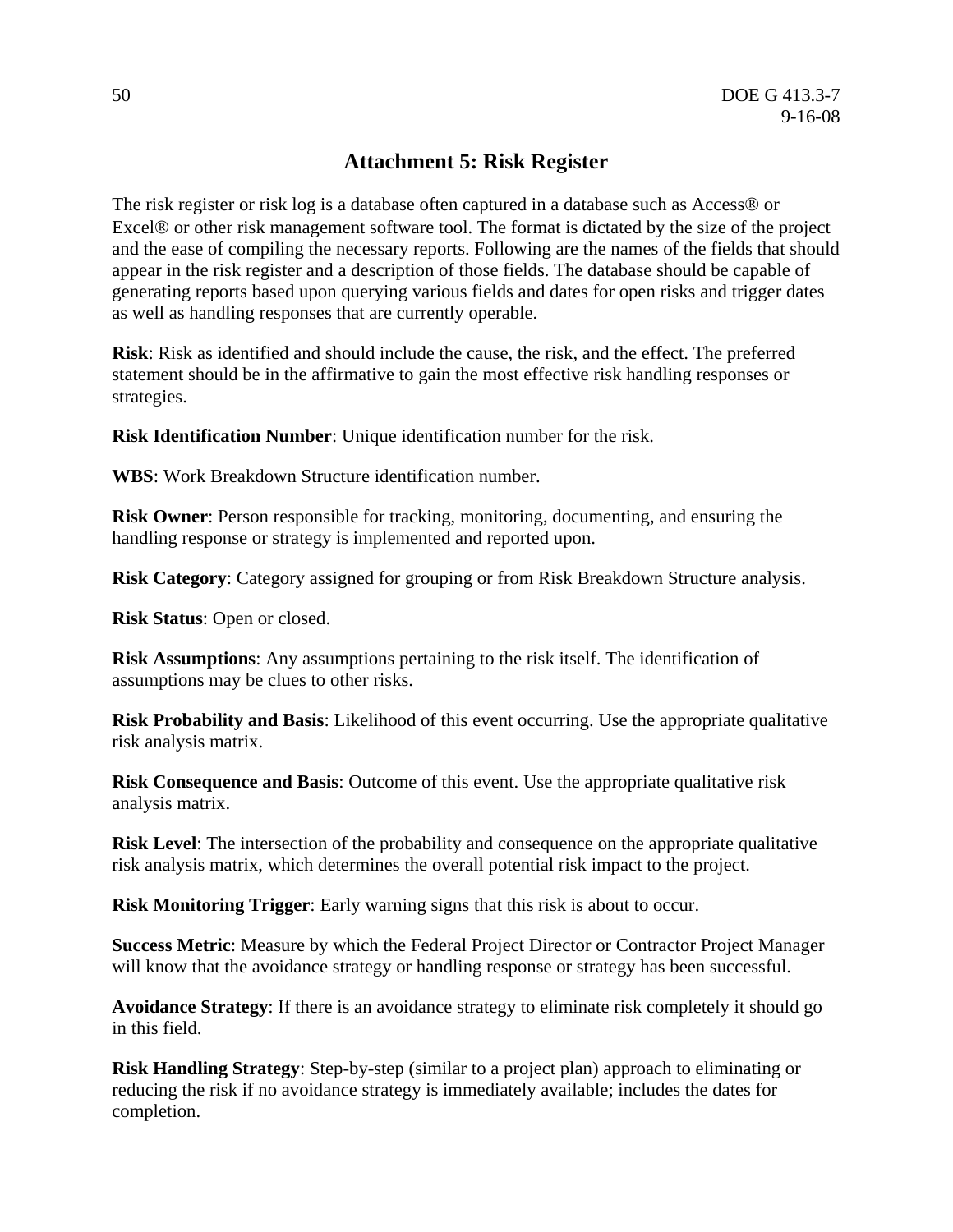**Cost** (for risk handling strategy): Necessary cost for implementing the handling strategy.

**Cost Assumptions**: Assumptions that relate to the cost contingency values.

**Schedule** (for handling strategy): Necessary schedule for implementing the risk handling strategy.

**Schedule Assumptions**: Assumptions that relate to the schedule contingency values.

**Residual Risk**: Remaining risk once the risk handling strategy is completed.

**Risk Handling Strategy for Residual Risk**: May be filled in depending upon the level of risk perceived by the Federal Project Director or the Contractor Project Manager.

**Residual Risk Probability and Basis**: Likelihood of this event occurring. Use the appropriate qualitative risk analysis matrix.

**Residual Risk Consequence and Basis**: Outcome of this event. Use the appropriate qualitative risk analysis matrix.

**Residual Risk Level**: The intersection of the probability and consequence on the appropriate qualitative risk analysis matrix, which determines the overall potential risk impact to the project.

**Secondary Risk**: Risk arising as a direct result of the implementation of a risk handling strategy.

**Secondary Risk Probability and Basis**: Likelihood of an event occurring. Use the appropriate qualitative risk analysis matrix.

**Secondary Risk Consequence and Basis**: Outcome of an event. Use the appropriate qualitative risk analysis matrix.

**Secondary Risk Level**: The intersection of the probability and consequence on the appropriate qualitative risk analysis matrix, which determines the overall potential risk impact to the project.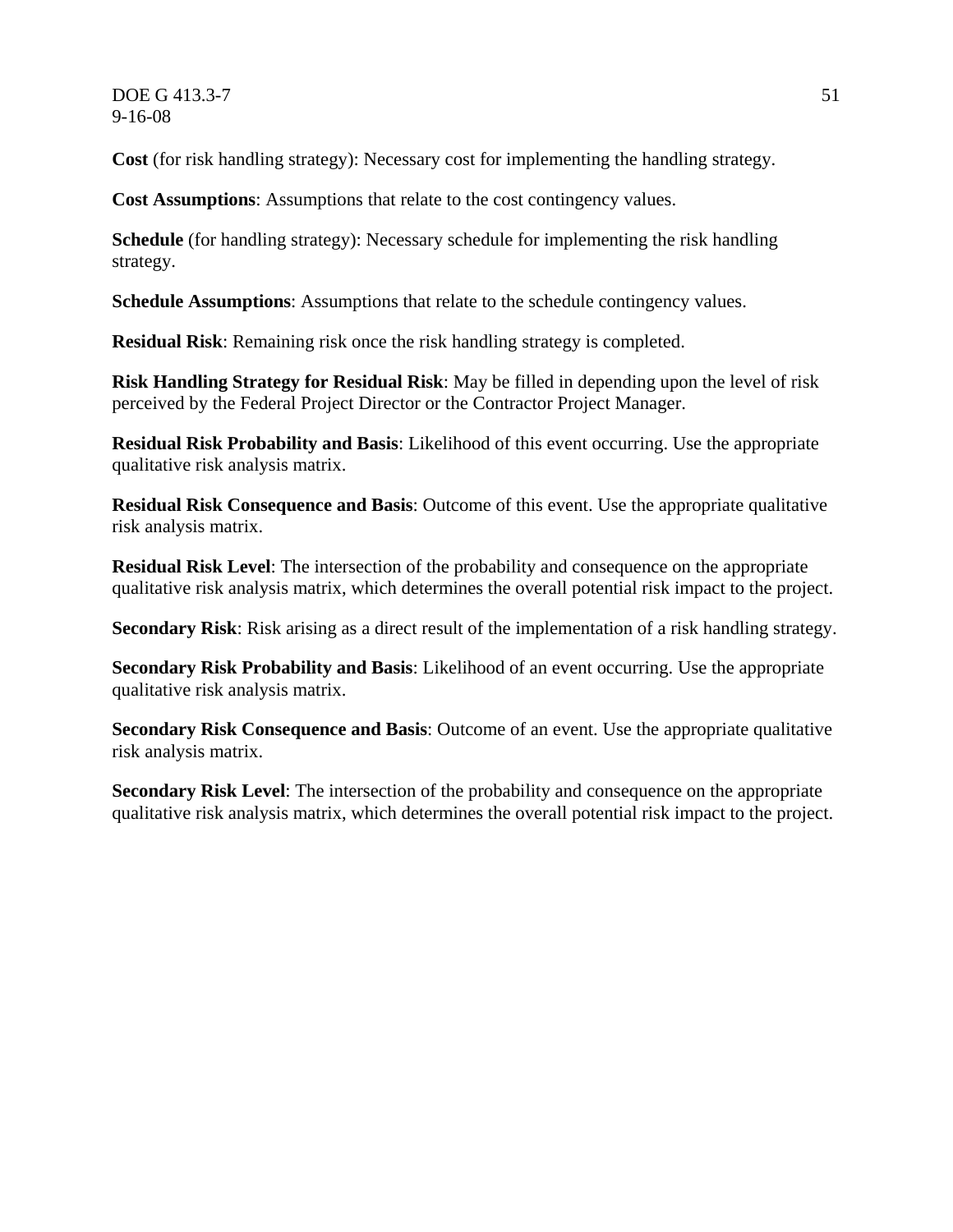#### **Attachment 6: Cost/Benefit Analysis**

Often captured as Benefit/Cost = Return on Investment (or Investment Outcome).

For the purposes of this Guide, the steps are:

- Identify the costs and benefits
- Quantify in units
- Calculate units into dollar value
- Calculate costs and benefits into time
- Project the net benefits and costs

These benefits and costs can be distributed over time using the same Monte Carlo simulation methodology, if desired.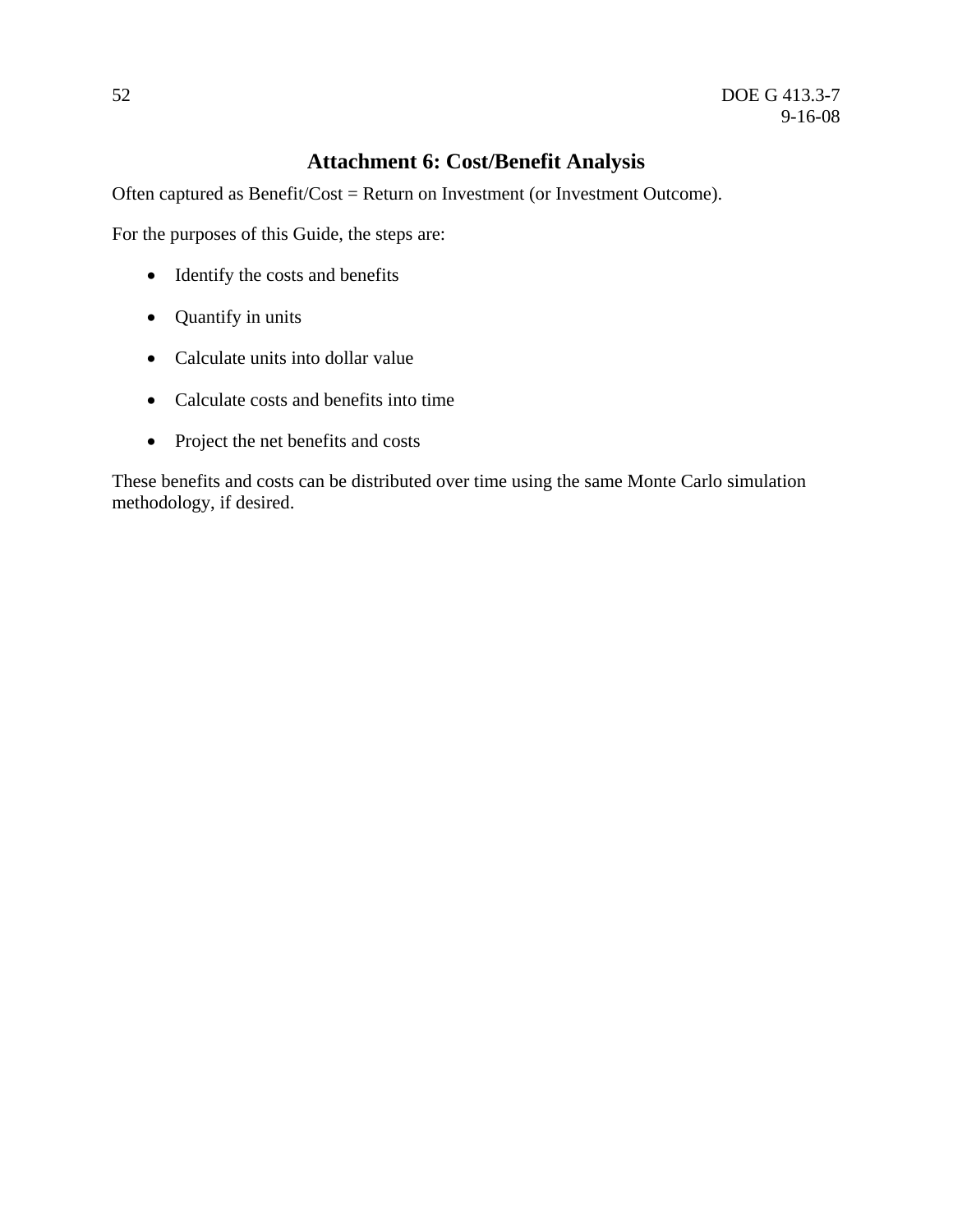#### DOE G 413.3-7 53 9-16-08

|             | Consequence             |                                                                       |                                                                                      |                                                                                       |                                                                                                                |                                                                                            |  |  |
|-------------|-------------------------|-----------------------------------------------------------------------|--------------------------------------------------------------------------------------|---------------------------------------------------------------------------------------|----------------------------------------------------------------------------------------------------------------|--------------------------------------------------------------------------------------------|--|--|
|             | Opportunity<br>Matrix   | Negligible                                                            | Marginal                                                                             | Significant                                                                           | <b>High Impact</b>                                                                                             | Very High<br>Impact                                                                        |  |  |
|             | Cost                    | Minimal or no<br>consequence.<br>No impact to<br>Project cost.        | Small<br>increase in<br>meeting<br>objectives.<br>Marginally<br>increases<br>costs.  | Significant<br>increase in<br>positive<br>chance to<br>meet<br>allocated<br>costs.    | Goals and<br>objectives are<br>more<br>achievable.<br>Removes<br>serious<br>threats to<br>project costs.       | Project<br>proceeds<br>without<br>threat to<br>budget<br>within the<br>mission<br>space.   |  |  |
|             | Schedule                | Minimal or no<br>consequence.<br>No impact to<br>Project<br>schedule. | Small<br>increase in<br>meeting<br>objectives.<br>Marginally<br>impacts<br>schedule. | Significant<br>increase in<br>positive<br>chance to<br>meet<br>allocated<br>schedule. | Goals and<br>objectives are<br>more<br>achievable.<br>Removes<br>serious<br>threats to<br>project<br>schedule. | Project<br>proceeds<br>without<br>threat to<br>schedule<br>within the<br>mission<br>space. |  |  |
|             | Very High<br>$>90\%$    | Low                                                                   | Moderate                                                                             | High                                                                                  | High                                                                                                           | High                                                                                       |  |  |
|             | High<br>75% to 90%      | Low                                                                   | Moderate                                                                             | Moderate                                                                              | High                                                                                                           | High                                                                                       |  |  |
|             | Moderate<br>26% to 74%  | Low                                                                   | Low                                                                                  | Moderate                                                                              | Moderate                                                                                                       | High                                                                                       |  |  |
|             | Low<br>$10\%$ to<br>25% | Low                                                                   | Low                                                                                  | Low                                                                                   | Moderate                                                                                                       | Moderate                                                                                   |  |  |
| Probability | Very Low<br>$<$ 10%     | Low                                                                   | Low                                                                                  | Low                                                                                   | Low                                                                                                            | Moderate                                                                                   |  |  |

# **Attachment 7: Opportunity Matrix**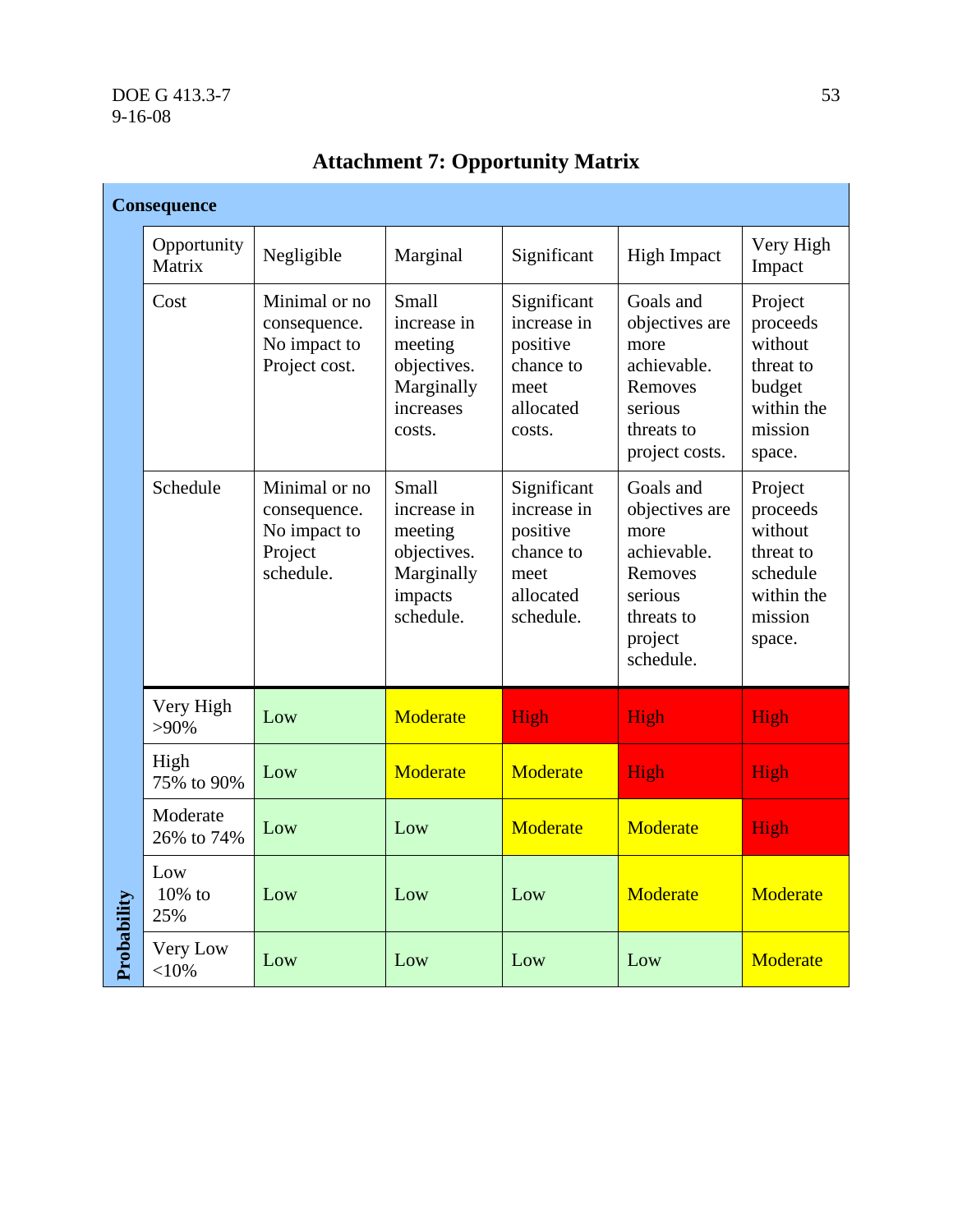#### **Attachment 8: Risk Identification Checklist**

Context for use of this checklist:

This checklist is to be used as a follow-up to a brainstorming session or other methodology such as interviews, risk breakdown structures or diagramming techniques to ensure that all currently identified DOE areas of concern have been covered. It is not intended as a complete checklist and may be used in conjunction with other checklists as the user may see fit. The checklist should not be used in lieu of the brainstorming session and other methods of risk identification, but as a checklist is intended to check the work done by the risk identification team members.

- 1. Front-End Planning Risks
	- Expectations and/or requirements that:
		- Have not been identified.
		- Are unrealistic.
		- Are incomplete.
		- Are unstable.
		- In conflict with each other.
	- Incomplete or inaccurate identification of constraints:
		- Funding/budget resources.
		- Political support.
		- Staff and contractor resources.
		- Procedural.
	- Unrecognized or underestimated complexities caused by:
		- The number of systems, structures, components.
		- The number of requirements and constraints.
		- Technical challenges.
		- Technical interfaces.
		- Organizational and functional interdependencies.
		- Nonlinearity.
		- Unstable or dynamic environments.
		- Schedule demands.
	- Excessive, unrealistic, or unrecognized assumptions.
- 2. Staffing Risks (Federal and Contractor)
	- Inadequate staffing for the size, complexity, and/or challenges of the project.
	- Inadequate formal education/certification/training.
	- Personnel/organizations lack experience on similar projects.
	- Unwillingness to seek out or utilize lessons learned by others.
	- Inadequate "soft skills,"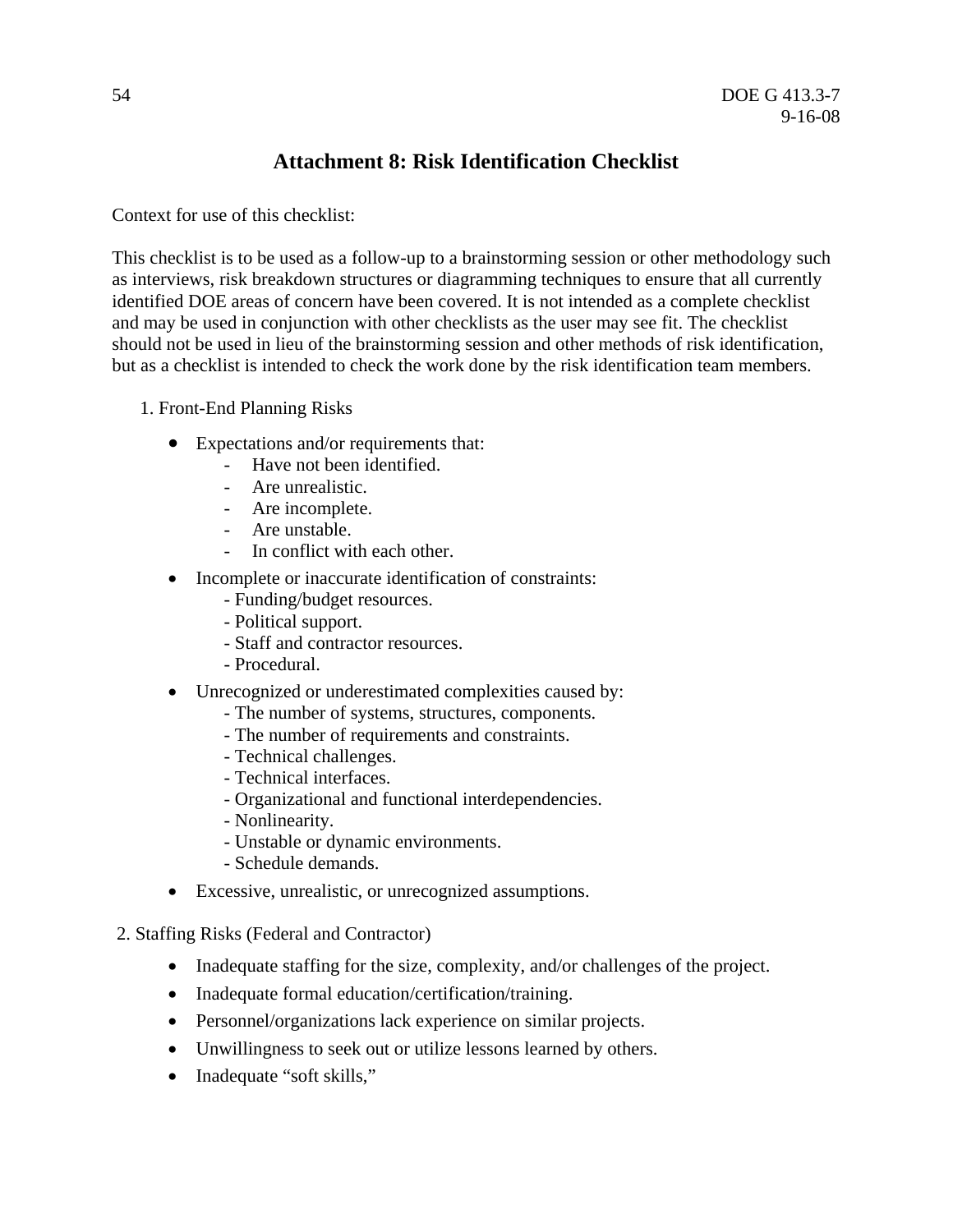#### DOE G 413.3-7 55 9-16-08

- Inadequate cognitive skills.
	- Lack of situational awareness.
	- Inabilities to recognize evolving patterns (connect the dots) and/or recognize warning signs.
	- Inability to foresee and avoid the obstacles the project will experience.
	- Inability to adjust to changing situations or environments.
	- Inability to foresee the secondary effects or unintended consequences of decisions or actions.

3. Organizational Risks (Federal and Contractor)

- Lack of organizational alignment.
	- Different organizational cultures.
	- Different organizational priorities.
	- Different levels of motivation.
- Unclear or overlapping roles, responsibilities, and/or authority.
- Organizational fragmentation/excessive outsourcing and use of subcontractors.
- Lengthy decision/approval chains.
- 4. Site Risks
	- Access constrains.
	- Underground/soil conditions.
	- As-built conditions.
	- Utility availability/capabilities.
	- Coordination with other construction activities.

5. Risk of Omission of Key Cost and Schedule Drivers

- Document, design, and/or construction rework.
- Learning curves.
	- Individual.
	- Corporate.
- Coordination/integration of individual tasks/efforts.
- Iterative development.
- Approval times.
- Logistics problems.
- Supply chain management challenges.
- Lack of applicable productivity, cost, and schedule data/benchmarks.
	- For spot estimates.
	- For probability distributions.
- Market related risks (see below).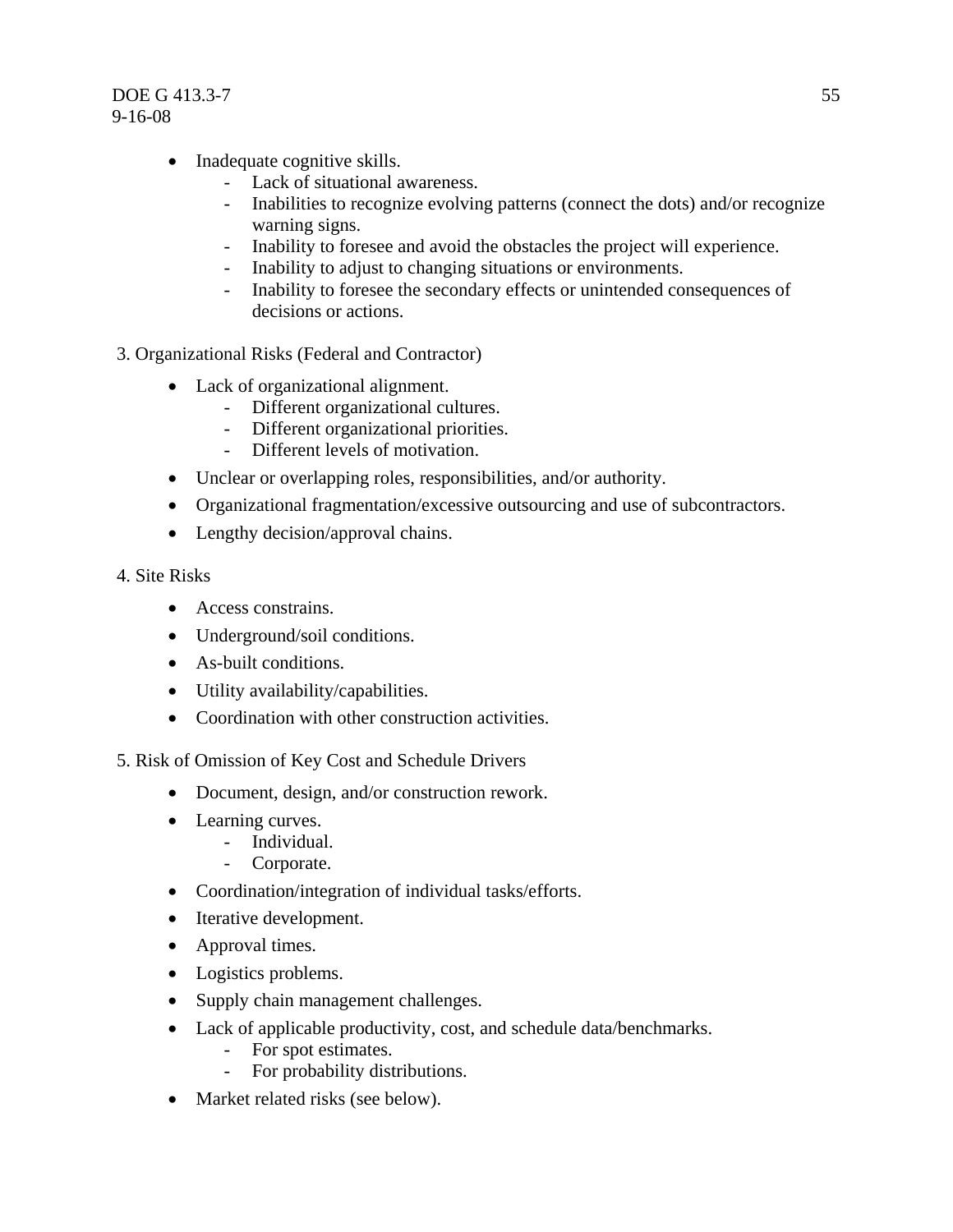- 6. Market Related Risks.
	- Limited vendor/contractor availability and/or interest because of external market conditions.
		- Availability of other work (the existence of a seller's market).
		- Volatile prices.
		- Limited or uncertain availability of materials, labor, components, and/or construction equipment.
		- Limited availability of financing to cover cash flow delays.
	- Reduced vendor/contractor interest because of contract imposed terms and conditions that increase their risks.
		- No recovery of damages for owner-caused delays.
		- Full indemnity for damages.
		- Ambiguous acceptance criteria.
		- Financial responsibilities for force majeure.
		- Cumulative impact of multiple change orders.
		- Owner-mandated subcontractors.
		- Differing site conditions.
		- Transfer of design responsibility to constructors and suppliers.
		- Waiver of claims due to time limits.
		- Standards of care clauses such as "highest and best industry standards" and "in a workmanlike manner,"
		- Fixed price contracts.
	- Reduced vendor/contractor interest because of the uniqueness of the tasks or performance requirements.

7. Ineffective or Incomplete Governmental Oversight

- Delayed problem recognition and resolution because of:
	- Inadequate systems for measuring performance.
	- Construction/procurement releases before final designs are sufficiently complete.
	- Ineffective project reviews, inadequate use of project management tools.
	- Lengthy/ineffective feedback loops.

#### 8. Technical Alignment Risks (Hazard Category 1, 2, & 3 Projects)

- Design margins/degree of conservatism.
- Definition, selection, and implementation of quality assurance requirements.
- Safety-class and significant fire protection systems.
	- Fireproofing of structural steel.
	- Combustible loadings.
	- Degradation of HEPA filters.
	- Fire detection and suppression system activation mechanisms.
	- Hydrogen & flammable gas generation/accumulation.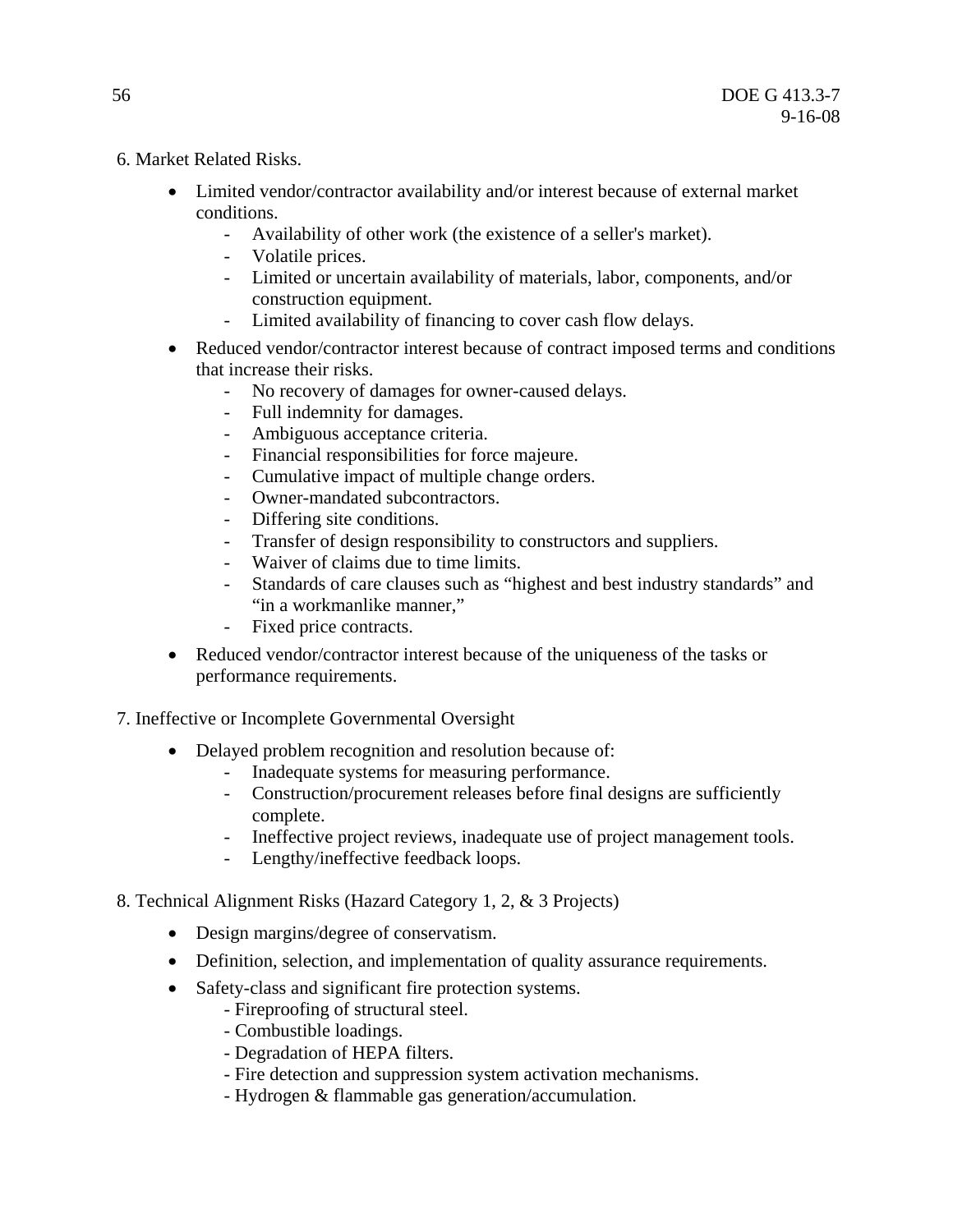#### DOE G 413.3-7 57 9-16-08

- Seismic/structural.
	- Ground motion.
	- Adequacy of geotechnical investigations.
	- Soil settlement.
	- Soil-structure interaction analyses.
	- Load paths for seismic and settlement induced forces.
	- Finite element analysis.
	- Structural computer codes.
- Confinement
	- Strategy.
	- Adequacy of confinement barriers.
	- Magnitude of the radiological source term.
- Criticality standards.
- Chemical process safety.
- Technical defensibility of calculations and designs.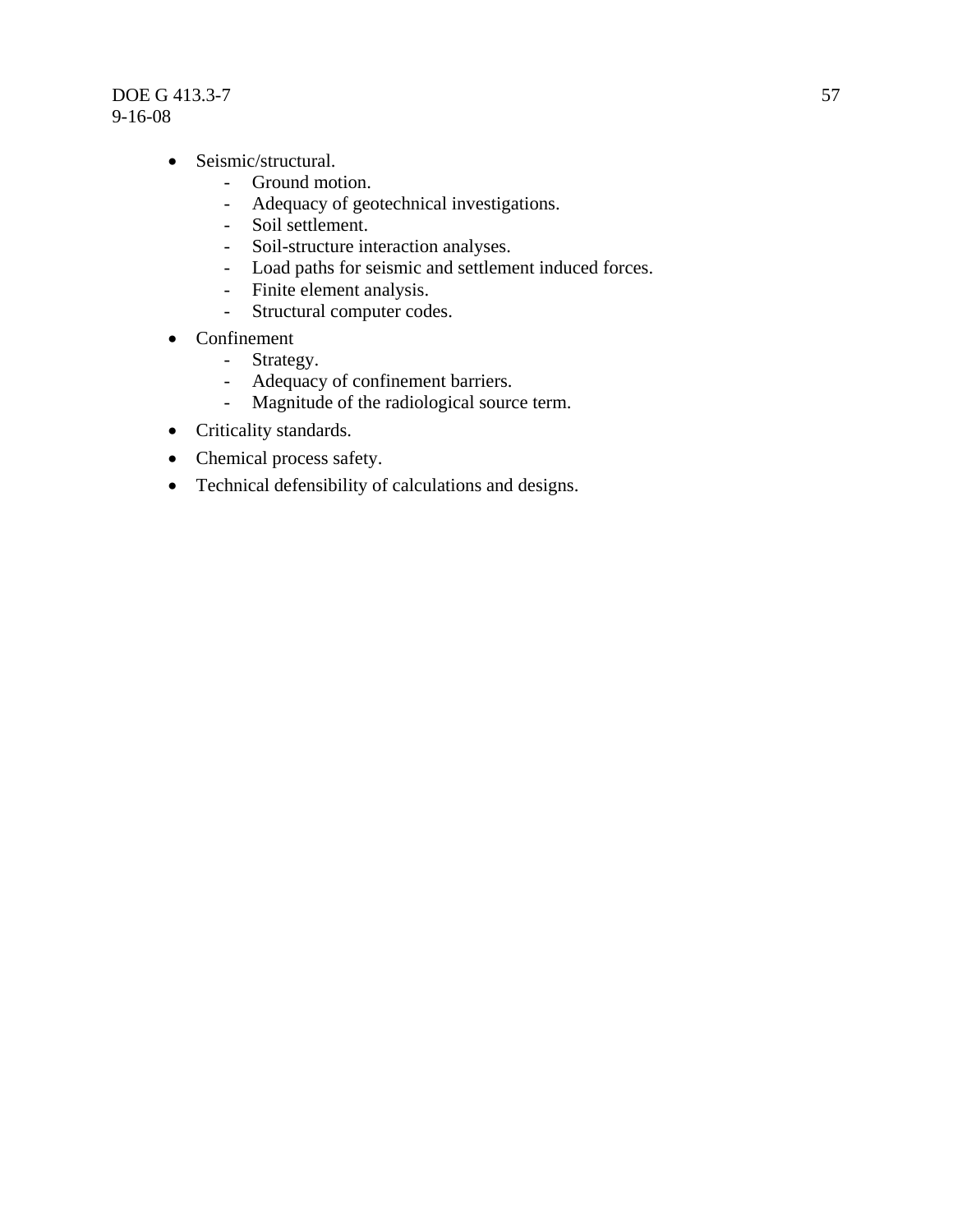| <b>Item</b><br><b>Number</b> | <b>Item</b>                                                                                                                                        | Yes/No | <b>Comment</b> |  |
|------------------------------|----------------------------------------------------------------------------------------------------------------------------------------------------|--------|----------------|--|
| 1                            | Risk handling strategy was implemented as<br>planned                                                                                               |        |                |  |
| $\overline{2}$               | Risk handling strategy was effective                                                                                                               |        |                |  |
| 3                            | Back-up risk handling strategy was required to be<br>implemented                                                                                   |        |                |  |
| $\overline{4}$               | Risk assumptions were valid                                                                                                                        |        |                |  |
| 5                            | Project assumptions were valid                                                                                                                     |        |                |  |
| 6                            | Risk monitoring trigger was valid                                                                                                                  |        |                |  |
| 7                            | Risks were correctly noted in risk reports                                                                                                         |        |                |  |
| 8                            | Risk was on team meeting agendas                                                                                                                   |        |                |  |
| 9                            | Risk monitoring was conducted per the Guide                                                                                                        |        |                |  |
| 10                           | Risk was integrated into Earned Value<br>discussions                                                                                               |        |                |  |
| 11                           | Were unidentified risks discovered                                                                                                                 |        |                |  |
| 12                           | Was contingency associated with a given risk<br>sufficient                                                                                         |        |                |  |
| 13                           | Were risks captured in the risk register and<br>updated                                                                                            |        |                |  |
| 14                           | Was a risk brainstorming session or scenario<br>planning session used to identify risks                                                            |        |                |  |
| 15                           | Was a subsequent session for identification of risk<br>conducted to update the risks identified                                                    |        |                |  |
| 16                           | Were lessons learned captured during the risk<br>process                                                                                           |        |                |  |
| 17                           | Were lessons learned distributed during the risk<br>process to the project team                                                                    |        |                |  |
| 18                           | Were lessons learned distributed during the risk<br>process to other project teams                                                                 |        |                |  |
| 19                           | Were any systems analysis or decision analysis<br>methodologies applied, especially for such items<br>as technology readiness level implementation |        |                |  |

# **Attachment 9: Risk Monitoring Checklist**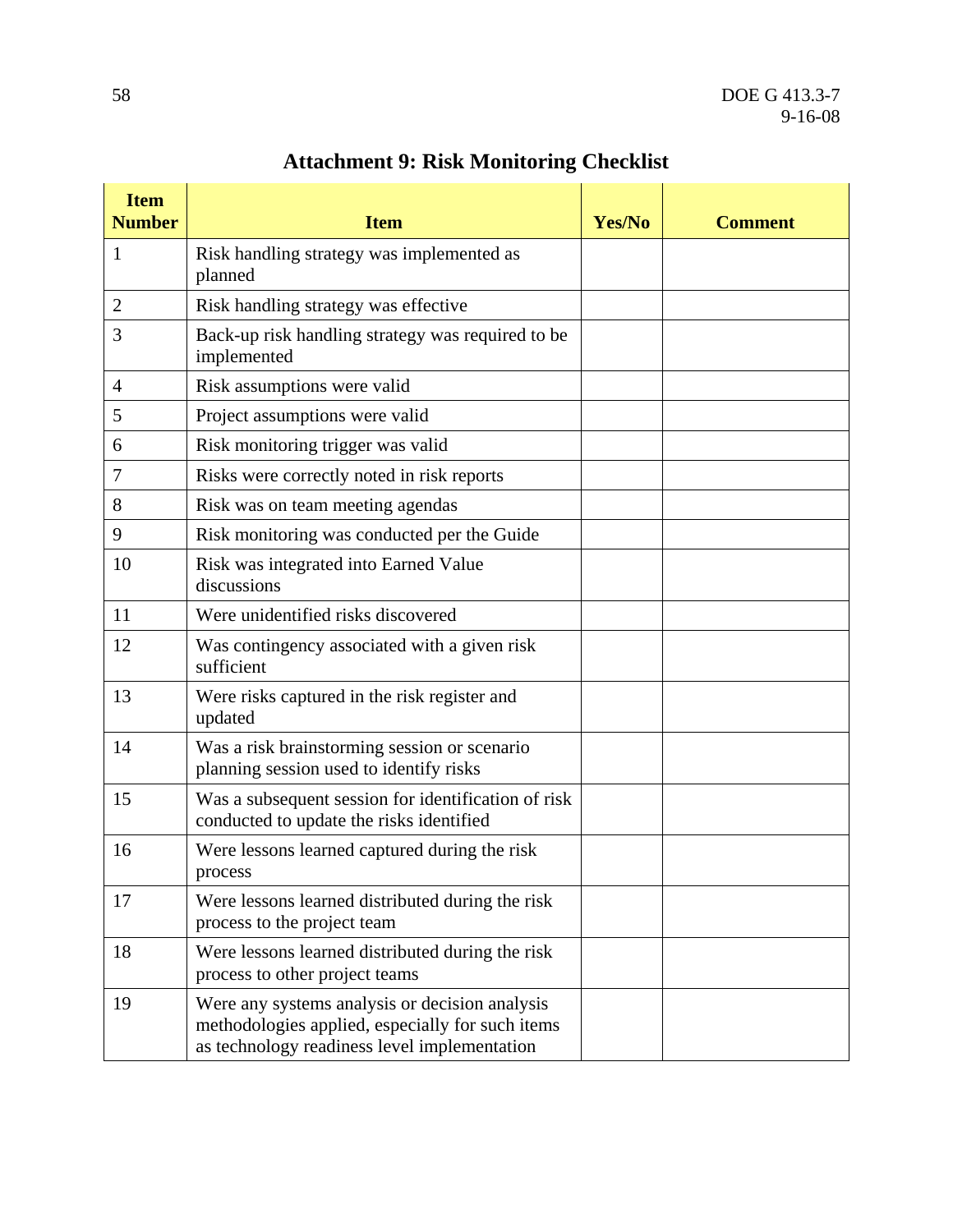#### **Attachment 10: Risk Management Reserve Report or Contingency Use Report**

The CPM will generally use the management reserve report. If funds are applied outside of risks captured on the risk register, the explanation should be captured on the report and accepted by the site office FPD.

| <b>Risk Realized:</b><br>ID $#$ , WBS $#$ | <b>Management</b><br><b>Reserve</b><br><b>Expended</b> | <b>Schedule</b><br><b>Contingency</b><br><b>Expended</b> | <b>Comments</b> |
|-------------------------------------------|--------------------------------------------------------|----------------------------------------------------------|-----------------|
|                                           |                                                        |                                                          |                 |
|                                           |                                                        |                                                          |                 |
|                                           |                                                        |                                                          |                 |
|                                           |                                                        |                                                          |                 |
|                                           |                                                        |                                                          |                 |
|                                           |                                                        |                                                          |                 |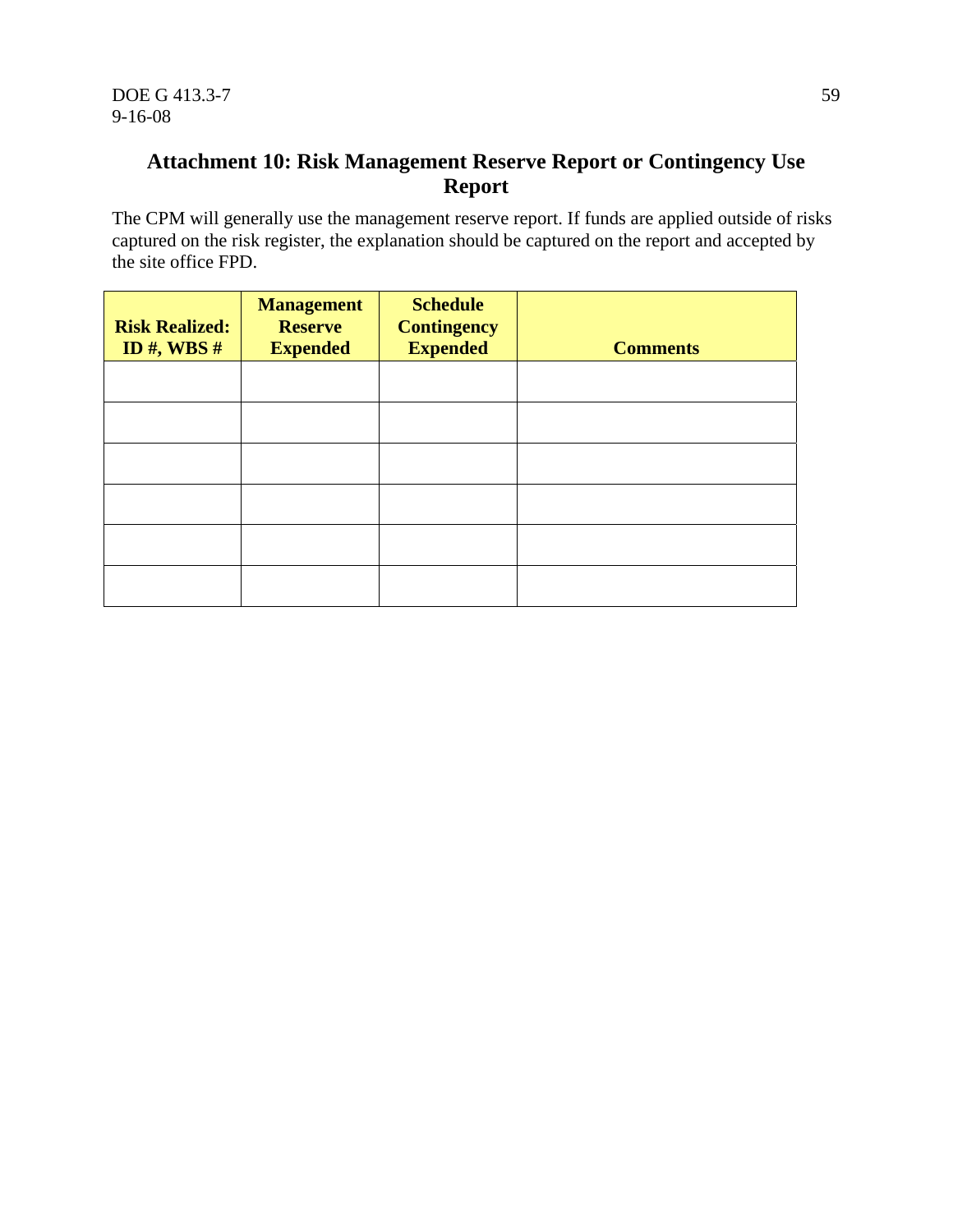#### **Attachment 11: Glossary**

This glossary of terms is derived within the context of how terms are used in the guide.

**Acquisition Strategy**: A high-level business and technical management approach designed to achieve project objectives within specified resource constraints. It is the framework for planning, organizing, staffing, controlling, and leading a project. It provides a master schedule for activities essential for project success, and for formulating functional strategies and plans.

**Activity**: An element of work performed during the course of a project. An activity normally has an expected duration, an expected cost, and expected resource requirement.

**Actual Cost**: The costs actually incurred and recorded in accomplishing work performed.

**Assumptions**: Factors used for planning purposes that are considered true, real or certain. Assumptions affect all aspects of the planning process and of the progression of the project activities. (Generally, the assumptions will contain an element of risk.)

**Baseline**: A quantitative definition of cost, schedule, and technical performance that serves as a base or standard for measurement and control during the performance of an effort; the established plan against which the status of resources and the effort of the overall program, field program(s), project(s), task(s), or subtask(s) are measured, assessed, and controlled.

**Bias**: A repeated or systematic distortion of a statistic or value, imbalanced about its mean.

**Brainstorming**: Interactive technique designed for developing new ideas with a group of people.

**Change Control**: A process that ensures changes to the approved baseline are properly identified, reviewed, approved, implemented and tested, and documented.

**Communication Planning or Plan**: Process and plan for determining the information and communication needs of the project/program stakeholders. Identifies who needs what information, when they will need the information, and how it should be presented, tracked, and documented.

**Consequence**: Outcome of an event. (Normally includes scope, schedule, and cost.)

**Correlation**: Relationship between variables such that changes in one (or more) variable(s) is generally associated with changes in another. Correlation is caused by one or more dependency relationships. Measure of a statistical or dependence relationship existing between two items estimated for accurate quantitative risk analysis.

**Decision Analysis**: Process for assisting decision makers in capturing judgments about risks as probability distributions, having single value measure, and putting these together with expected value calculations.

**Delphi Technique**: Technique used to gather information used to reach consensus within a group of subject matter experts on a particular item. Generally a questionnaire is used on an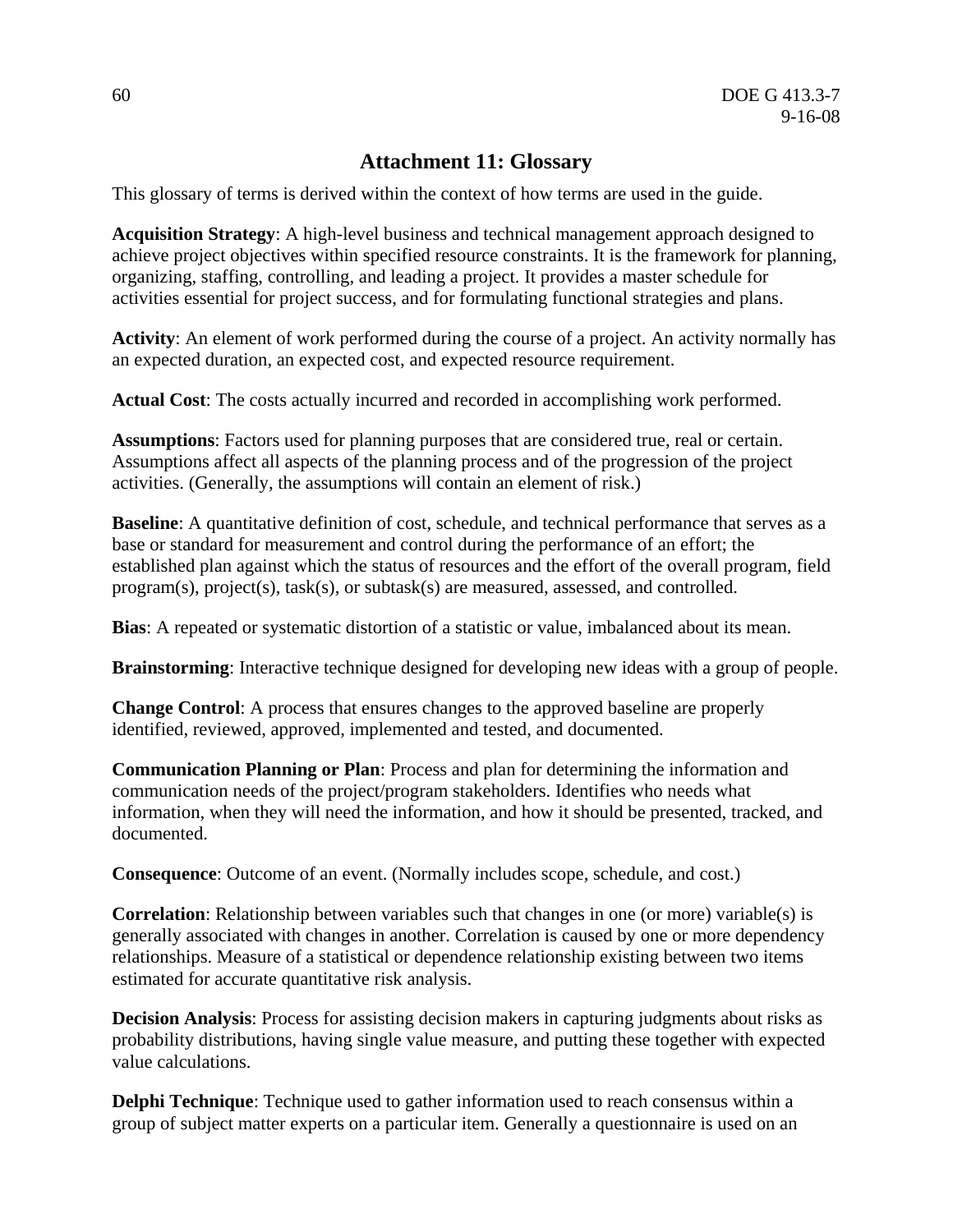$DOE G 413.3-7$  61 9-16-08

agreed set of items regarding the matter to be decided. Responses are summarized, further comments elicited. The process is often repeated several times. Technique is used to reduce bias in the data and to reduce the bias of one person, one voice.

**Estimate:** Assessment of the most likely quantitative result. (Generally, it is applied to costs and durations with a confidence percentage indication of likelihood of its accuracy.)

**Expert Interviews**: Process of seeking opinions or assistance on the project from subject matter experts (SMEs).

**External Risks**: Risks outside the project control or global risks inherent in any project such as global economic downturns, trade difficulties affecting deliverables such as construction materials or political actions that are beyond the direct control of the project.

**Feedback**: System concept where a portion of the output is fed back to the input.

**Fishbone Diagram**: Technique often referred to as cause and effect diagramming. Technique often used during brainstorming and other similar sessions to help identify root causes of an issue or risk. Structure used to diagram resembles that of a fish bone.

**Impact Scores**: Convergence of the probability and consequence scores.

**Initiation**: Authorization of the project or phase of the project.

**Internal Risks**: Risks that the project has direct control over, such as organizational behavior and dynamics, organizational structure, resources, performance, financing, and management support.

**Key Risk**: Key risks are a set of risks considered to be of particular interest to the project team. These key risks are those estimated to have the most impact on cost and schedule and could include project, technical, internal, external, and other sub-categories of risk. For example on a nuclear design project, the risks identified using the "Risk and Opportunity Assessment" process may be considered a set of key risks on the project.

**Lessons Learned**: Formal or informal set of "learnings" collected from project or program experience that can be applied to future projects or programs after a risk evaluation. Can be gathered at any point during the life of the project or program.

**Mitigate**: To eliminate or lessen the likelihood and/or consequence of a risk.

**Opportunity:** Risk with positive benefits.

**Primary Risk**: Initial risk entry in the risk register. A residual or secondary risk can become a primary risk if in the case of a residual risk the primary risk is closed and the Federal Project Director and/or Contractor Project Manager determines the residual risk should be made the primary risk or the risk entry in the risk register. The secondary risk can become the primary risk in the risk register if the Federal Project Director and/or Contractor Project Manager determine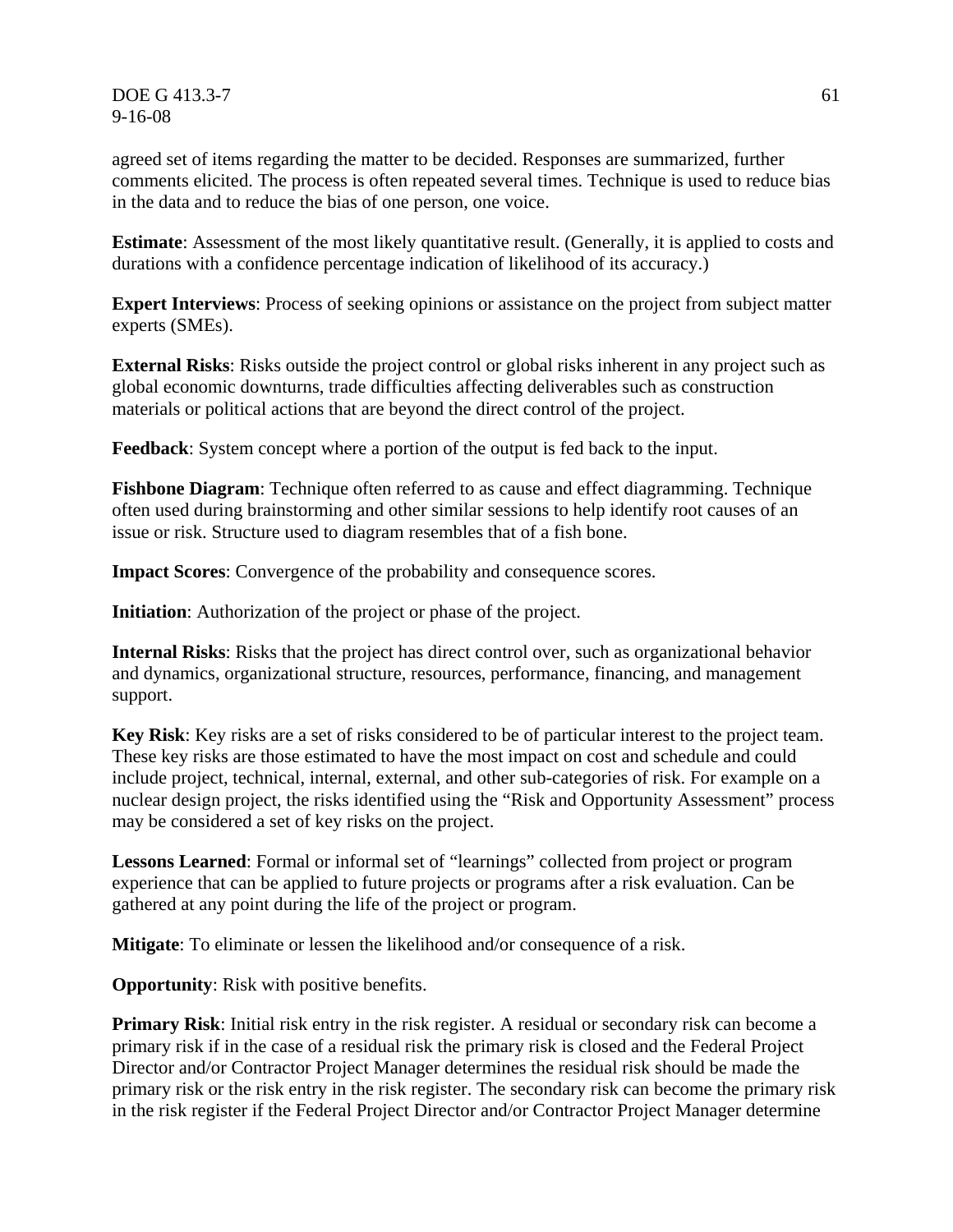that it should become the risk entry based upon the realization of the trigger metric or other determining factor.

**Probability**: Likelihood of an event occurring, expressed as a qualitative and/or quantitative metric.

**Program:** A portfolio of projects and/or other related work efforts managed in a coordinated way to achieve a specific business objective.

**Project Risk:** Risks that are captured within the scope, cost, or schedule of the project.

**Qualitative Risk Analysis**: Involves assessing the probability and impact of project risks using a variety of subjective and judgmental techniques to rank or prioritize the risks.

**Quantitative Risk Analysis**: Involves assessing the probability and impact of project risks and using more numerically based techniques, such as simulation and decision tree analysis for determining risk implications.

**Residual Risk**: Risk that remains after risk strategies have been implemented.

**Risk**: Factor, element, constraint, or course of action that introduces an uncertainty of outcome, either positively or negatively that could impact project objectives. This definition for risk is strictly limited for risk as it pertains to project management applications in the development of the overall risk management plan and its related documentation and reports.

**Risk Acceptance**: An informed and deliberate decision to accept consequences and the likelihood of a particular risk.

**Risk Analysis**: Process by which risks are examined in further detail to determine the extent of the risks, how they relate to each other, and which ones are the highest risks.

**Risk Assessment**: Identification and analysis of project and program risks to ensure an understanding of each risk in terms of probability and consequences.

**Risk Assumptio**n: Any assumptions pertaining to the risk itself.

**Risk Breakdown Structure**: Methodology that allows risks to be categorized according to their source, revealing common causes of risk on a project.

**Risk Category**: A method of categorizing the various risks on the project to allow grouping for various analysis techniques such as Risk Breakdown Structure or Network Diagram.

**Risk Communication**: An exchange or sharing of information about risk between the decision-maker(s), stakeholders, and project team. (The information can relate to various information sources such as the existence, nature, form, probability, severity, acceptability, treatment, or other aspects of risk.)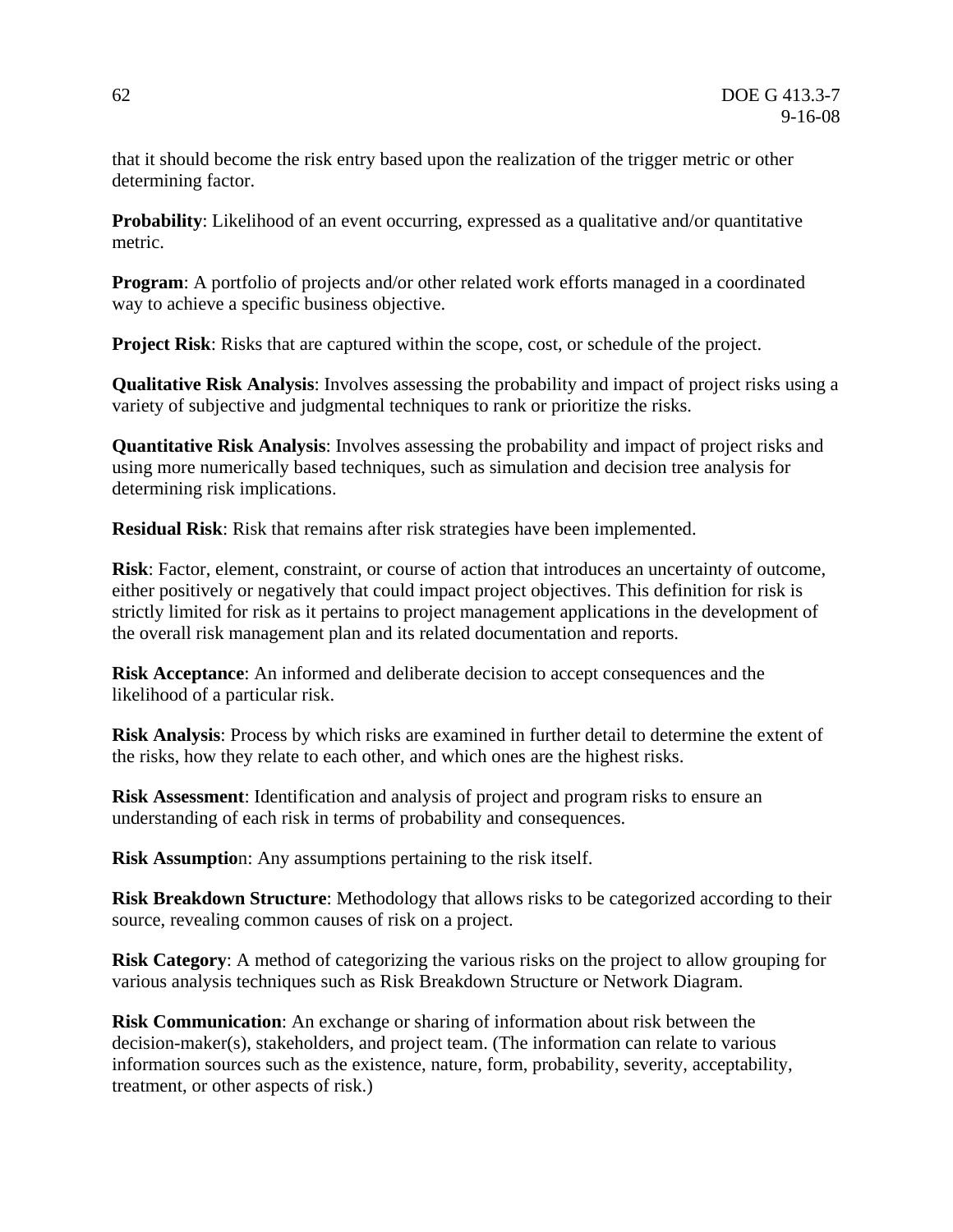$DOE G 413.3-7$  63 9-16-08

**Risk Documentation**: The recording, maintaining, and reporting assessments, handling analysis and plans, and monitoring results.

**Risk Handling Strategy**: Process that identifies, evaluates, selects, and implements options in order to set risk at acceptable levels given project constraints and objectives. Includes specific actions, when they should be accomplished, who is the owner, and what is the cost and schedule.

**Risk Identification**: Process to find, list and characterize elements of risk.

**Risk Management**: The handling of risks through specific methods and techniques.

**Risk Management Plan**: Documents how the risk processes will be carried out during the project/program.

**Risk Mitigation**: Process to reduce the consequence and/or probability of a risk.

**Risk Monitoring and Tracking**: Process of systematically watching over time the evolution of the project risks and evaluating the effectiveness of risk strategies against established metrics.

**Risk Owner**: The individual responsible for managing a specified risk and ensuring effective treatment plans are developed and implemented.

**Risk Planning**: Process of developing and documenting an organized, comprehensive, and interactive strategy and methods for identifying and tracking risk, performing continuous risk assessments to determine how risks have changed, developing risk handling plans, monitoring the performance of risk handling actions, and assigning adequate resources.

**Risk Register**: Database for risks associated with the project. (Also known as risk database or risk log.)

**Risk Threshold**: Defined or agreed level of acceptable risk that risk handling strategies are expected to meet.

**Risk Transfer**: Movement of the risk ownership to another organizational element. (However, to be successfully and fully transferred, the risk should be accepted by the organization to which the risk is being transferred.)

**Secondary Risk**: Risk arising as a direct result of implementing a risk handling strategy.

**Simulation, (Monte Carlo)**: Process for modeling the behavior of a stochastic (probabilistic) system. (A sampling technique is used to obtain trial values for key uncertain model input variables. By repeating the process for many trials, a frequency distribution is built up, which approximates the true probability distribution for the system's output. This random sampling process, averaged over many trials, is effectively the same as integrating what is usually a very difficult or impossible equation.)

**String Diagram**: Technique used to analyze the physical or proximity connections within a process. Technique is often used to find latent risks.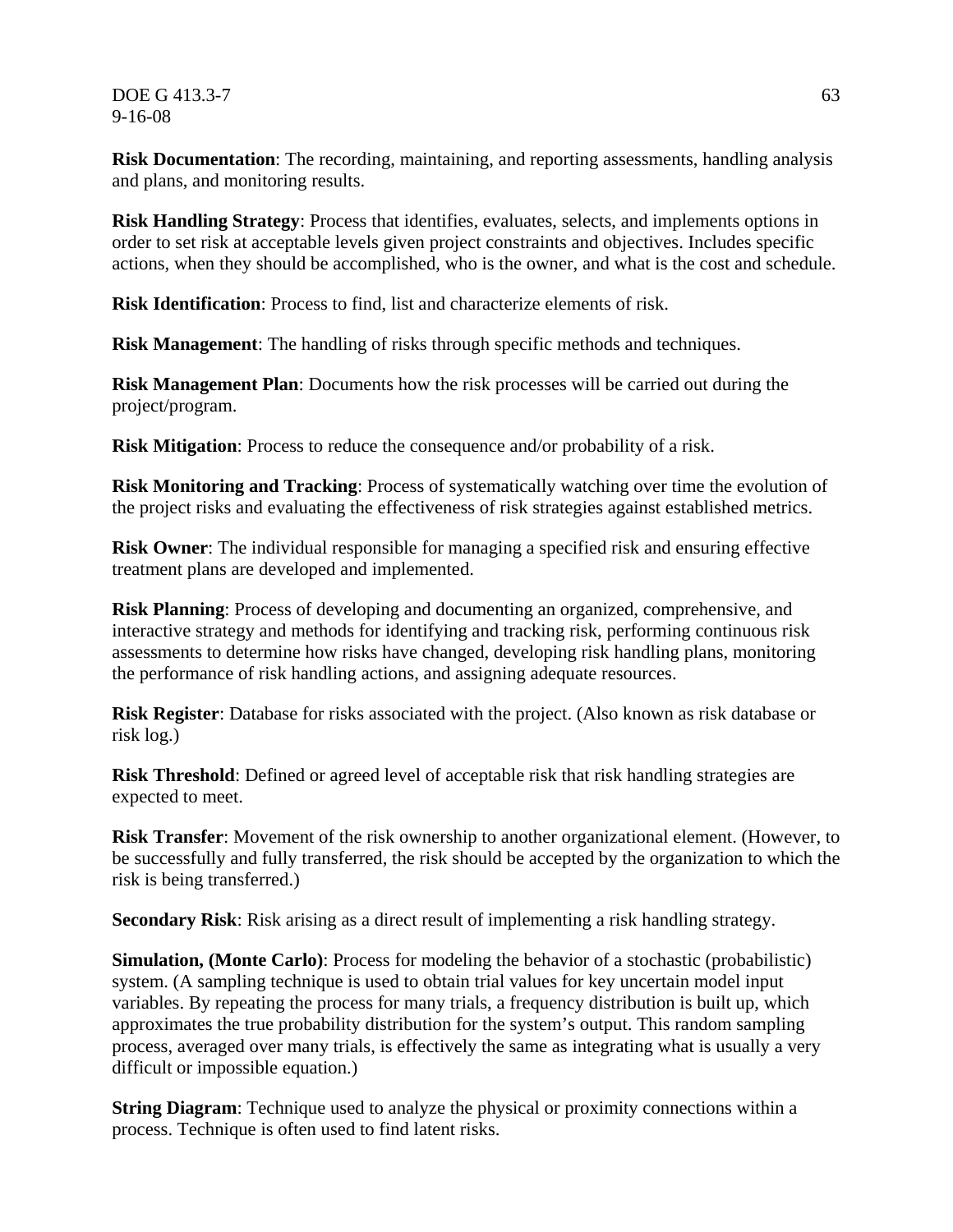**Technical Risk**: Risks that include disciplines such as mechanical, electrical, chemical engineering, safety, safeguards and security, chemistry, biology, etc.

**Threat**: Risk with negative consequences.

**Trigger Metric**: Event, occurrence or sequence of events that indicates the risk may be about to occur, or the pre-step for the risk indicating that the risk will be initiated.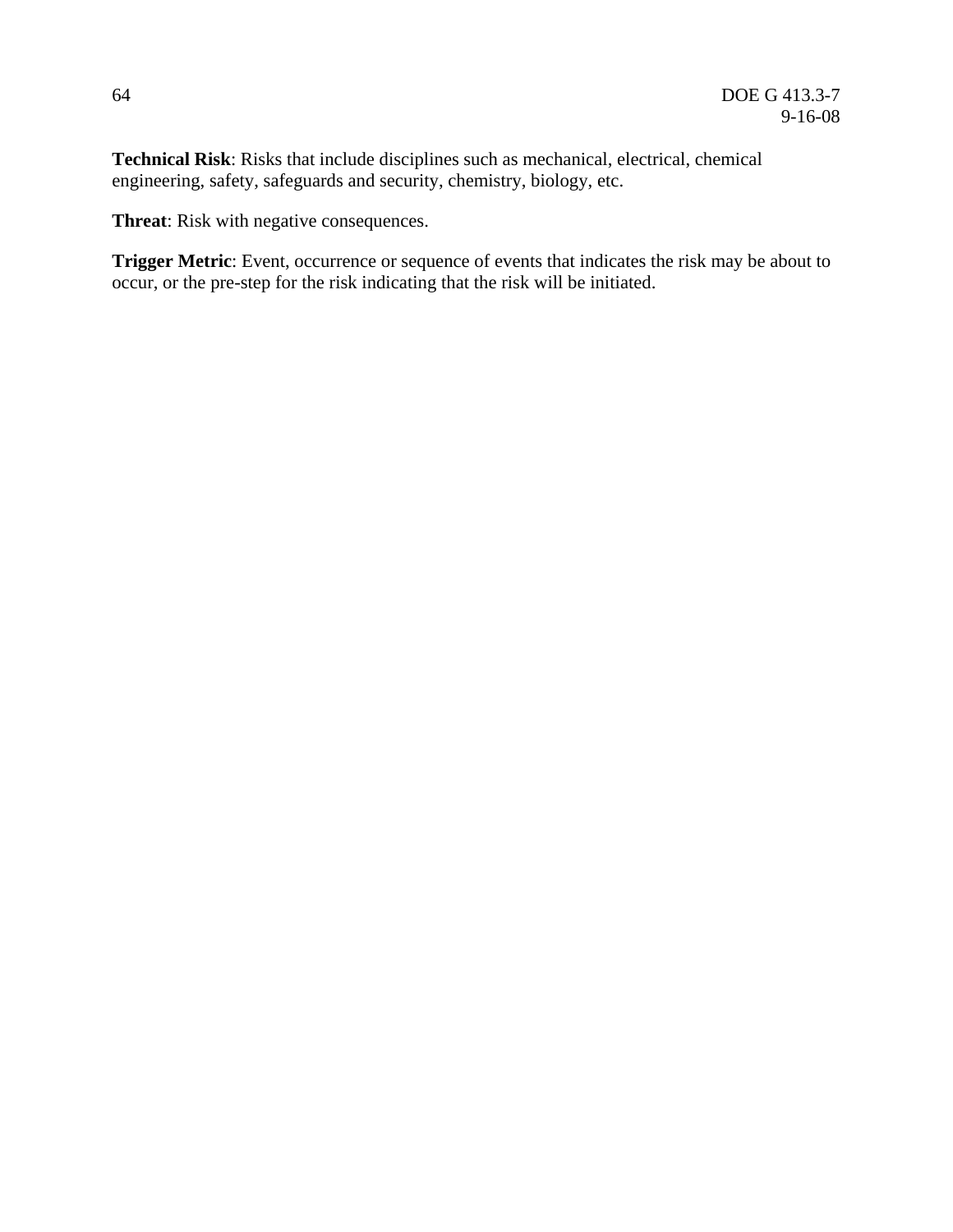#### **Appendix A: References**

DoD Acquisition, DoD Acquisition Risk Management Guide, Sixth Edition, Version 1, August 2006.

DOE CIO Guidance Cs-3, Risk Management Guidance, October 10, 2007.

DOE, Office of Environmental Management, Risk Management Policy, February 23, 2007.

OMB M-07-24, Memorandum for the Heads of Executive Departments and Agencies, "Updated Principles for Risk Analysis," September 19, 2007.

NASA Procedural Requirements 8000.4, Risk Management, February 1, 2007.

National Research Council of the National Academies, The Owner's Role in Project Risk Management, 2005.

DOE O 413.3A, *Program and Project Management for the Acquisition of Capital Assets*, dated 7-28-06.

DOE G 413.3-Series Guides.

DOE-STD-1189-2008, DOE Standard, Integration of Safety Into the Design Process, March 2008.

#### Checklist References

http://www.risk-management-basics.com/risk-management-checklists.shtml, Risk Management Basics, March 2006.

http://www.wiredforgrowth.com/risk-tools/risk-checklists/?cprofile=N, Wired for Growth, 2008.

http://it.toolbox.com/blogs/enterprise-solutions/risk-management-checklist-22039, Information Technology Toolbox, 2008.

http://international.fhwa.dot.gov/riskassess/risk\_hcm06\_b.cfm, U.S. Dept. of Transportation, Federal Highway Administration, November 2007.

http://www.calstate.edu/cpdc/cm/forms/, California State University, June 2008.

http://www.startwright.com/project1.htm, StartWright, January 2006.

#### General References

Baker, "Analyzing Risks," *PM Network*, March 2003.

Barkley, *Project Risk Management: A Proactive Approach*. Management Concepts, Vienna, VA. 2002.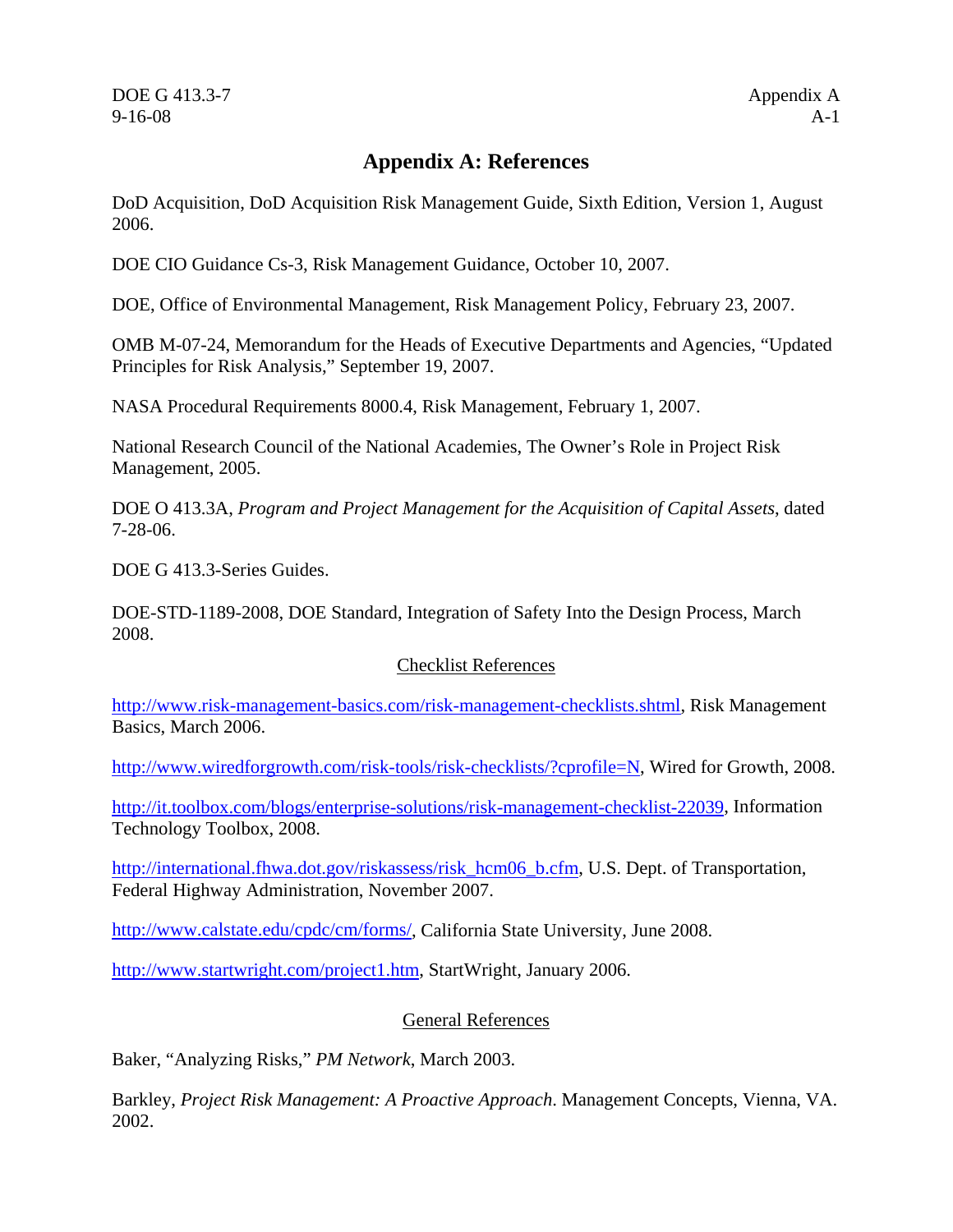Conrow, *Effective Risk Management: Some Keys to Success*, 2d. American institute of Aeronautics and Astronautics, Inc., Reston, VA. 2003.

Cooper, "Toward a Unifying Theory for Compounding and Cumulative Impacts of Project Risks and Changes," *Innovations: Project Management Research 2004*, Slevin, Cleland, and Pinto, eds. PMI, Newtown Square, PA. 2004.

Cooper, Grey, Raymond, & Walker, *Project Risk Management Guidelines: Managing Risk in Large Projects and Complex Procurements*. John Wiley & Sons, Ltd., West Sussex, England. 2005.

*Fundamentals of Risk Analysis and Risk Management,* Molak, ed. Lewis Publishers, Boca Raton, Fl. 1997.

Hillson, D. A. (2007), "Understanding risk exposure using multiple hierarchies," published as part of 2007 PMI Global Congress EMEA Proceedings – Budapest, www.pmi.org.

Hillson and Murray-Webster, Understanding and Managing Risk Attitude. Gower, Burlington, VT. 2005.

Hoffman, W., "Balancing Act," *PM Network*, Newtown Square, PA. May 2006.

Hoffman, E. "NASA Reduces Uncertainty and Minimizes Risks with Project Methods," *PM Network*, Newtown Square, PA. June 2003.

Hutchins, "Ready for Risk Reporting?" *PM Network*, Newtown Square, PA. November 2002.

Ingebretsen, "Afraid of a Little Risk?" *PM Network*, February 2005.

Jedd, "Risking Less," *PM Network*, Newtown Square, PA. September 2005.

Kendrick, *Identifying and Managing Project Risk: Essential Tools for Failure Proofing Your Projects*. AMA, New York, NY. 2003.

Levine, *Project Portfolio Management: A Practical Guide to Selecting Projects, Managing Portfolios, and Maximizing Benefits*. Jossey-Bass, San Francisco, CA. 2005.

Logue, "20/20 Foresight," *PM Network*, Newtown Square, PA. September 2004.

Maytorena, Winch, Kiely, Clarke, and Dalton, "Identifying Project Risks: A Cognitive Approach," *Innovations: Project Management Research 2004*. PMI, Newtown Square, PA. 2004.

Mulcahy, *Risk Management: Tricks of the Trade® for Project Managers—A Course in a Book®.* RMC Publications, 2003.

Pfeffer and Sutton, *The Knowing-Doing Gap: How Smart Companies Turn Knowledge into Action.* Harvard Business School Press, Boston, MA. 2000.